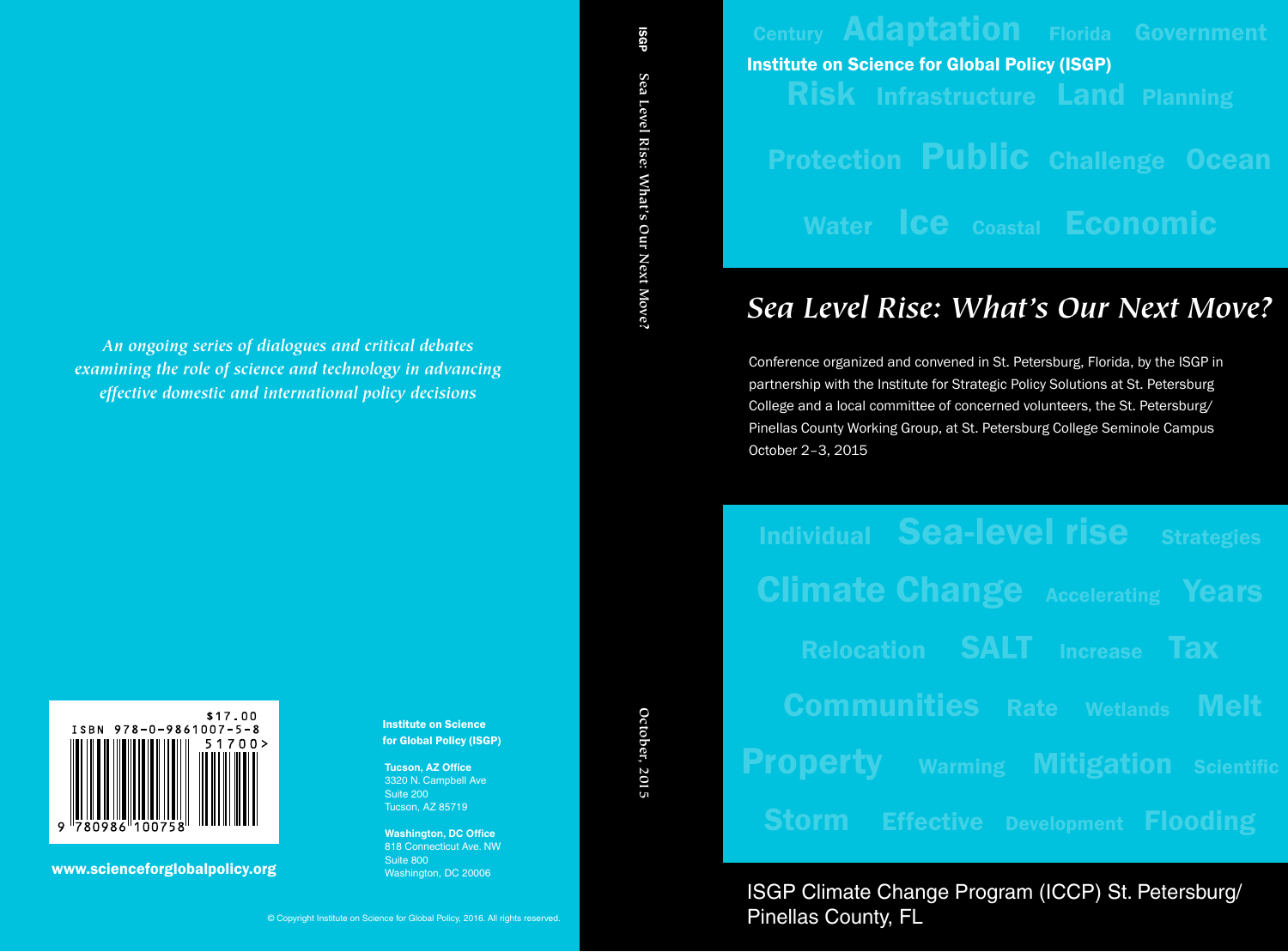# Institute on Science for Global Policy (ISGP)

# **ISGP Climate Change Program (ICCP):** *Sea Level Rise: What's Our Next Move?*

Conference organized by the ISGP in partnership with the Institute for Strategic Policy Solutions at St. Petersburg College and a local committee of concerned volunteers, the St. Petersburg/Pinellas County Working Group, and convened on the St. Petersburg College Seminole Campus October 2–3, 2015

*An ongoing series of dialogues and critical debates examining the role of science and technology in advancing effective domestic and international policy decisions*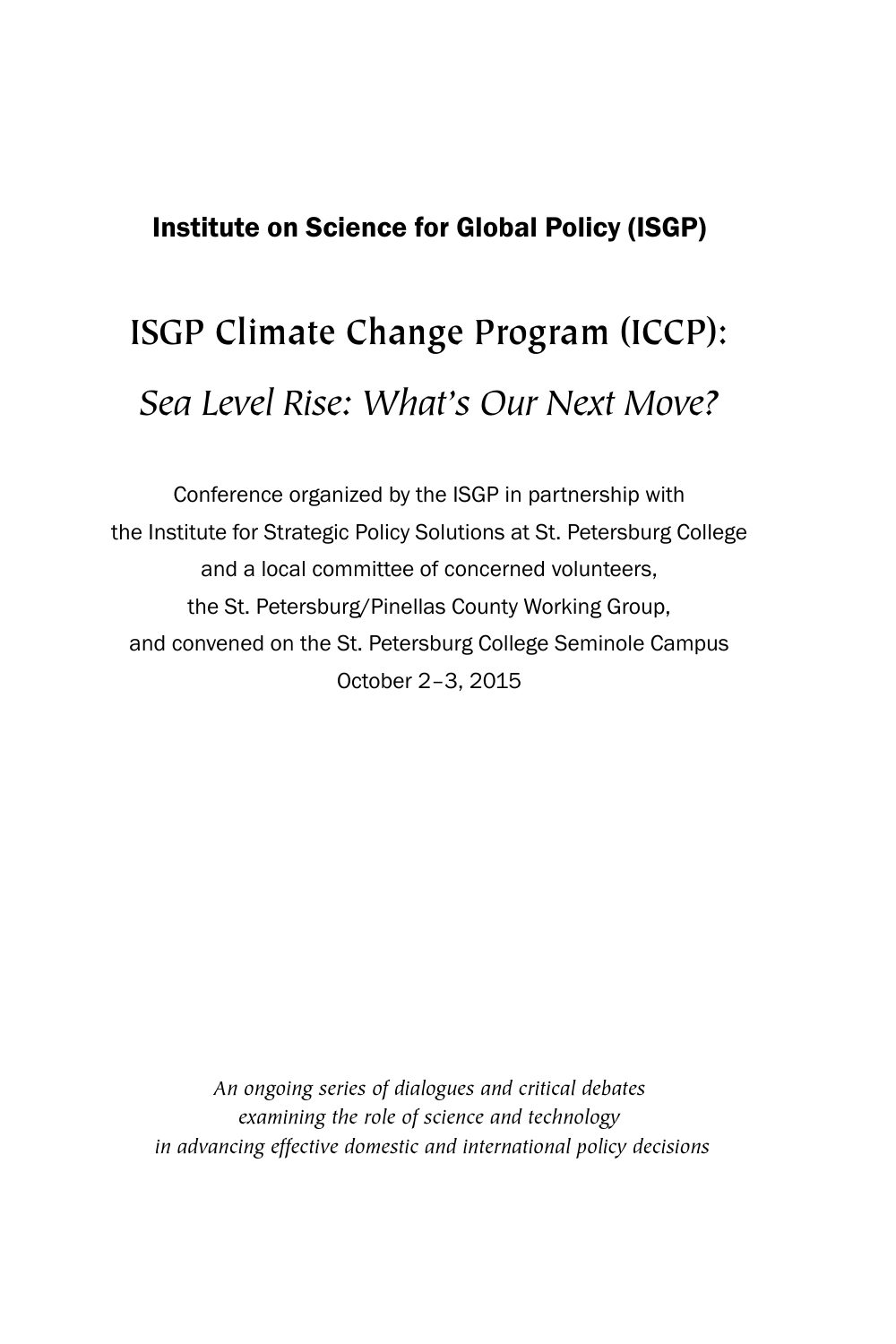# **Institute on Science for Global Policy (ISGP)**

# **Tucson, AZ Office**

3320 N. Campbell Ave. Suite 200 Tucson, AZ 85719

# **Washington, DC Office**

818 Connecticut Ave. NW Suite 800 Washington, DC 20006

# **www.scienceforglobalpolicy.org**

© Copyright Institute on Science for Global Policy, 2016. All rights reserved.

ISBN: 978-09861007-5-8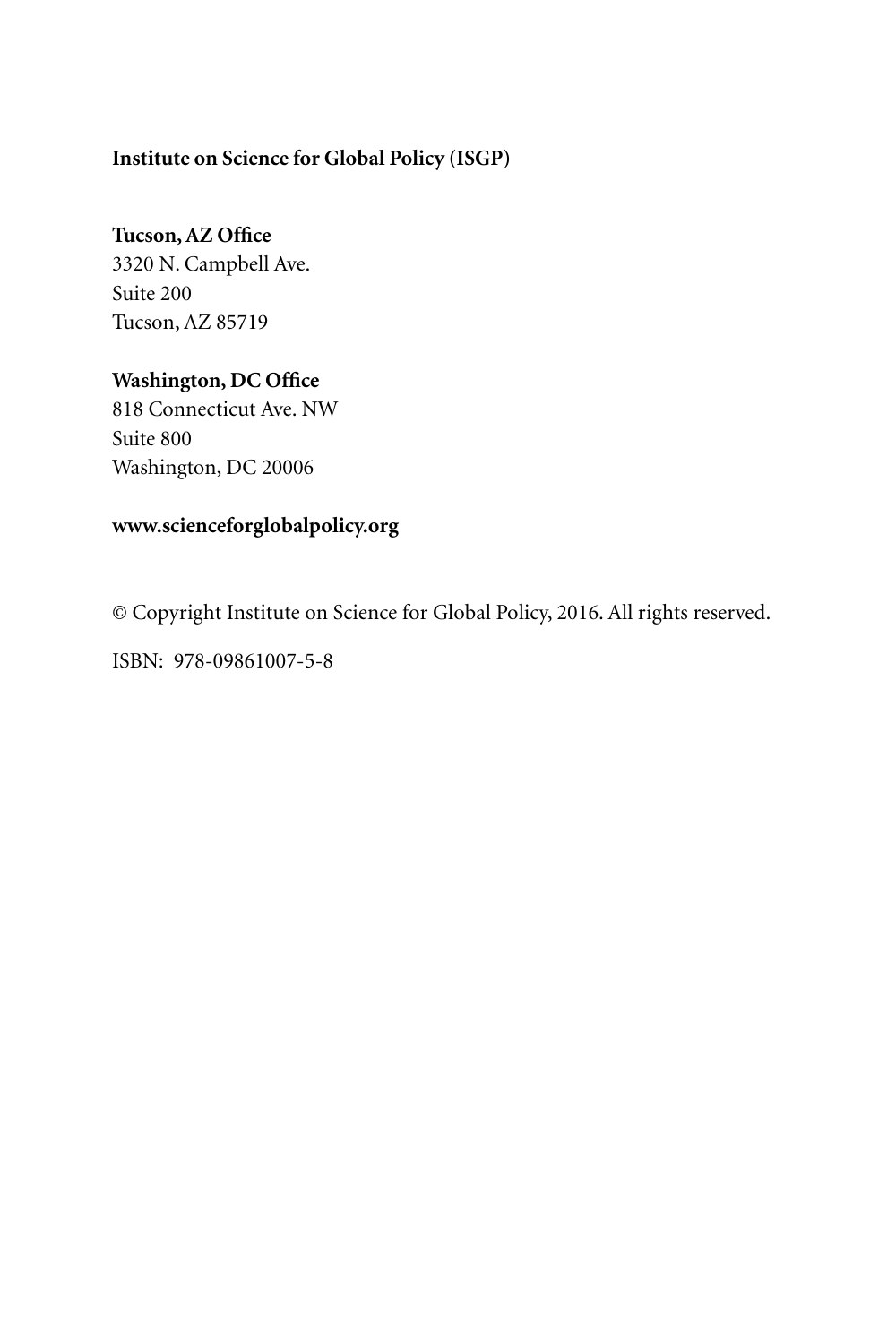# Table of contents

| <b>Executive summary</b>                                                                                                                                                      |    |
|-------------------------------------------------------------------------------------------------------------------------------------------------------------------------------|----|
| Introduction: Institute on Science for Global Policy (ISGP)<br>Dr. George H. Atkinson, Founder and Executive Director, ISGP,<br>and Professor Emeritus, University of Arizona | 1  |
| Conference conclusions:                                                                                                                                                       |    |
|                                                                                                                                                                               | 4  |
|                                                                                                                                                                               | 8  |
| Policy position papers and debate summaries                                                                                                                                   |    |
| The Coming Reality of Sea Level Rise: Too Fast Too Soon<br>Dr. Harold R. Wanless, University of Miami,                                                                        | 11 |
| Adapting to Sea Level Rise: the Tension<br>Between Protection and Discontinuous Change<br>Dr. Andy Keeler, East Carolina University, Greenville,                              | 23 |
| Shoreline Adaptation Land Trusts:<br>Concept for Rising Sea Level<br>Dr. John Englander, Rising Seas Group,                                                                   | 33 |
|                                                                                                                                                                               | 45 |
| Appendix                                                                                                                                                                      |    |
| Biographical information of Scientific Presenters                                                                                                                             | 50 |
|                                                                                                                                                                               | 52 |
| Biographical information of the St. Petersburg/<br>$\bullet$                                                                                                                  | 56 |
| Biographical information of ISGP Board of Directors                                                                                                                           | 59 |
|                                                                                                                                                                               | 64 |
| Biographical information of ISGP Academic                                                                                                                                     | 66 |
|                                                                                                                                                                               | 67 |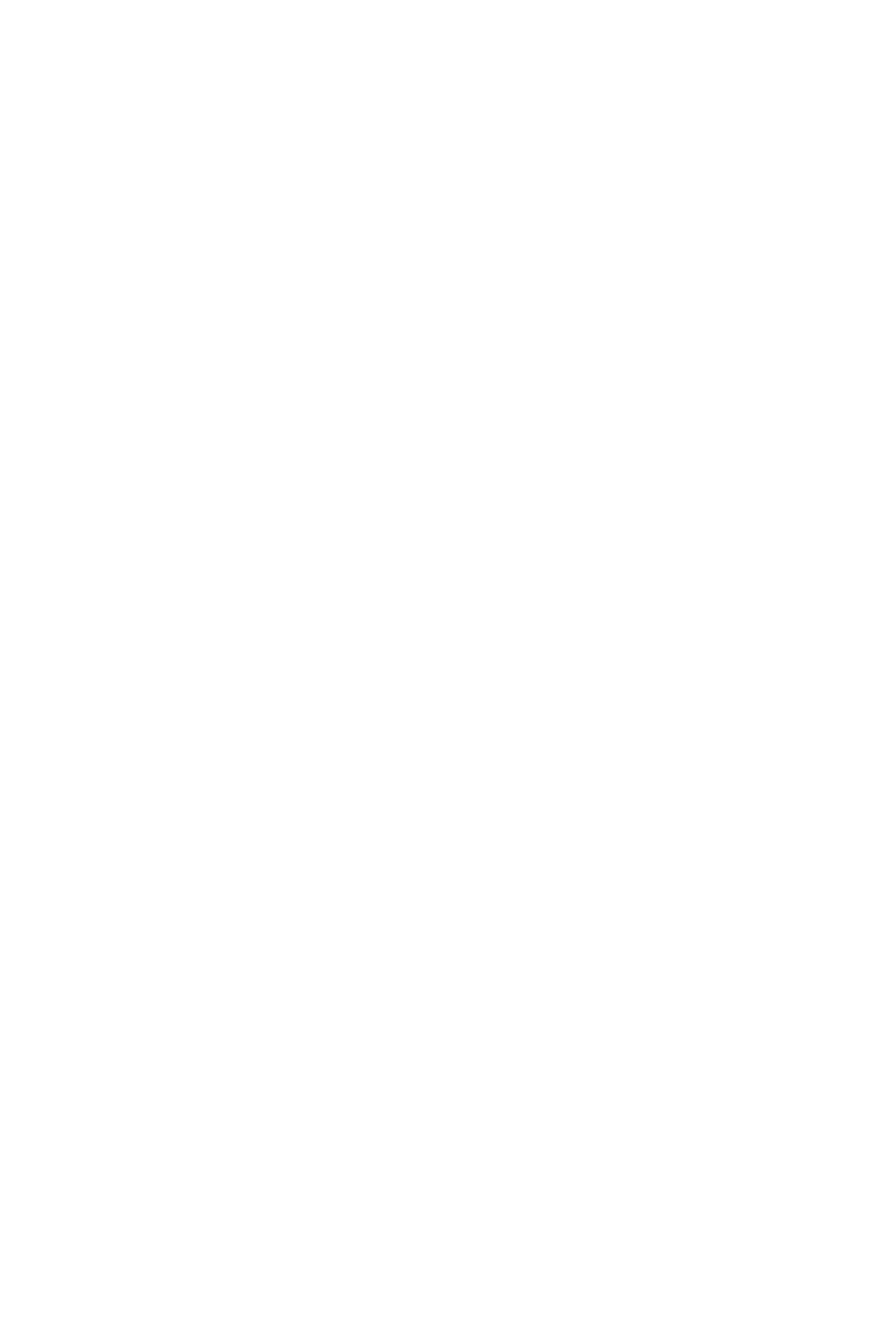# Introduction

Dr. George H. Atkinson Founder and Executive Director, Institute on Science for Global Policy and Professor Emeritus, Department of Chemistry and Biochemistry and College of Optical Sciences, University of Arizona

# Preface

The contents of this book were taken from material presented at a conference entitled *Sea Level Rise: What's Our Next Move?* held in St. Petersburg, Florida, on October 2–3, 2015. This conference was organized and convened by the Institute on Science for Global Policy (ISGP) in coordination with the Institute for Strategic Policy Solutions at St. Petersburg College and a local committee of concerned volunteers (the St. Petersburg/Pinellas County Working Group). The conference was the third of a new series of ISGP Climate Change Program (ICCP) conferences being held around the United States.

These ICCP conferences focus on communities that are concerned with how to mitigate and/or adapt to the anticipated impact of changing climates (e.g., drought, sea level rise, severe storms, warming seas and oceans). Special attention is given to how changes in climate may alter personal lifestyle choices and the collective decisions made throughout a community. ICCP conferences, utilizing the ISGP's unusual, if not unique, debate/caucus format, attempt to significantly improve the communication of credible scientific and technological (S&T) understanding to both policy makers and to the public *writ large*. Sustained, broad-based support from all groups is often required to formulate and implement progressive policies that meet the needs of individual citizens and those of their respective communities.

ISGP conferences offer rarely encountered environments in which critical debates and extended caucuses can occur among internationally distinguished scientists, influential policy makers, societal stakeholders, students, and interested citizens.

Based on extensive interviews conducted by the ISGP staff with a national and international group of subject-matter experts, the ISGP invited three highly distinguished individuals with expertise in climate change and sea level rise to prepare three-page, policy position papers (designed for the nonspecialist). On the first day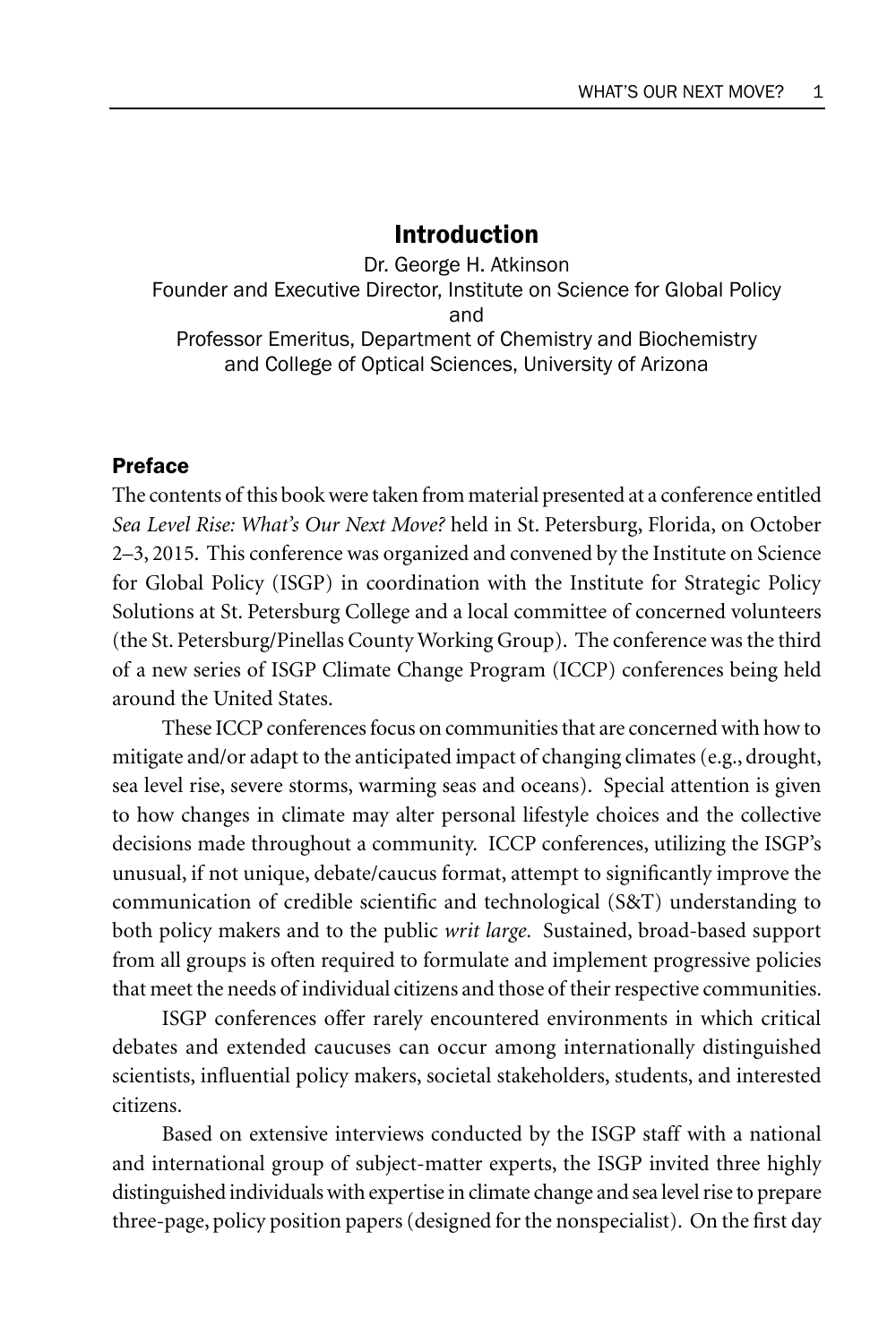of the conference, the author of each paper answered questions and commented in a moderated, 90-minute debate involving academics, public officials, individual citizens, and representatives from the private sector and non-governmental public advocacy organizations. Each author was provided with a 5-minute period at the outset of each debate to summarize his/her views.

One the second day of the conference, groups of about 12 participants (debaters and audience) caucused with a moderator to identify areas of consensus and actionable next steps relevant to the significance of sea level rise for individual lifestyle choices and the community-wide decisions under consideration. The results from all the caucuses were presented to a plenary session involving all participants for discussion.

The three policy position papers, together with the not-for-attribution summaries of the debates of each paper (as prepared by the ISGP staff from recordings of the debates), and the areas of consensus and actionable next steps (as developed by all conference participants in caucuses) are presented in this book.

# St. Petersburg/Pinellas County Working Group

The St. Petersburg/Pinellas County Working Group was comprised of representatives from St. Petersburg College and leaders from St. Petersburg and Pinellas County area who volunteered to work with the ISGP. These individuals provided invaluable perspectives on the issues that concerned themselves and their fellow citizens with respect to the climate changes facing the St. Petersburg/Pinellas County area. Their contributions were of fundamental importance to structuring the provocative and constructive debates and caucuses that ensued. Biographies of the Working Group members are presented here.

#### ISGP Climate Change Program (ICCP)

Of the seemingly innumerable societal challenges associated with science and technology (S&T) being debated worldwide, those connected to climate change are among the most challenging and at times, apparently the most intractable. The oftencontentious discourse and public uncertainty about climate change characterizes the complexity of the S&T issues and degree of uncertainly found among nonspecialist citizens concerning what can be done to mitigate and/or adapt to the consequences of climate change. While in some quarters the public and political disagreements rage over the even existence of climate change and its relationship(s) to human activities, there are increasing clear physical indications that changes in climates (local, regional, and global) are occurring with a rapidity and severity not anticipated by many credible scientists and societal leaders.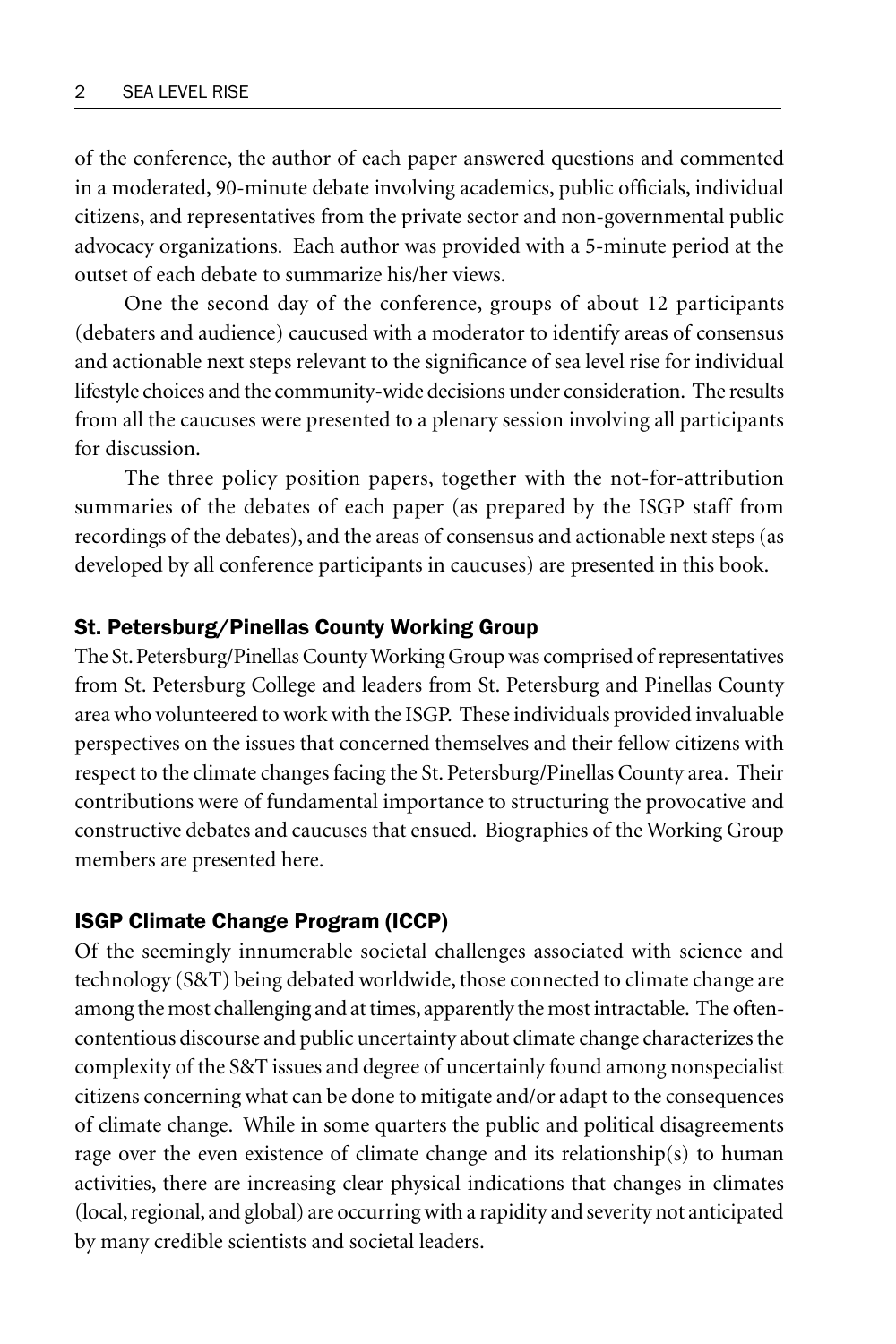Under these circumstances, it is increasingly important to more effectively engage citizens in discussions concerning the reality of climate change and its potential significance in their lives and the decisions being made in their respective communities. It is also evident that new models for engaging subject matter experts with nonspecialist citizens are required to reconcile opposing views and to obtain practical policies that can be implemented and publicly supported.

To ensure that the societal debates of climate change issues lead to effective governmental and private-sector policies, two types of engagements are needed:

- 1. It is critical that well-informed, credible scientists and technologists candidly communicate the advantages and risks of practical options for addressing climate changes in the lives of citizens and their communities.
- 2. Citizens must be able to accurately evaluate recommendations based on the predictions from climate change models against often expensive and difficult alterations in their personal lifestyles.

Since citizens legitimately have concerns regarding the credibility of information provided to them from multiple sources, they deserve the opportunity to question specific recommendations based on their own perspectives and to help formulate and implement those policies that garner broad, sustained public endorsements. These are the egalitarian environments created by the ISGP in its conferences.

# Concluding Remarks

The ISGP, a not-for-profit organization, has no opinions nor does it lobby for any issue except rational thinking. Members of the ISGP do not express any independent views on any topic. Rather, ISGP programs focus on fostering environments that can significantly improve the communication of ideas and recommendations derived from credible scientific and technological understanding to decisions makers in both the public and private sectors. It is hoped that all those responsible for formulating and implementing polices will benefit from the information in this report in their efforts to effectively serve their constituents.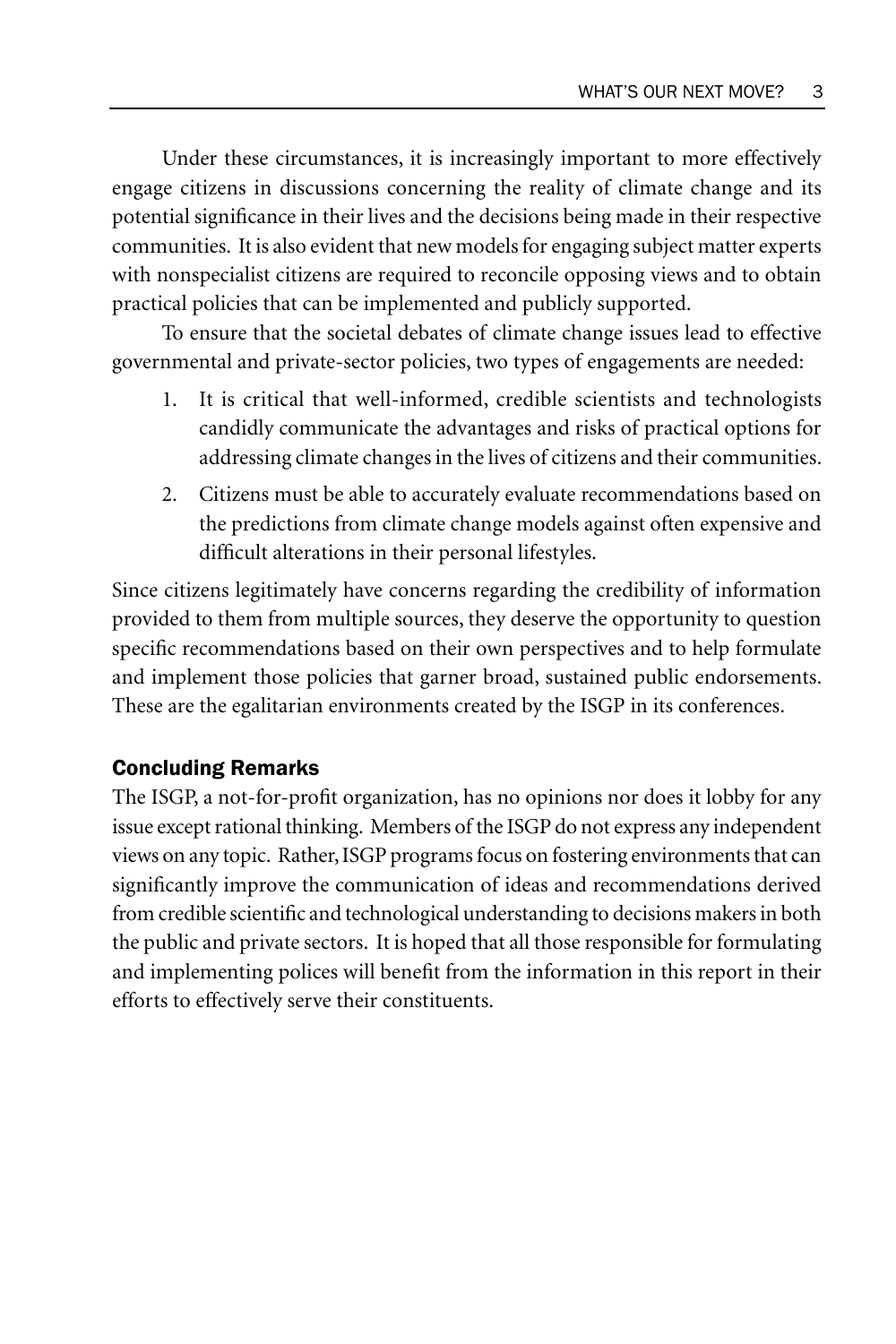# Conference Conclusions

# Area of Consensus

Because historic records and current projections indicate that sea level can rise significantly within a relatively short amount of time (e.g., lifecycle of a mortgage), it is of vital importance for the economic health and sustainability of the region that policy makers at all levels develop long-term anticipatory plans that (i) create metrics-driven benchmarks for the implementation of policy actions; (ii) identify strategies for addressing the overlapping issues of health, freshwater, food, shelter, infrastructure, and safety; and (iii) consider the potential relocation and/ or restructuring of affected communities. Policies need to be developed through extensive community education and engagement, and need to consider social, environmental, and economic issues related to societal inequities and vulnerable communities.

# Actionable Next Steps

- Implement a locally focused, scientifically based campaign to educate all stakeholders (i.e., public and private-sector policy makers, property owners/buyers, and the public *writ large,* including school children) concerning the environmental, financial, and social impacts of sea level rise. Such a comprehensive campaign (i) characterizes what can be accurately predicted about sea level rise, including the uncertainty of its rate, (ii) describes specific mitigation and adaptation options, including the relocation of physical structures, (iii) clarifies the potential risks to property owners and buyers in certain areas, and (iv) demonstrates to potential investors how the local community is proactively preparing for a sustainable and prosperous future.
- Disseminate scientifically credible data to assist policy makers, as well as all citizens and public and private sector stakeholders (e.g., property owners/buyers, insurance companies, low-lying neighborhoods), in their decisions concerning sea level rise. Disseminated data need to include (i) regularly updated elevation maps displaying projected sea level rise, (ii) comprehensive vulnerability assessments for infrastructure functionality related to elevations, and (iii) models for the anticipated public costs of supporting coastal communities at different sea levels.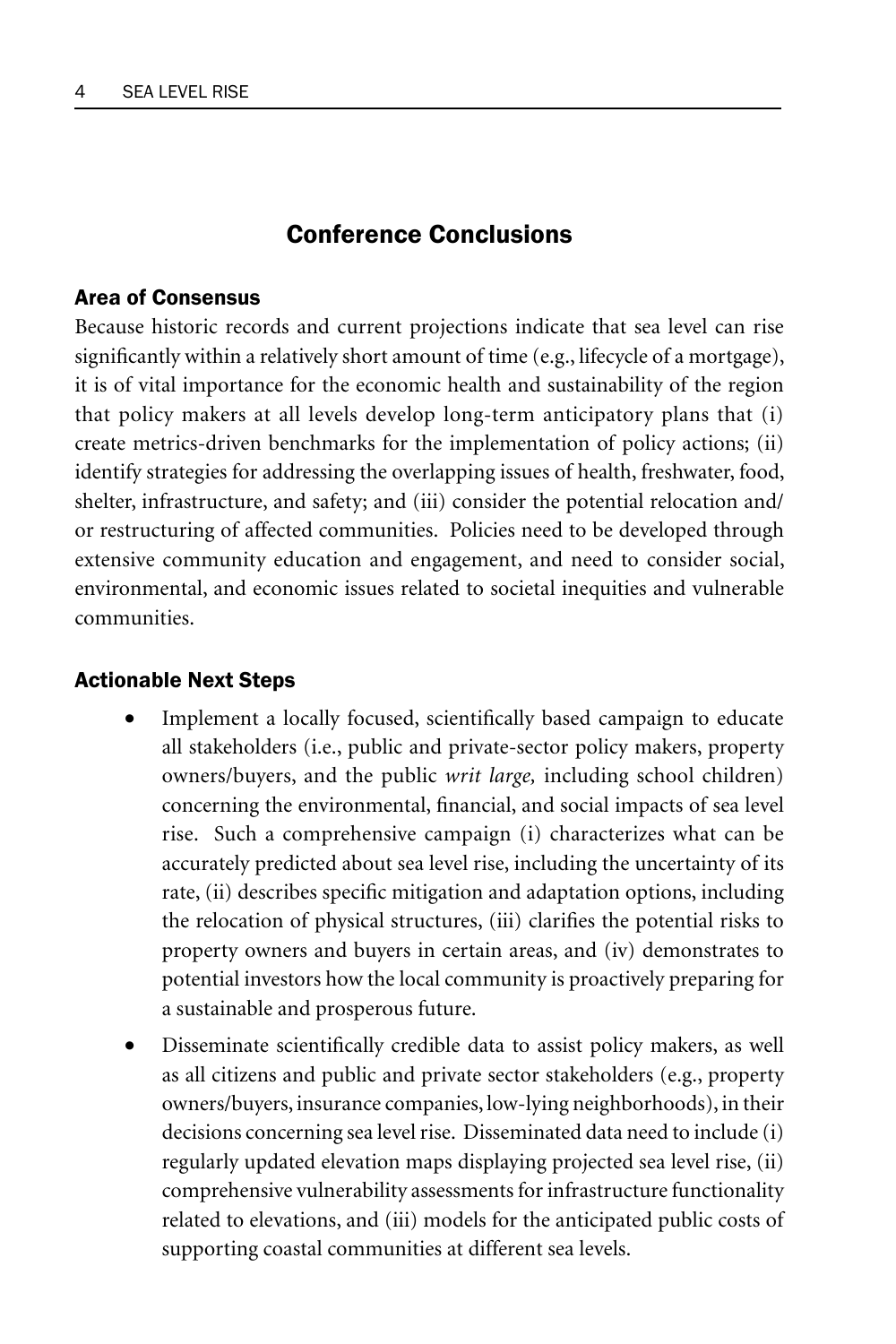- Require public officials to become, and remain, well informed on the most recent data on sea level rise and climate change, especially with regard to its impact on local decisions. Train publicly supported "navigators" responsible for conveying the scientifically credible information needed to help guide citizens as they decide how to mitigate and/or adapt to the impact of sea level rise in their personal activities (e.g., property purchases).
- Create new and amend existing regulations and policies to discourage growth in areas vulnerable to sea level rise and encourage regional smart-growth management. Such smart-growth initiatives can include incentivizing property owners to relocate from affected areas; modifying zoning laws for new construction; emphasize the impact of sea level rise in insurance and mortgage policies; increase transparency concerning climate change impact in real estate transactions; adjust federal flood insurance rates to reflect realistic assessments of sea level rise; decrease federal support for renourishing beaches; and ensure the true, longterm costs of development are assessed to those who financially benefit. Collectively, such policy and regulatory changes need to encourage diversified economic decisions that commercially favor residential use on ground not susceptible to sea level rise.

# Area of Consensus

While recognizing that the allocation of limited resources is often focused on immediate, post-disaster recovery, these short-term decisions need to be made with a view to minimizing the risks from future events. These responsibilities pertain to decisions made by all stakeholders, governmental agencies, private sector, and especially individual citizens. Often these decisions focus on contrasting buildingin-place on the basis of maximizing lifestyles choices and compensating for income inequalities versus implementing long-term, precautionary measures that prioritize safety and land preservation over new development (e.g., raising the height of bridges used in evacuations, protecting aquifers, restructuring beaches, relocating private housing and commercial property).

# Actionable Next Steps

• In recognition of diminishing budgets, develop broader risk management policies that incorporate planning for the effects of sea level rise into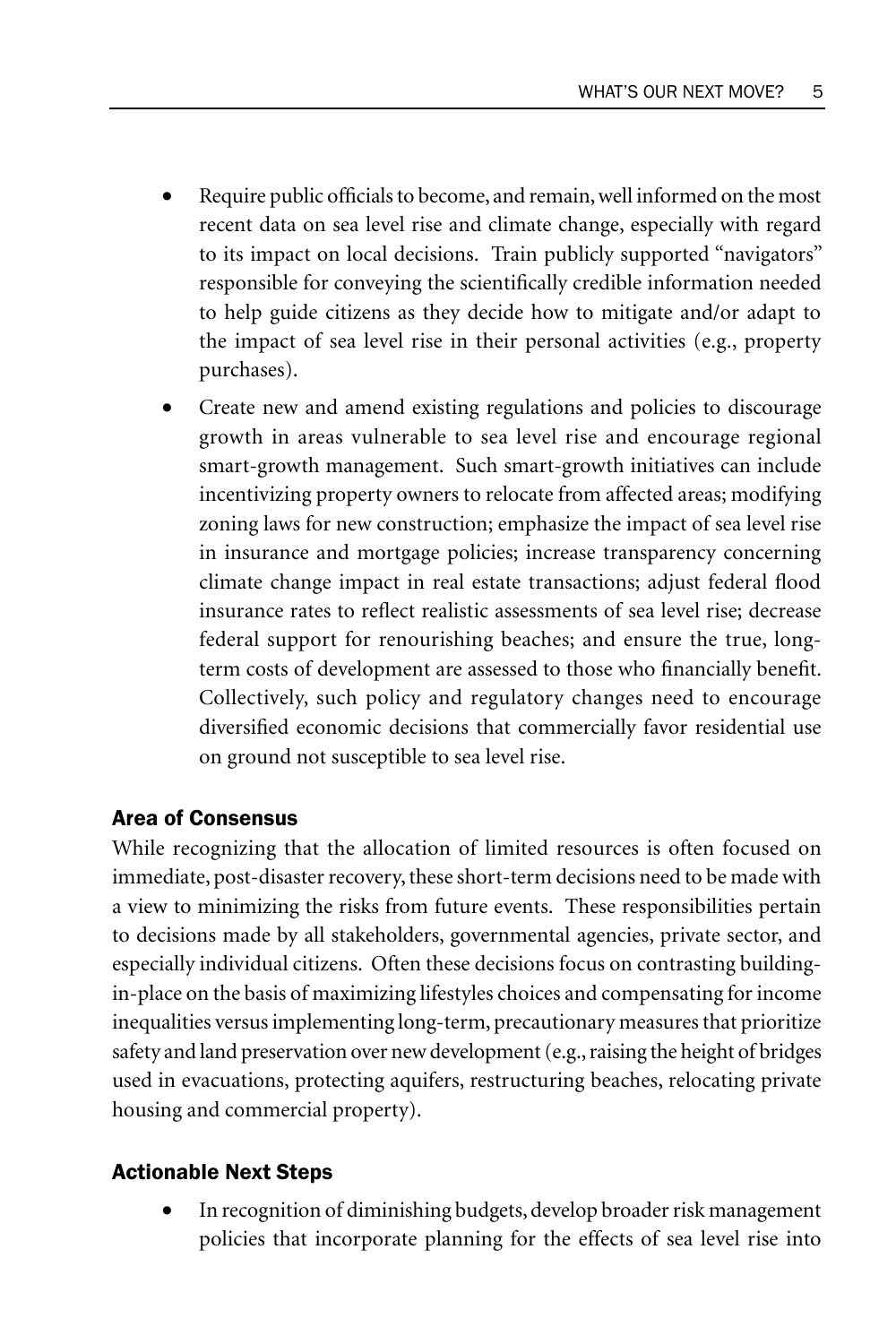decisions for all stakeholders (e.g., individual citizens, private sector, governmental institutions). Policies incorporating defined benchmarks controlling implementation provide the adaptability required to address the uncertain timing and degree of sea level rise.

- Realign governmental disaster relief policies to ensure that subsidies do not encourage private sector and individual development on land that can be expected to be at risk by potential sea level rise.
- Conduct a comprehensive federal assessment of the socioeconomic factors in vulnerable communities that influence land use decisions in the face of potentially damaging climate events and adjust federal resource-allocation rubrics accordingly.
- Develop strategies in cooperation with nonprofit organizations that assist in the relocation of low-lying, low-income communities while preserving both their economic and social capital intact.
- Strengthen comprehensive policy planning and local land development and building codes to discourage construction in flood-risk areas and to provide clear benchmarks for removal of structures following disastrous events.
- Utilize innovative design and engineering models to incrementally adapt infrastructure to sea level rise.
- Provide public education and engagement addressing precautionary measures to encourage individuals to take ownership of their responsibilities as citizens living in an area under threat of sea level rise

# Area of Consensus

Programs designed to transition property from private ownership into the public domain (e.g., a Shoreline Adaptation Land Trust or SALT) need to be part of a comprehensive suite of long-term options addressing the effects of rising sea levels. The public value of these programs needs to be measured in terms of several competing issues including (i) creation of new recreation areas and ecosystem services, (ii) decreased tax revenues and relationship to income disparities among those affected, (iii) shared funding sources, (iv) impact on public versus private sector land use policies and the utilization of existing structures, and (v) collaborative agreements among local communities.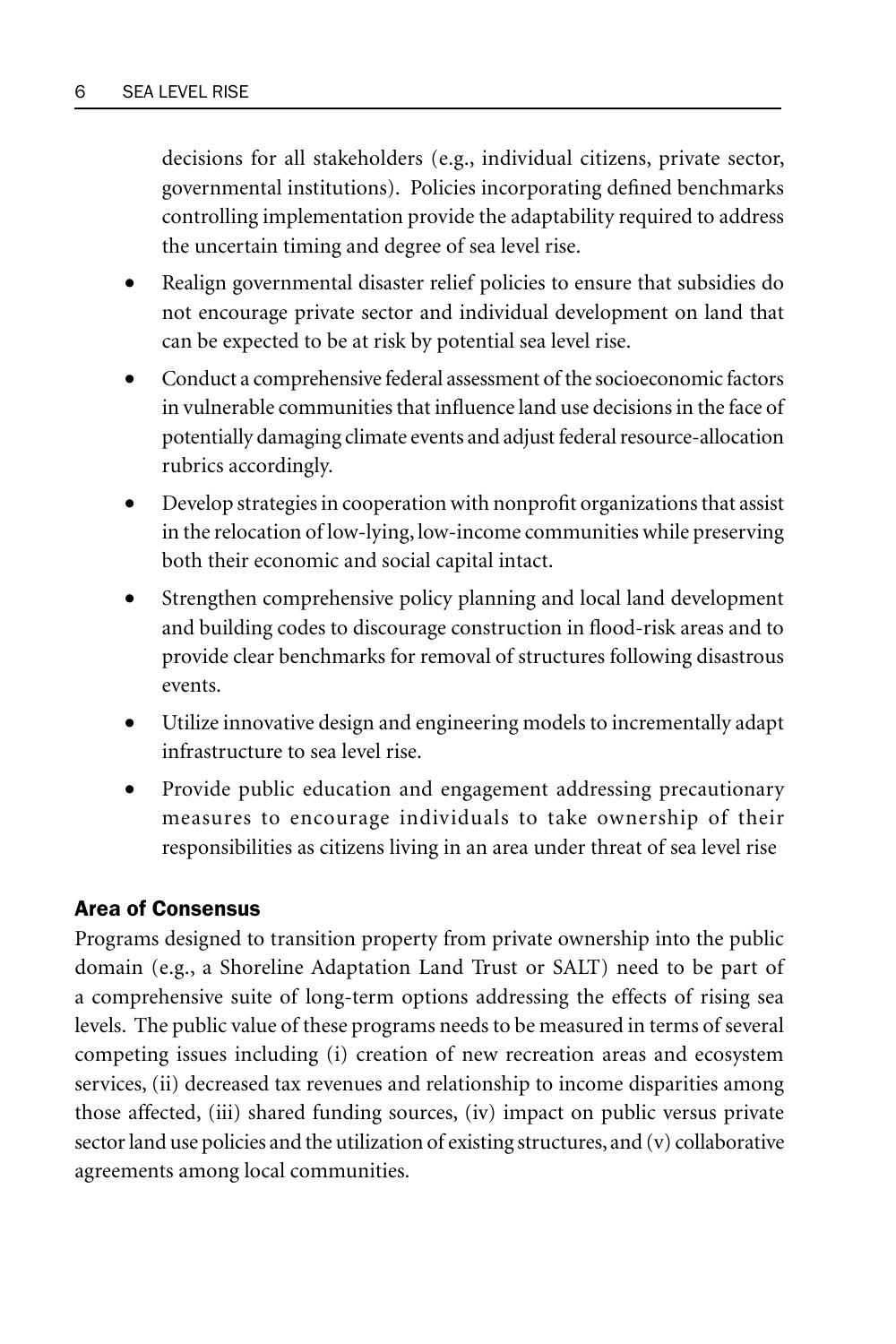#### Actionable Next Steps

- Create in-migration areas for both natural and human populations that meet the economic, social, and environmental needs of local communities and state-wide priorities, especially protecting existing natural ecosystems from both sea level rise and the anticipated impacts of community migration needs.
- Encourage public-private collaboration in the education of citizens by broadly disseminating scientifically credible sea level information via both traditional and social media outlets. Engage teachers by developing workshops, educational aids, and curricular material that describes the science underpinning sea level rise and policy considerations associated with its consequences.
- Require disclosures of the short- and long-term risks posed by sea level rise in all licensed property transactions, including a verification that all parties understand the present and future risks to the property.
- Establish implementable policies focused on diversifying the economy and its associated tax base to reflect the anticipated consequences of sea level rise. These proactive polices need to address an expected decrease in tax revenue by considering both short- and long-term options for property ownership during a transitionary period (e.g., reverse mortgages, straight purchases, property donations under land trust agreements, such as SALT). These efforts require identifying legislative requirements for policies that create financially viable compensation programs supporting incentives for adaptive actions by individuals and the private sector.
- Land-use policies and property transfer programs need to be based on principles that balance human management with sustainable habitat: (i) using funds to convert impacted property into sustainable habitats, (ii) disincentivizing at-risk future property ownership/development, (iii) transparently communicating the projected lifetime of at-risk properties, (iv) providing ecosystem services, and (v) offering recreational value to communities.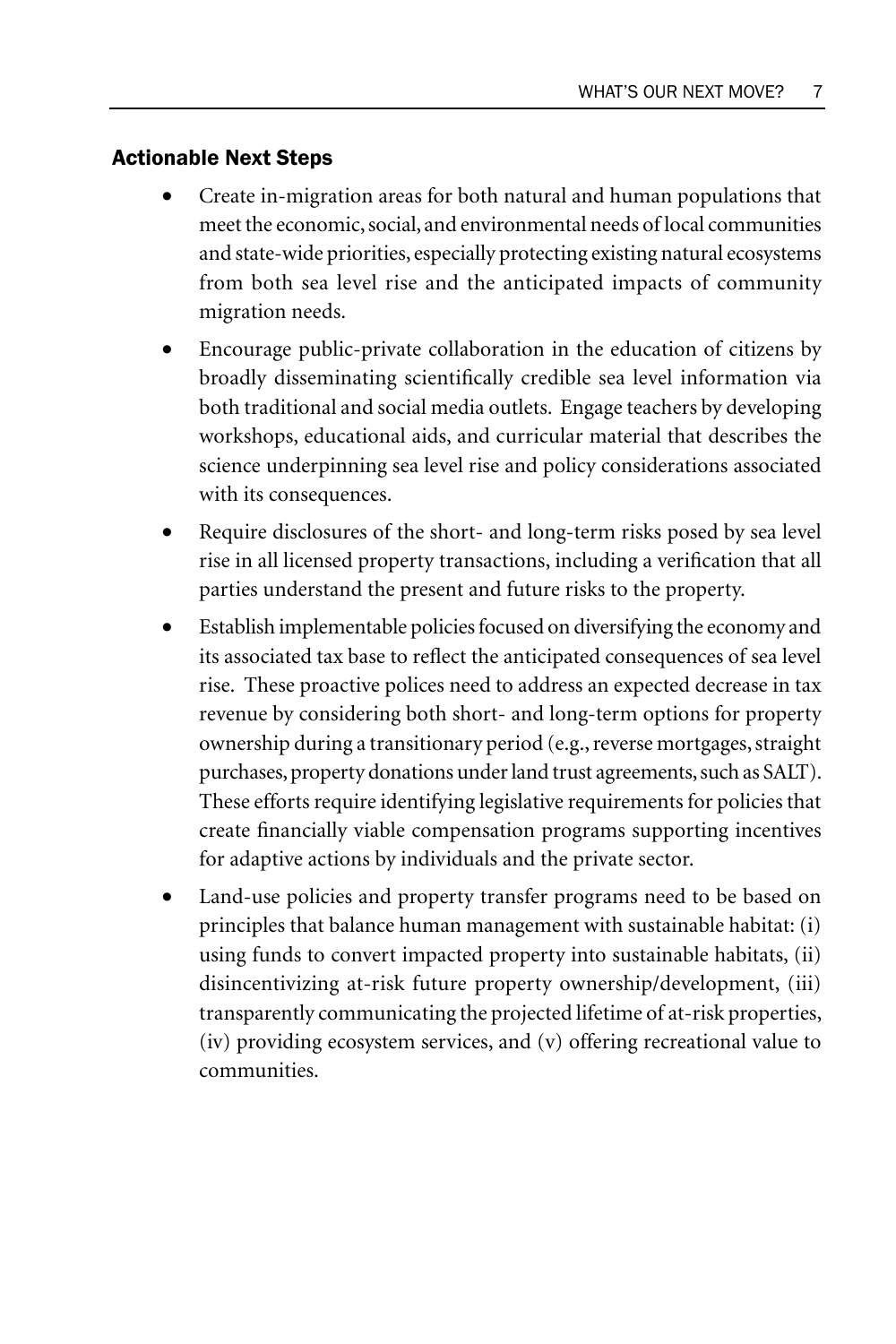# ISGP conference program

# **Friday, October 2**

- 7:00 8:30 **Registration**
- 8:30 8:45 *Welcoming Remarks* **Dr. John Chapin,** St. Petersburg College, Dean of Natural Sciences and **Dr. George Atkinson**, Institute on Science for Global Policy (ISGP), Founder and Executive Director

# **Presentations and Debates**

| Dr. Harold R. Wanless, Department of Geological Sciences,<br>University of Miami, United States<br>The Coming Reality of Sea Level Rise: Too Fast Too Soon                                                                                     |
|------------------------------------------------------------------------------------------------------------------------------------------------------------------------------------------------------------------------------------------------|
| Moderated by Dr. George Atkinson, Founder and<br>Executive Director, ISGP                                                                                                                                                                      |
| <b>Break</b>                                                                                                                                                                                                                                   |
| Dr. Andy Keeler, Coastal Studies Institute,<br>University of North Carolina; and Department of<br>Economics, East Carolina University, United States<br>Adapting to Sea Level Rise: the Tension Between Protection<br>and Discontinuous Change |
| Moderated by Dr. Sweta Chakraborty, Associate Director, ISGP                                                                                                                                                                                   |
| Lunch                                                                                                                                                                                                                                          |
| Mr. John Englander, Rising Seas Group, United States<br>Shoreline Adaptation Land Trusts: Concept for<br>Rising Sea Level                                                                                                                      |
| Moderated by Dr. George Atkinson, Founder and<br>Executive Director, ISGP                                                                                                                                                                      |
| Wrap-up, caucus information                                                                                                                                                                                                                    |
|                                                                                                                                                                                                                                                |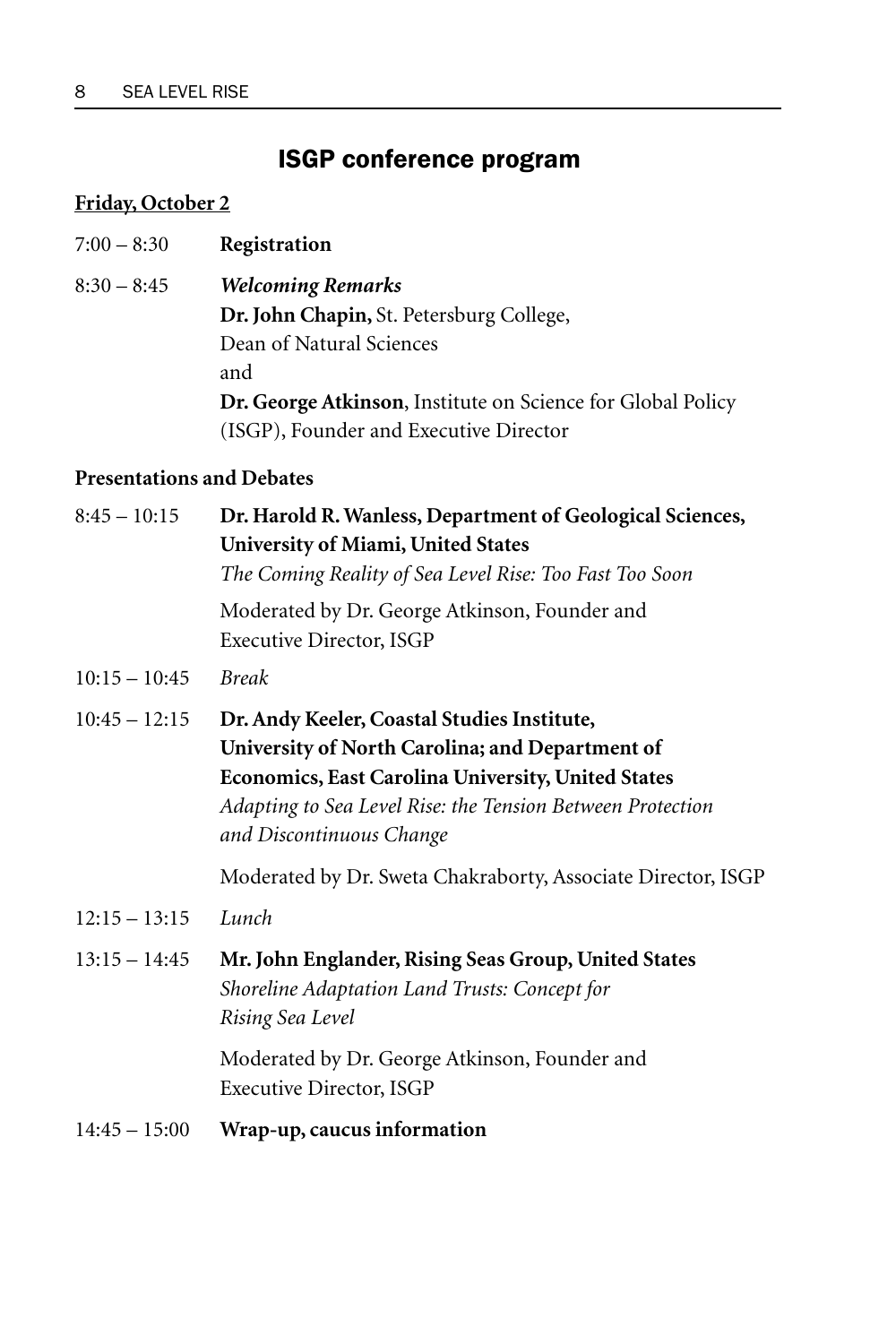# **Saturday, October 3**

| $7:30 - 8:30$   | Registration                                                                                                                                                       |
|-----------------|--------------------------------------------------------------------------------------------------------------------------------------------------------------------|
| $8:30 - 11:45$  | Focused group sessions                                                                                                                                             |
| $11:45 - 12:45$ | Lunch                                                                                                                                                              |
| $12:45 - 15:45$ | <b>Plenary Caucus Session</b><br>Moderated by Dr. George Atkinson, Founder and Executive<br>Director, ISGP;<br>and Dr. Sweta Chakraborty, Associate Director, ISGP |
| $15:45 - 16:00$ | <b>Closing Remarks</b><br>Dr. George Atkinson, ISGP, Founder and Executive Director                                                                                |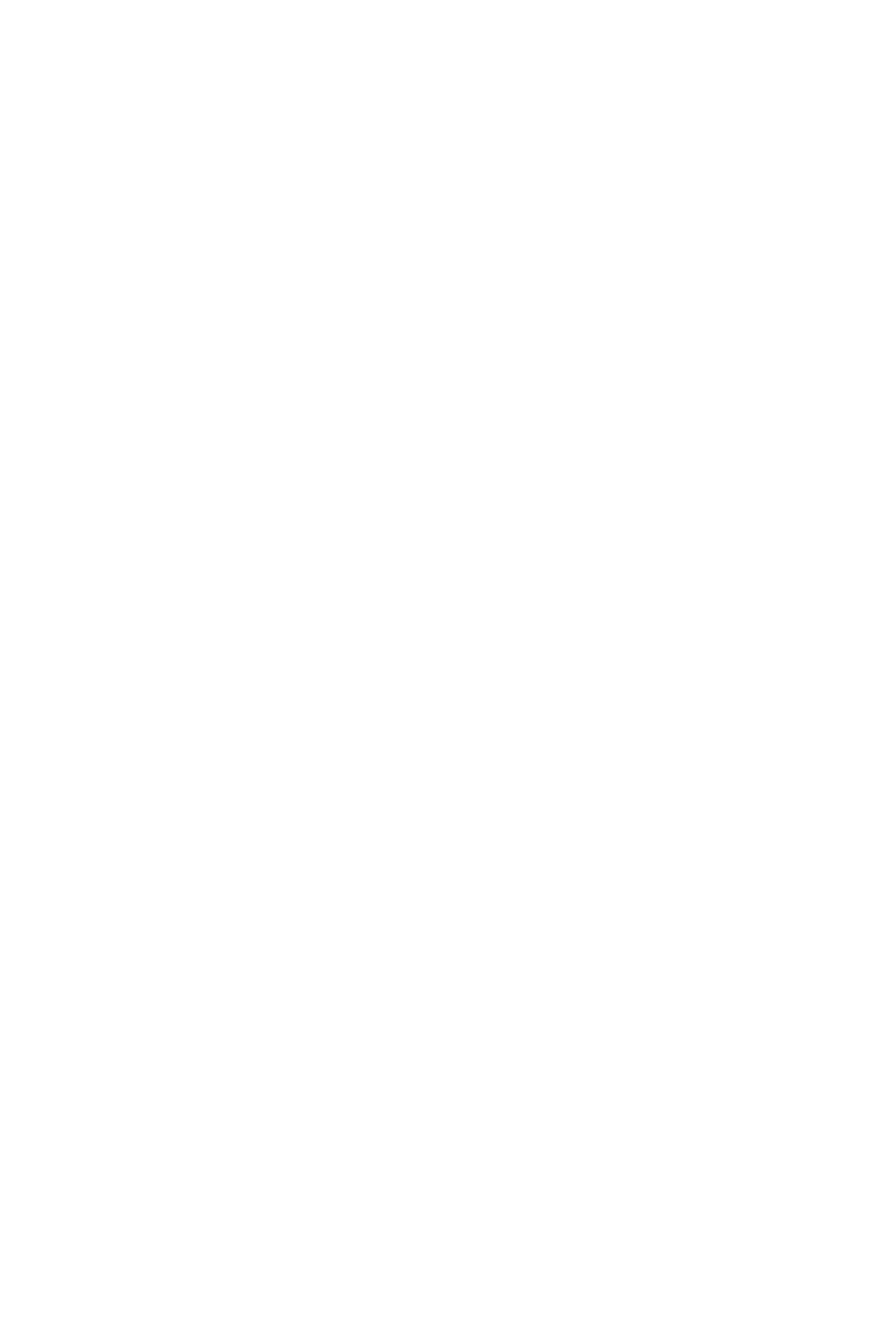# The Coming Reality of Sea Level Rise: Too Fast Too Soon\*\*

Harold R. Wanless, Ph.D. Professor and Chair, Department of Geological Sciences University of Miami, Coral Gables, Florida, United States

# Summary

The reality of accelerating rates of sea level rise as the result of human-induced global warming is becoming increasingly dire and urgently needs to be addressed. In 2012, the National Oceanic and Atmospheric Administration (NOAA) published the most recent United States Government sea level rise projections as a part of the National Climate Assessment. Those projections, which included anticipated acceleration in ice melt from Greenland and Antarctica, were for 4.1 to 6.6 feet of sea level rise by 2100. That could mean 2 feet by as early as 2048 and 3 feet by 2063. A 2 to 3 foot rise of sea level will make nearly all of the barrier islands of the world uninhabitable, result in inundation of a major portion of the world's deltas, and make low-lying coastal zones like south Florida increasingly challenging communities in which to maintain infrastructure and welfare and to assure protection of life and property during hurricanes and other extreme events.

# Current realities

Most of the models projecting future sea level rise assume a gradual acceleration of sea level rise through this century and beyond as Greenland and Antarctic ice melt gradually accelerates. Our knowledge of how sea level rose out of the past ice age paints a very different picture of sea level response to climate change. At the depth of the last ice age, about 18,000 years ago, sea level was some 420 feet below present level as ice was taken up by large continental ice sheets. Subsequent ice melt and sea level rise was not a gradual acceleration and then deceleration. Rather it was a series of very rapid pulses of sea level rise followed by pauses. These rapid pulses of rise, from 3 to 30 feet probably within a century, were fast enough to leave drowned reefs, sandy barrier islands, tidal inlet deltas, and other coastal deposits abandoned across the continental shelf. That is what happens when the climate warms: It destabilizes some ice sheet sector which rapidly disintegrates, resulting in a rapid pulse of global sea level rise.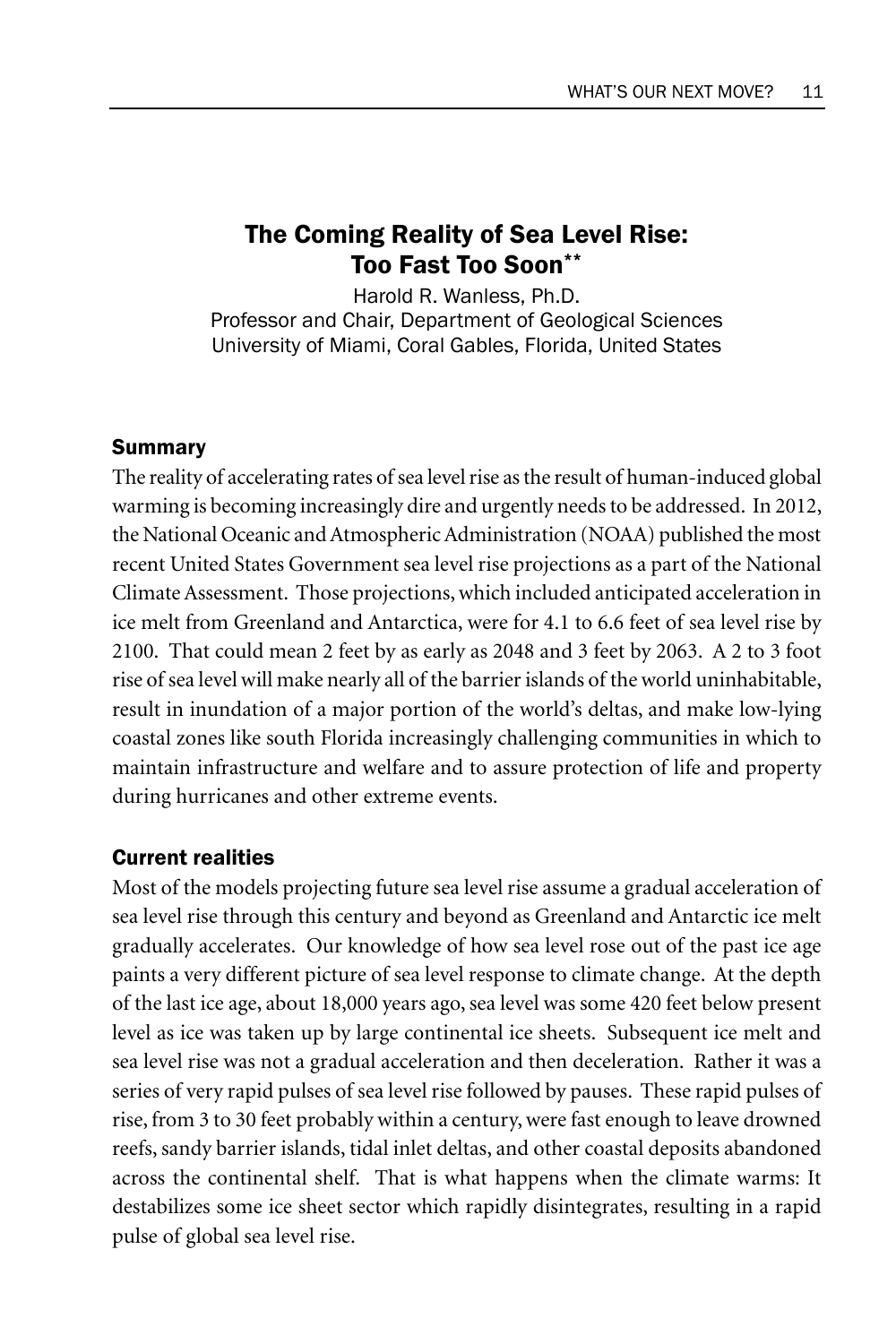Our significantly warmed atmospheric climate is resulting in an accelerated ice melt of the surface of the Greenland Ice Sheet. Much of the surface of the Ice Sheet is darkening as the dust and black carbon in the ice concentrate on the melting surface. This accelerates heat absorption, further accelerating surface ice melt — one of many feedbacks not in current models. More importantly, warmed ocean water is accelerating ice melt in both Polar Regions. The warming North Atlantic Ocean and Arctic Ocean have been accelerating ice melt all around Greenland since about 1995 as this dense "warm" ocean water enters the deep outlet glacial fjords and penetrates far into and under the Ice Sheet. Warm ocean water is now also penetrating deeply into fjords under outlet glaciers and adjacent Ice Sheets of both West Antarctica and East Antarctica. Each of these warm waters is only 2 to 4 degrees Celsius, but they are causing a powerful amount of melting. We are creating a basically unlimited supply of warmth to the oceans for this to continue.

The beginnings of this polar Ice Sheet melt are showing numerous positive reinforcing feedbacks, which are rapidly accelerating the rate of melt far beyond anything being projected in current models. For example, because water on the melting ice surface absorbs more heat, surface melt is accelerated; this melt water percolates down through the ice and lubricates the base permitting faster motion, which results in more extensive fracturing. Water percolating through the fractured ice accelerates ice melt and warms the ice, which results in the softening of the ice and even further acceleration. With the rapid melting of the Arctic Ocean pack ice and warming of the Arctic Ocean, release of additional carbon dioxide and methane from decaying organics in the melted permafrost, and melting of methane hydrates on the Arctic continental shelf, the accelerating melt of the adjacent Greenland Ice Sheet seems irreversible. We are most certainly witnessing the onset of a rapid pulse of sea level rise.

In the spring of 2014, NASA's Jet Propulsion Laboratory, Cal Tech, and the University of California-Irvine all came out with documentation showing that ice melt in from the margins of the West Antarctic Ice Sheet is much less constrained by underlying bathymetry than previously considered (i.e., bottom substrate is much deeper below the ice). The documentation also demonstrates that the numerous fjords penetrating in from the Greenland coast are deeper and extend much further in under the Ice Sheet than previously thought. In 2015, similarly accelerating ice melt has been documented under the East Antarctic Ice Sheet. Each of these findings means that warmed ocean water is now more easily penetrating further under these ice sheets, and accelerating ice melt will be happening significantly faster than previously thought.

In the summer of 2013, I had the opportunity to witness the melting ice sheets, flying about 50 miles onto the Greenland Ice Sheet following the deep channel below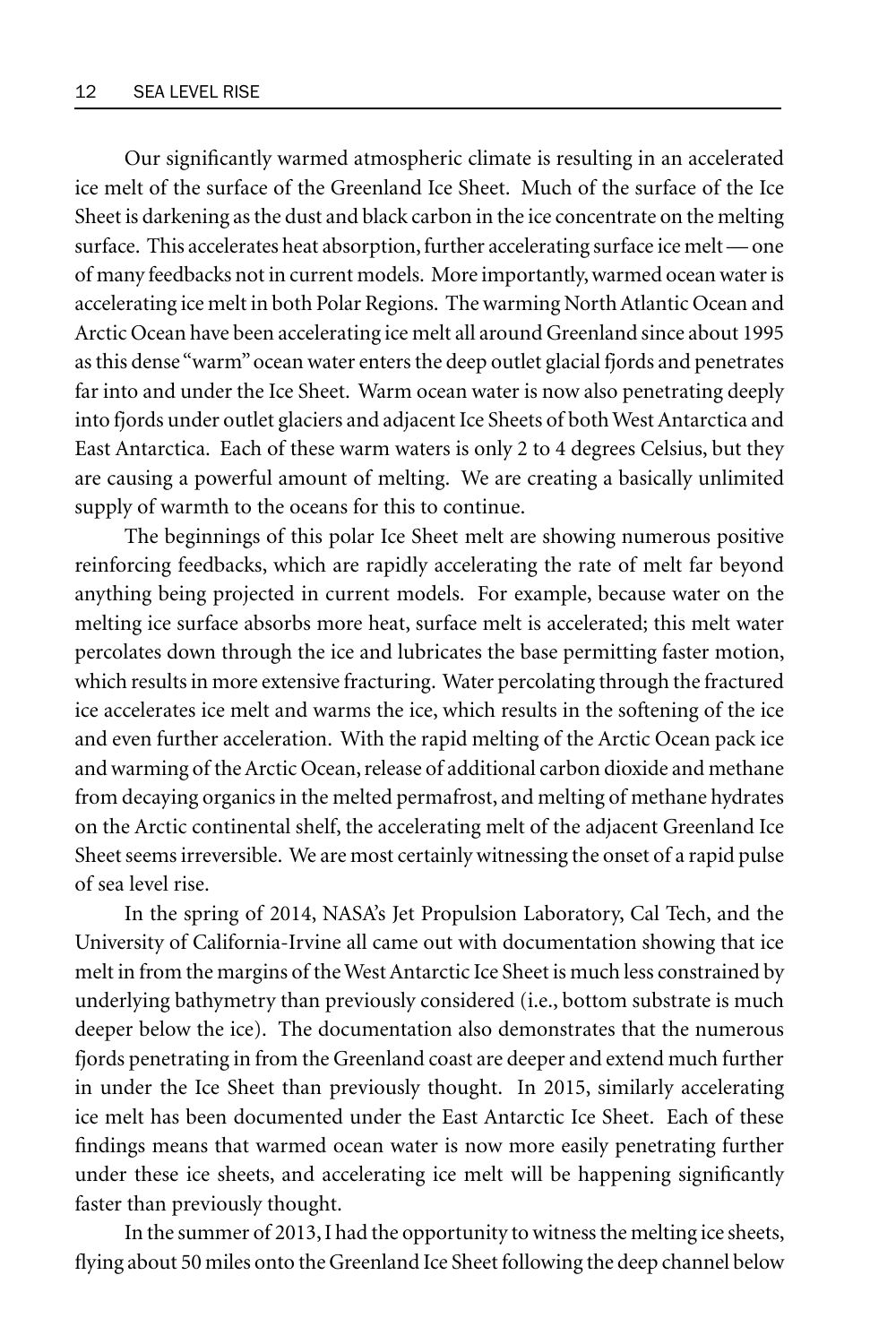the Jacobshaven Icefjord in western Greenland to an elevation on the ice sheet of more than 6,000 feet. It was like flying up a large, meandering, fractured streambed in the ice surface. The channel was roughly 500 feet below the level of the ice sheet and dramatically fractured from the accelerated ice flow. This was created by melt at the base from deeply penetrating warmed ocean water. As a result of the fracturing and detachment from the bottom, the forward velocity of the ice has accelerated from a couple of miles to more than 20 miles per year. This witnessed event was a spectacular, but disturbing experience.

In light of our improving understanding of ice melt, we probably should be anticipating at least 7 to 30 feet of global sea level rise by the end of the century regardless of what we do. Even if we stopped burning fossil fuels tomorrow, the greenhouse gasses in the atmosphere will keep warming the atmosphere for at least another 30 years. More than 90% of this global warming heat is ending up in the oceans, which have the capacity to capture and store and use this heat for centuries. As a result, ice melt and sea level rise will continue for centuries. Most projections recognize that sea level rise will be accelerating through this century and the next. When we are talking about a 4 to 6 feet rise by the end of the century, this will not be a new fixed sea level. This level will be a single point during a period of continued acceleration of sea level rise, because of the continuing acceleration of ice melt. If we encounter a 5-feet increase at the end of the century, sea level will be rising at a foot per decade.

There is currently a very aggressive building boom underway in south Florida (i.e., on the barrier islands and throughout downtown and in the low western areas bordering the Everglades, presently 230 new condominiums are under construction in Miami-Dade County). South Florida is building without considering the viability of construction or challenge of maintaining a low coastal infrastructure anywhere with that level of sea level increase. There are already areas that will be unlivable and properties that will be unsellable within a 30-year mortgage cycle.

#### Scientific opportunities and challenges

Several recent papers, including one from the National Research Council, have pointed out that we now have greenhouse gas levels sufficient to cause a 79-foot sea level rise. Our recorded history does not have direct observations as to how fast destabilized ice sheet sectors can disintegrate. Indications from the past and the present are that pulses of sea level rise happen very fast (e.g., 3 to 30 feet per century).

Even with the current projection of 6.6 feet in sea level rise by the end of the century, it is beyond sobering to consider the risk in the present investments. With a further 2 feet of sea level rise (possibly before 2048) most of the barrier islands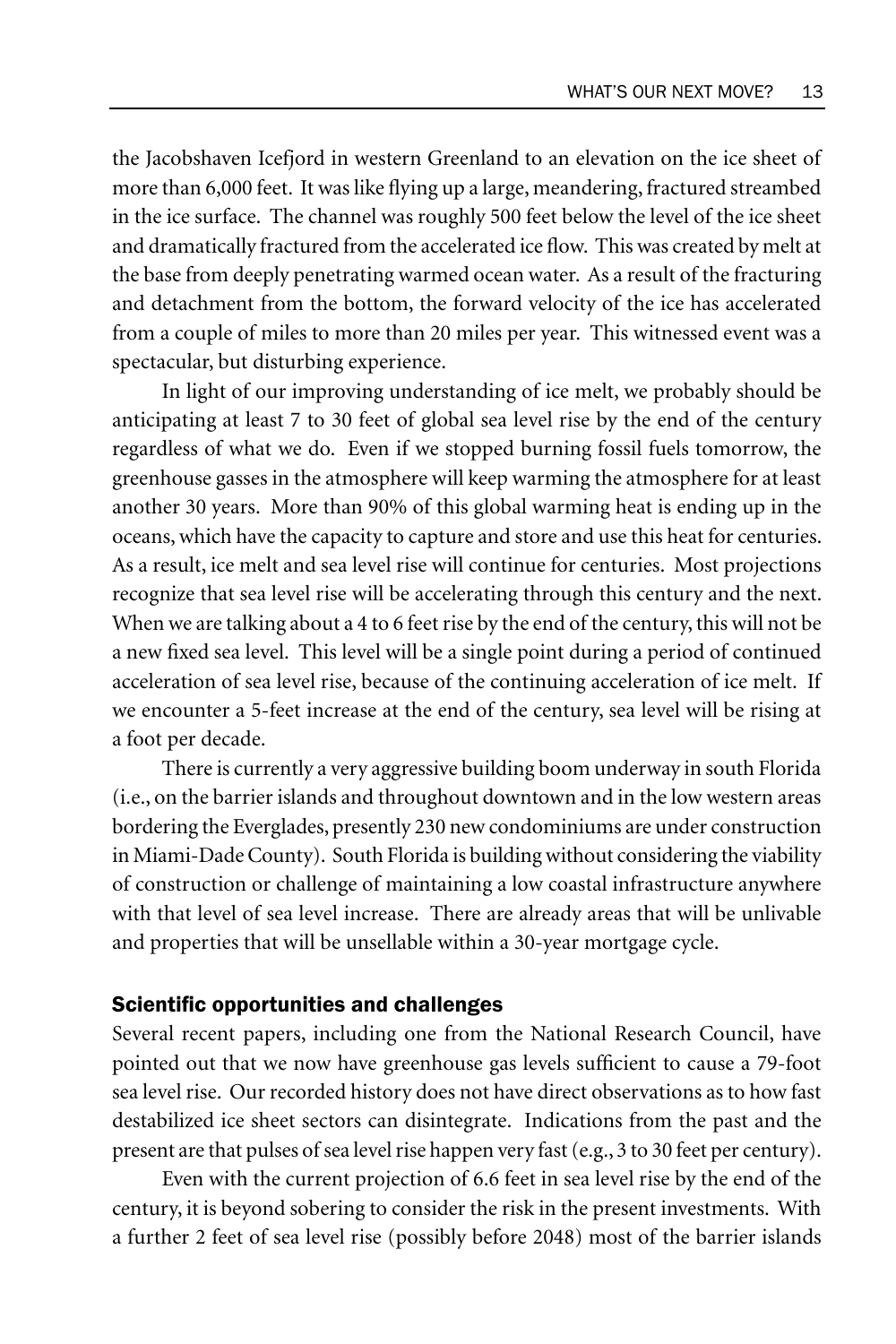(of south Florida and the world) will become abandoned and the people relocated; at the same time low areas (e.g., Sweetwater and Hialeah bordering the Everglades) will become flooded more frequently and therefore become increasingly difficult places to live. Citizens in these areas will lose their freshwater resources, be living in a community with a failing and disconnected infrastructure, and be at increasing risk from catastrophic storm surges, flooding from hurricanes, and failing sewage treatment plants.

Many renowned scientists have concluded that global sea level may rise 15 to 30 feet by the end of the century. However, communities should begin planning using the 2012 NOAA projections for planning (4.1 to 6.6 feet by 2100). With that, they will quickly realize that very serious problems will be occurring very soon. With accelerating sea levels projected through this century and beyond, there is a need to refocus on realistic plans to maintain community stability during relocation and environmental quality during inundation. South Florida cannot consider the option of living below sea level with levees and dikes because the limestone and sand substrate is much too porous and permeable. With planning, using the NOAA projections, it will be easy to adapt to higher and faster rates of sea level rise.

# Policy issues

- Counties must aggressively and transparently plan for their future, integrating high-resolution elevation, storm surge, flood risk, and infrastructure elevation maps to determine the timing, costs and economic feasibility for maintaining a functional infrastructure, viable insurance, and human health and safety.
- Maps need to be produced for each 6 inches of sea level rise. With these, intelligent planning can be done to determine what areas and infrastructures are currently at unacceptable risk, and at what thresholds and costs infrastructure will have to be modified to maintain functionality and acceptable risk. These maps can also determine infrastructure services that will have to be discontinued from certain sectors because of unacceptable risk or cost.
- We must act within the framework of the reality before us. As there is little possibility that these sea level rise projections will diminish, it is imperative to:
	- (a) Terminate long-term, infrastructure-intensive development of barrier islands and low-lying coastlines.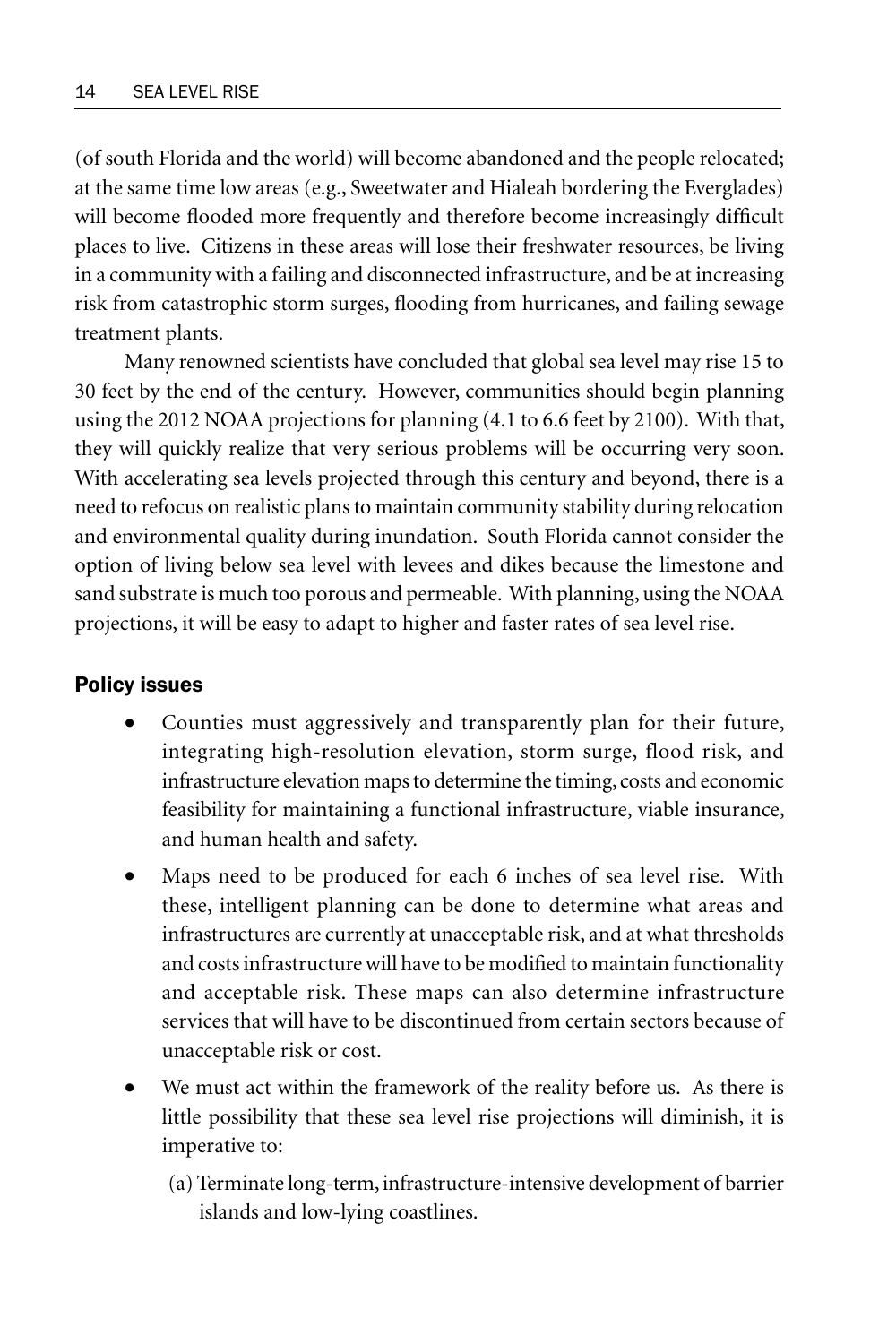- (b) Divert public money from hard or soft shore-protection measures into funds to be used for relocation assistance, cleaning low-lying polluted lands, and removing storm-damaged development and infrastructure.
- (c) Establish firm sea-level-rise thresholds for termination of infrastructure services and for permission to rebuild following storm destruction.
- (d) Establish preplanned sea-level-rise thresholds that stage insurance withdrawal through cooperative public-private agreements.
- (e) Implement the Southeast Florida Regional Climate Change Compact, which has some 1,200 action items to help insure the stability of affected individuals and communities.
- (f) Initiate intensive education for the affected public.

Without planning, there will come a point where society and civilization as we know it will collapse into chaos. We can only prevent this scenario with serious planning and effort. Our children and future civilization deserve much better than we are presently doing.

*A policy position paper prepared for presentation at the conference Sea Level Rise: What's Our Next Move? convened by the Institute on Science for Global Policy (ISGP) on October 2-3, 2015 at St. Petersburg College, St. Petersburg, Florida, U.S.*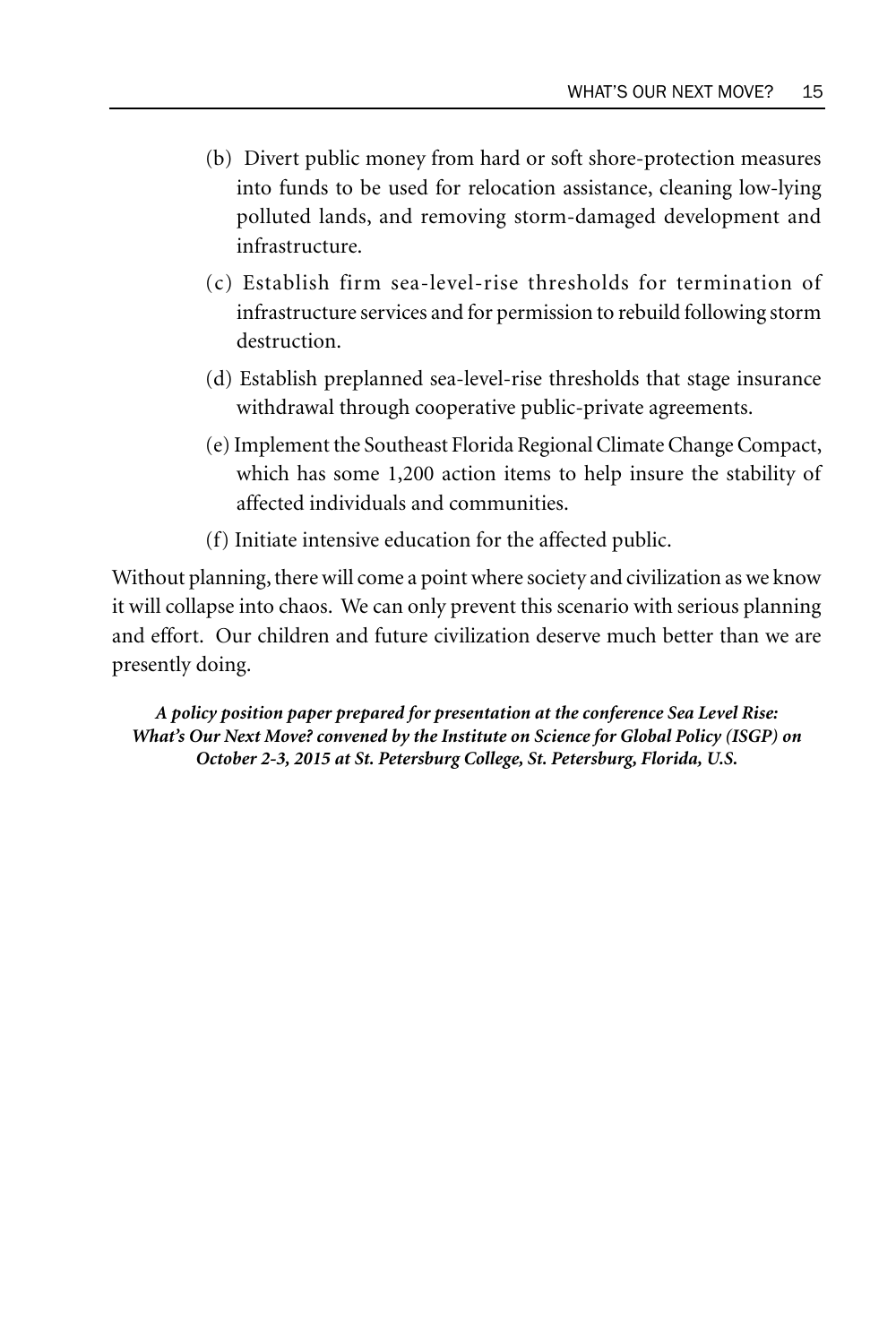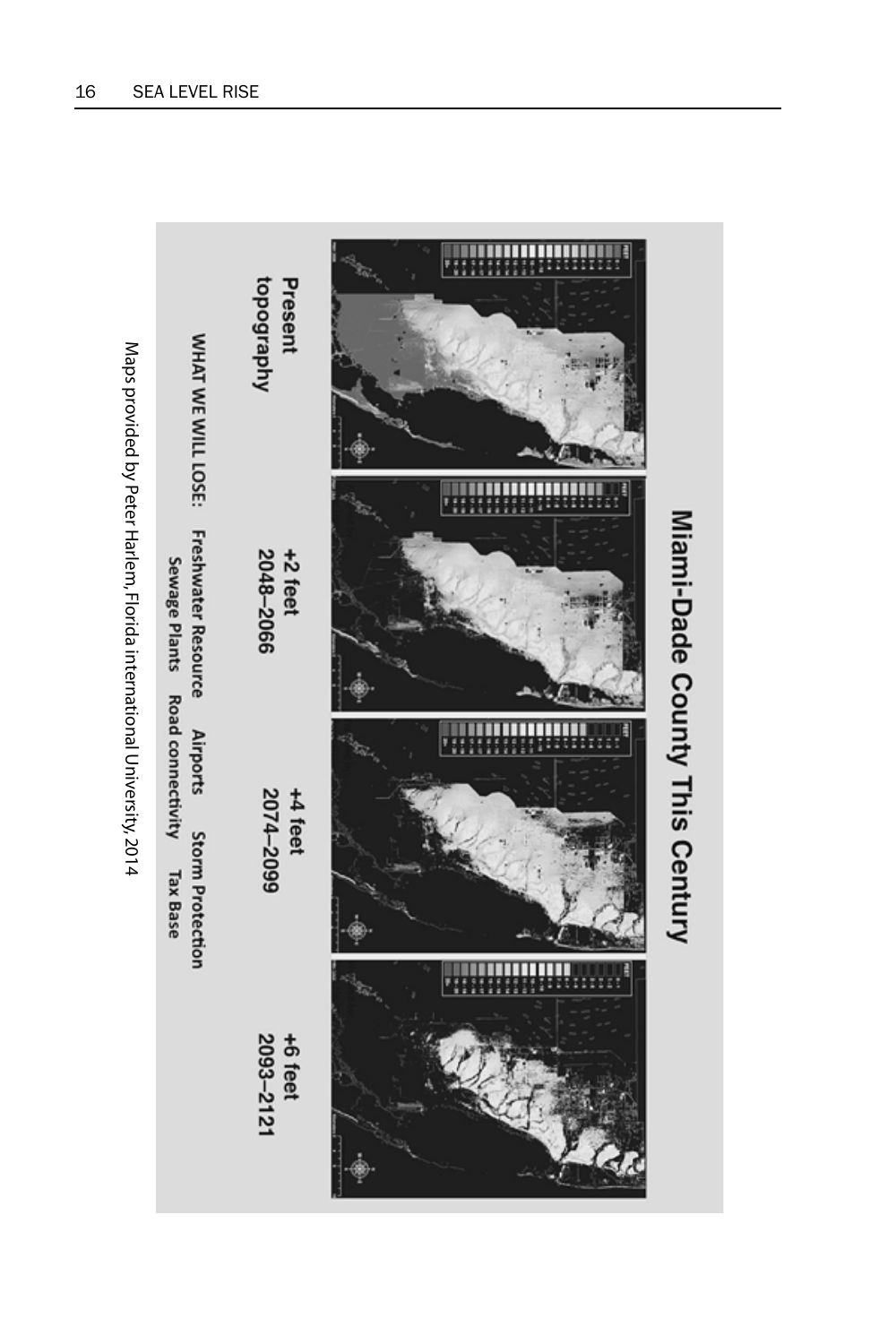# Debate Summary

**The following summary is based on the transcriptions of recordings made by the ISGP staff during the debate of the policy position paper prepared by Dr. Harold Wanless (see above). Dr. Wanless initiated the debate with a 5-minute summary of his views and then actively engaged the conference participants, including other authors, throughout the remainder of the 90-minute debate period. This Debate Summary represents the ISGP's best effort to accurately capture the comments offered and questions posed by all participants, as well as those responses made by Dr. Wanless. Although this summary has been written without attribution, the conference itself was open to the public and media and as such, did not restrict participants from attributing remarks to specific individuals. The views comprising this summary do not necessarily represent the views of Dr. Wanless, as evidenced by his policy position paper, or those of the ISGP, which does not lobby on any issue except rational thinking. Rather, it is, and should be read as, an overview of the areas of agreement and disagreement that emerged from all those participating in the critical debate.**

# Debate conclusions

- Effective long-range adaptation/mitigation planning in anticipation of climate change impacts requires communities to establish (i) where sea-level protections need to be reinforced, (ii) which areas can be saved, and (iii) which areas have a limited lifespan and require transition strategies. Policy recommendations built on a comprehensive analysis of infrastructure, especially with respect to its vulnerability to increasing sea levels (e.g., Southeast Florida Regional Climate Change Compact), need to be implemented immediately throughout the region.
- Given that proactive, protective measures against sea level rise (e.g., shoreline hardening, which is the process of adding structures such as seawalls or jetties) are likely to become ineffective within a few decades as climates change, significant aspects of public investment in adaptation/ mitigation measures need to support the relocation of affected populations and the cleanup of abandoned properties and environmental hazards. While rapid, forced relocation creates serious societal and economic challenges, strategies that foster the gradual movement of populations away from vulnerable areas must be an important part of government policies. These strategies need to incorporate a balance among numerous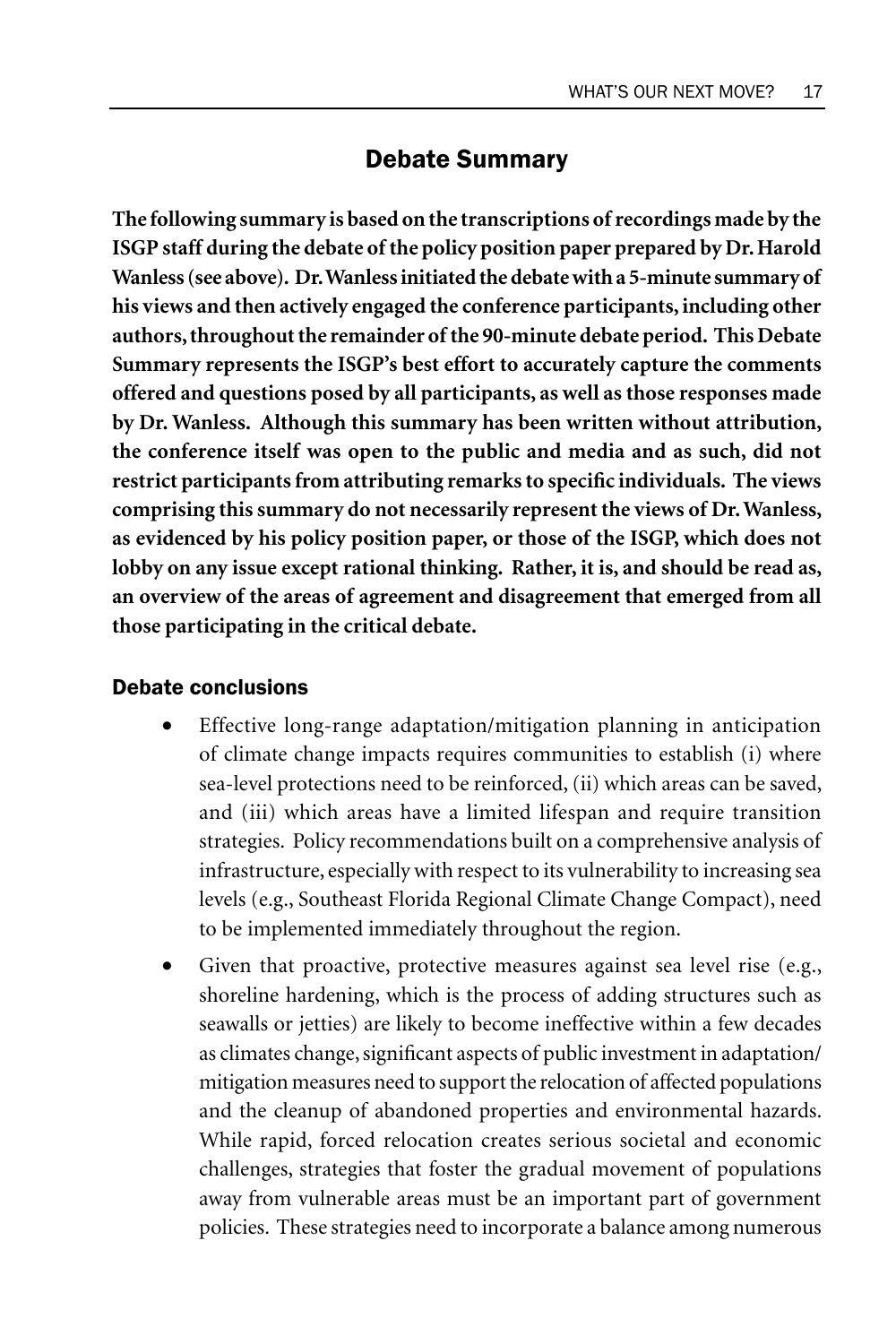priorities including direct compensation to affected property owners, development of infrastructure in alternative locations for public services (e.g., fresh water), and promotion of sustainable commercial and agricultural investments.

- Since citizens routinely support policies protecting property rights versus those ensuring environmental quality, the implementation of widely available, scientifically credible mitigation/adaptation strategies for addressing climate issues has been seriously limited, even though the public responsibility for protecting the environment is part of the Florida constitution. Scientists need to more effectively communicate the significance of climate issues to both Florida citizens and tourists (i.e., the tourism industry must be part of these outreach and strategic discussions).
- The economic viability of property at risk to climate changes, and the associated tax system, is a key driver in shaping mitigation/adaptation strategies and its impact on personal lifestyle choices must be communicated to policy makers and citizens (e.g., two feet in sea level rise by 2048 means a house bought in 2016 could be under water during its 30-year mortgage). The insurability of housing must reflect the threats posed by sea level rise both in rates, salability, and even the availability of any insurance. Such consequences provide real-world challenges that demonstrate the significance of climate issues. Governmental agencies need to determine sea-level benchmarks that define the degree of vulnerability of property, and utilize those benchmarks for setting (i) zoning and building codes, structure elevations, and infrastructure design, (ii) policies establishing public versus private sector post-disaster relief options, (iii) insurance costs, and (iv) real estate disclosure requirements.
- Even though practical strategies to rapidly reverse the warming of the ocean and the disintegration of ice sheets have not been identified, slowing the increase of atmospheric warming remains an important step in limiting the degree of sea level rise. The United States has a special role to play in leading the development of new technologies and nurturing international cooperation on formulating and implementing policies to reduce carbon dioxide emissions worldwide**.**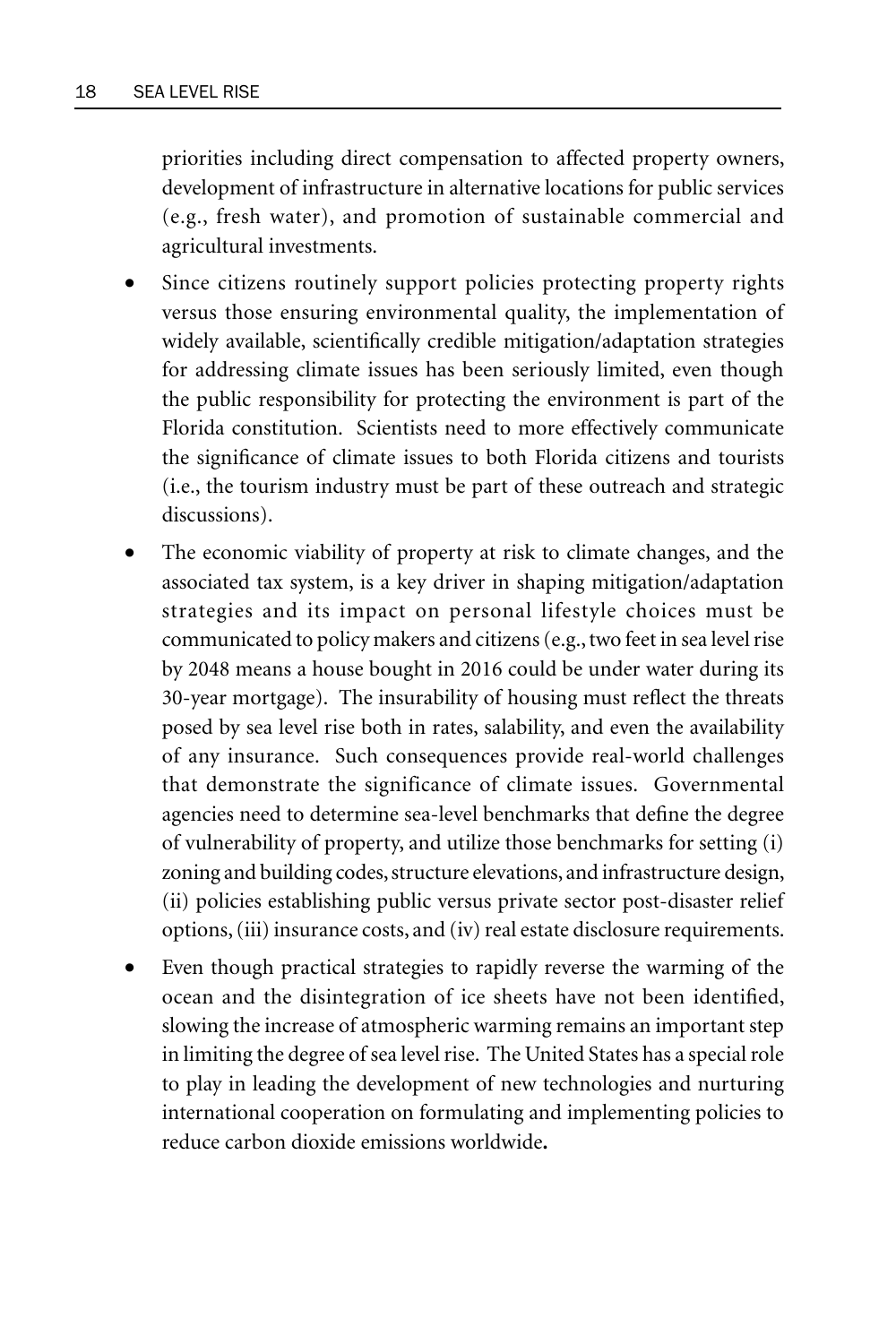# Current realities

While climate scientists agree that sea levels will continue to rise well past the end of the current century, the rate of rise is uncertain. Although the Intergovernmental Panel on Climate Change (IPCC) projects a smooth linear rise in global sea levels, the geological record shows that sea levels historically have risen in rapid pulses interspersed with stable periods, a pattern consistent with the sudden disintegration of large ice sheets. Given that warmed ocean water is now penetrating deeply under the outlet shores and glaciers of Greenland, and the West Antarctic and East Antarctic sheet areas, accelerated melting can be expected, and sea levels may be on the brink of a large pulse. Even if a pulse does not occur, the current rate of rise is doubling every seven years, resulting in a projected rise of approximately 2 feet by 2048 (i.e., slightly longer than a home-mortgage cycle), and 3 feet by 2065. A rise of 6.6 feet by the end of the century can be anticipated.

South Florida has experienced approximately 1 foot of rise since 1930 (an eightfold increase over the previous 2,000 years) and the effects are observable during normal high tides, when streets and properties in many communities routinely flood. Much of Florida is low-lying, with areas built on porous limestone that renders dikes and levies ineffective by allowing water to percolate through. Although saltwater intrusion into fresh water areas (e.g., in the Everglades of southeast Florida) largely is being prevented by manmade barriers, a sea rise of 8 inches will result in the failure of 65% of water control structures. With 2 feet of rise, southeast Florida will have no fresh water and Miami Beach will be largely uninhabitable. As rising seas cause more water to pond on land, increased mosquito populations are expected, followed by heightened incidence of vector-borne disease.

Although the frequency of flooding events already is causing some Miami Beach residents to move away from the area, coastal communities cannot afford to simply abandon these areas because tax revenues support key infrastructure, as well as provide revenue needed to address the problem. The tourism industry drives development along the coast. Since current state regulations do not restrict building on land that lies below certain elevations, buyers may be unaware that increased flooding and storm-surge destruction are expected, which will cause insurers to withdraw and make properties difficult to impossible to sell.

Although stringent environmental protections are written into the Constitution of the State of Florida, several lawsuits charge that state lawmakers are not enforcing these protections. Given that residents stand to lose property value and rights if environmental provisions are enforced, it is considered unlikely that lawmakers and the public *writ large* will prioritize environmental protection above protection of property.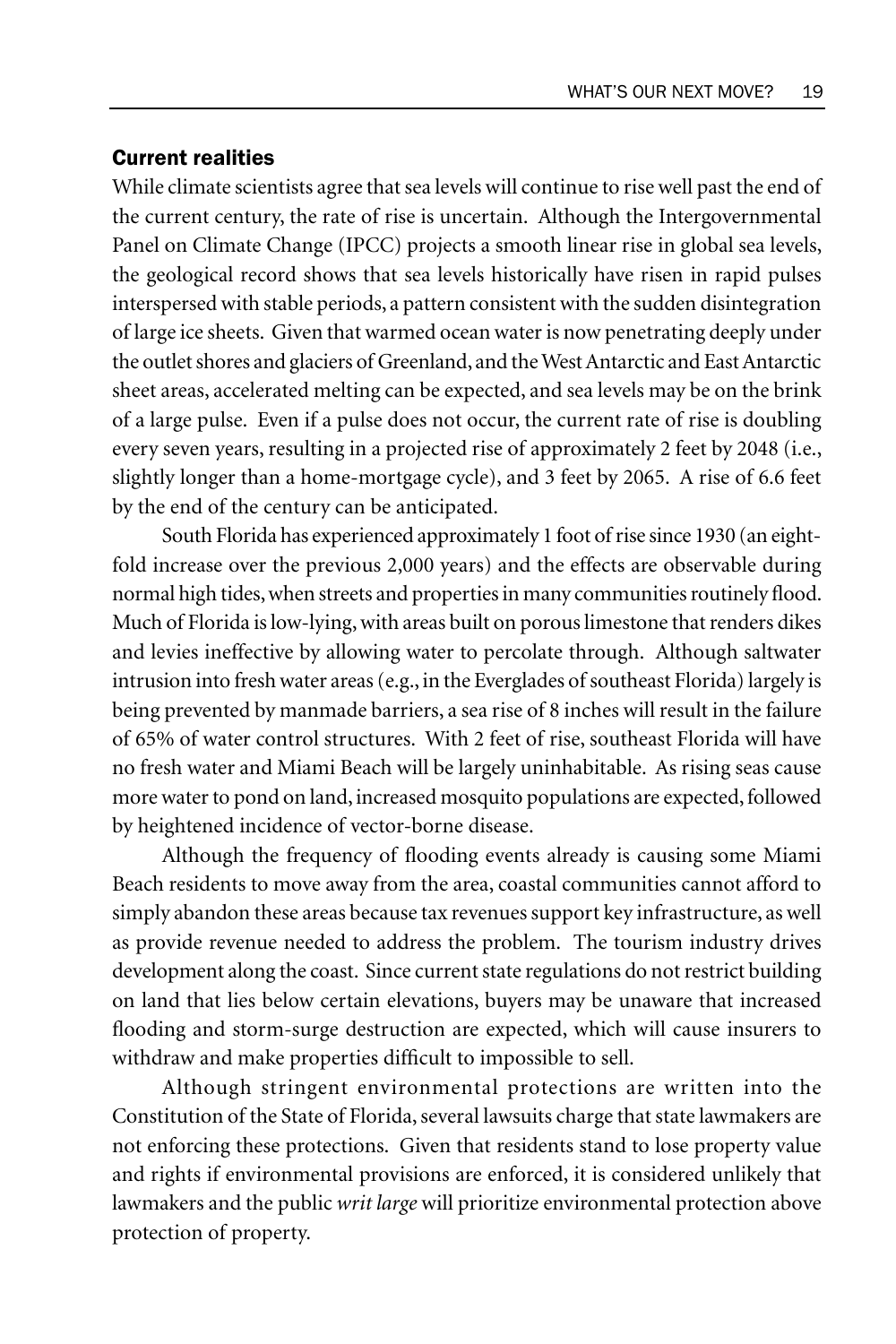Despite evidence that regional climate change has been a foundational cause of societal collapse throughout human history, and despite the vast amount of public exposure to climate change arguments over the past 20 years, surveys show that climate change concerns are low on the public's list of priorities, regardless of political party. This attitude is reflected by Florida county governments, which unanimously accepted and then largely ignored the multitude of mitigation and adaptation recommendations found in the Southeast Florida Regional Climate Change Compact (e.g., conservation strategies, documenting how incremental rises in sea level will threaten infrastructure, determining costs of infrastructure upgrades).

# Scientific opportunities and challenges

A critical scientific challenge is that scientists cannot predict when sea rises will occur, and whether levels will rise by 4 feet, 6 feet, or 30 feet by the end of the century. Although there is broad consensus on human contributions to global warming, there still is much in climate-change science that is not well understood. By not incorporating accelerated ice melt into their models, the IPCC projected a lower level of sea rise by the end of the century than some believe likely, thereby contributing to public uncertainty, and potentially, to community inaction.

Recent events (e.g., civil conflict in Syria) show that regional climate change is significantly threatening human access to food and water and creating refugees whose migration heightens political tensions. Sea level rise will exacerbate present and future food insecurity by forcing populations to concentrate inland and reducing the amount of available agricultural land. As levels increase, the world's fertile deltas are at risk of disappearing, raising grave concerns for global agriculture. Science and engineering can help preserve delta areas, and also can advise when deltas cannot be saved (e.g., the winning engineering teams at the 2015 Changing Course Design Competition recommended allowing the disintegrating lower Mississippi River Delta to simply become open water, and trapping sediment in an attempt to maintain the upper delta above New Orleans).

Saltwater intrusion into fresh water resources will complicate not just food production and potable water access, but also electricity generation, a significant water consumer. In addition to devising technological solutions to these challenges, scientists and engineers need to identify effective strategies (e.g., water recycling) that guarantee drinking water is sustainably supplied to relocated populations.

Although flooding of low-lying territory is inevitable, Florida does have elevated land, even along the coasts. Accurate elevation mapping technologies that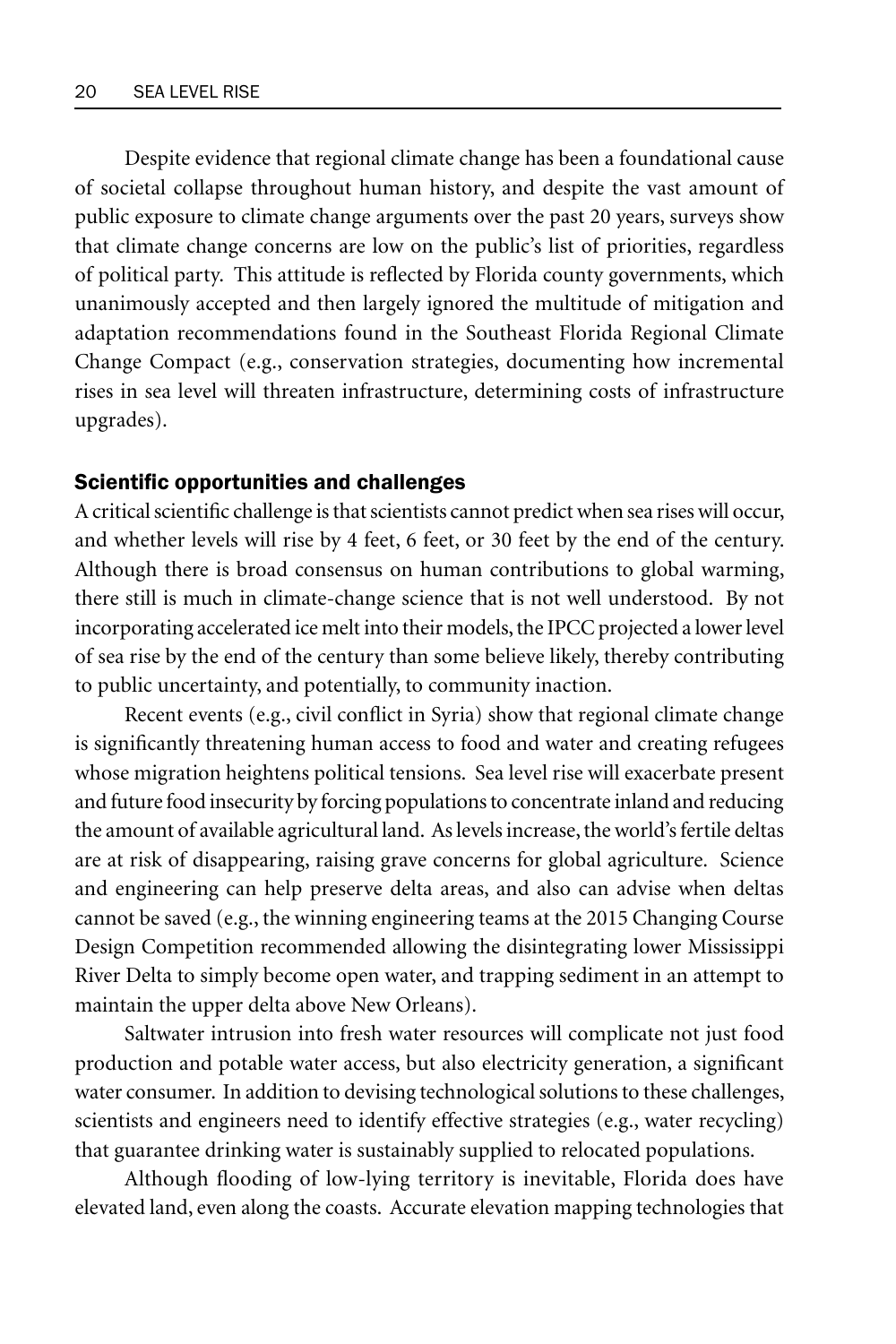accurately depict a community's high and low spots are imperative for efficient, effective adaptation planning.

Scientists need to communicate more effectively with policy makers so they can assist in the implementation of adaptation and mitigation measures, in particular the Southeast Florida Regional Climate Change Compact. Although the Compact's recommendations are scientifically based, they may be perceived by county governments as too broad and overwhelming to implement in a meaningful way. Because scientists are trained to think in terms of probability and variance, while policy makers think more concretely, differences in perspective need to be addressed to engender effective communication. Scientists also must find ways to communicate the dangers of short-term fixes (e.g. beach replenishment) that can result in long-term problems (e.g., increased erosion).

#### Policy issues

Notwithstanding the lower projections of the IPCC, planning for at least a 6.6-foot rise in sea level by the end of the century will enable communities to effectively scale their efforts up or down depending on the actual rate of rise.

Recommendations found in the Southeast Florida Regional Climate Change Compact need to be implemented immediately by all Florida counties. As a first step, counties and local communities need to conduct open and transparent analyses of their infrastructure and the impact (physical and economic) on that infrastructure with each increment of sea level rise. From this information, reasonable sea level thresholds can be established at which infrastructure maintenance would be discontinued, either because of economic losses or safety concerns. Such analyses will make clear where protections need to be hardened, which areas can be saved, and which areas have a limited lifespan and require transition strategies.

A preference for property rights over environmental protection is preventing the implementation of scientifically rational approaches to solving climate issues. While governments have obligations to maintain roads, bridges and drainage systems for private properties, they cannot be required to maintain infrastructure in areas that are constantly under water. Environmental hazards (e.g., coastal dumps and industrial waste sites) need to be resolved by state legislators as required by the Florida constitution.

Given the rate of new construction in Florida, strict regulations are needed regarding location, elevation, infrastructure, and environmental hazards (e.g., the quality of the concrete). Policy is needed concerning minimum elevations for developing infrastructure, and massive development of low-lying areas and barrier islands needs to cease. Because the tourist trade is incentivizing expensive short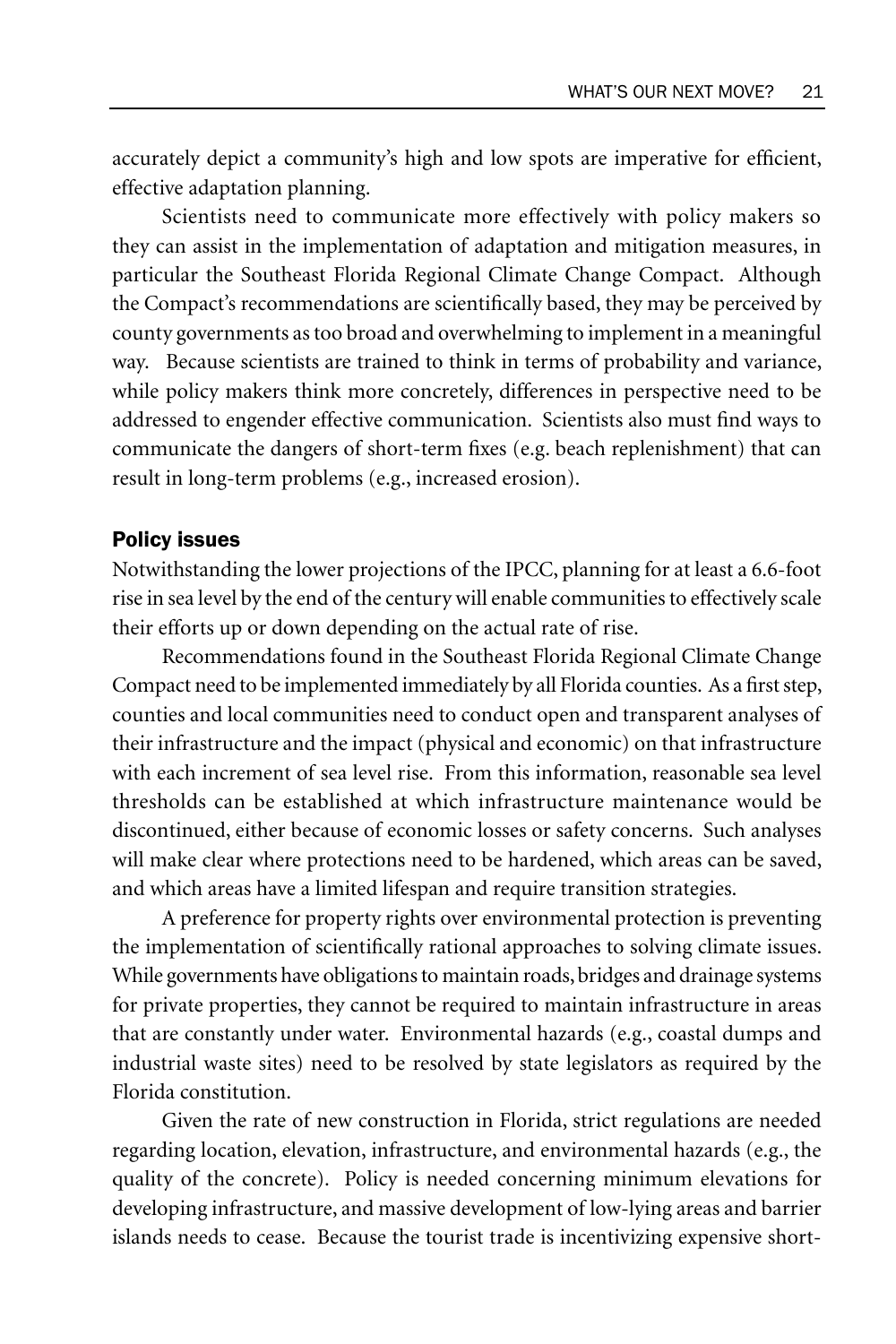term fixes to coastline infrastructure, commercial communities that rely on tourism must be involved in dialogues about adaptive planning.

Rather than investing heavily in shore and property protection measures, communities need to redirect funds toward helping affected residents relocate from the coast and cleaning up the pollution and storm-damaged infrastructure that is left behind. While immediate forced relocation is not recommended, incremental phases of relocation can facilitate smooth transitions and limit economic losses. Population relocation strategies can be part of economically viable planning, (e.g., after Hurricane Sandy hit the northeast U.S. in 2012, Governors Cuomo [New York] and Christie [New Jersey] tried to buy out landowners at 115% of their properties' worth because it was cheaper to the state in the long run to acquire public land than to incentivize continuous rebuilding of infrastructure).

Because property owners will be deterred from purchasing coastline property if they can't acquire insurance or are faced with unattractive insurance policies, governments need to work with insurance and re-insurance companies to determine the levels of sea level rise at which areas will lose insurance coverage.

While intensive education efforts need to be directed at vulnerable populations, policy makers also can benefit from effective educational outreach, (e.g., touring the effects of sea level rise first-hand rather than attending a briefing). Communities have a responsibility to educate individuals on the dangers of owning property in low-lying coastal areas so that property owners can assume full responsibility for their decisions.

While there is an imperative to respond to local sea level rise, it also is essential to reduce the anthropogenic acceleration of global warming by decreasing carbon dioxide emissions. Although the warmed ocean cannot be quickly cooled and continued ice melt is inevitable, cooling the atmosphere by reducing greenhouse gas emissions ultimately will help cool the ocean and could constrain the degree of rise, in addition to improving other climate-change effects (e.g., storm severity, heat stress). The United States government needs to lead the way in reducing carbon dioxide emissions.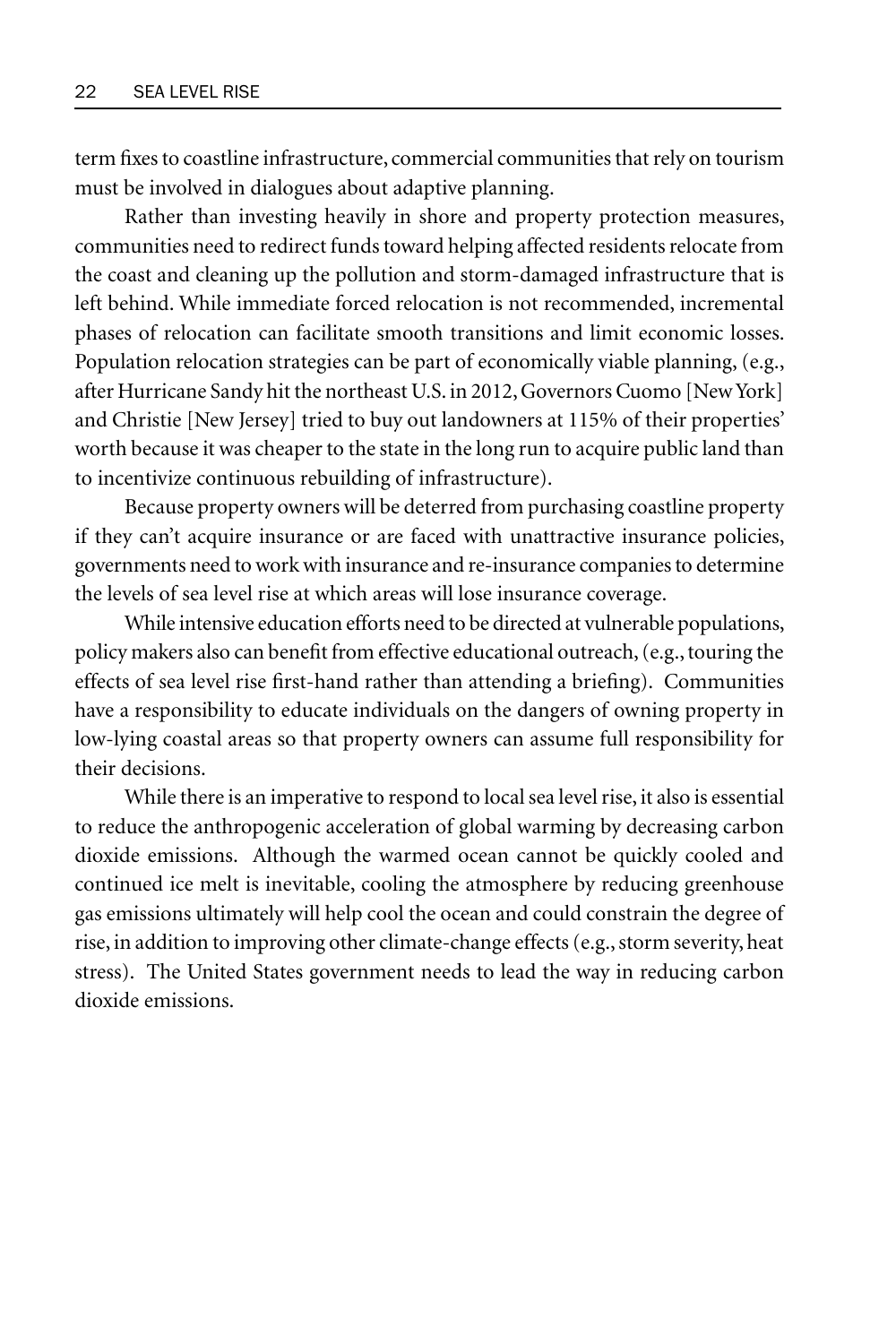# Adapting to Sea Level Rise: the Tension Between Protection and Discontinuous Change\*\*

Andy Keeler, Ph.D. Program Head for Public Policy, UNC Coastal Studies Institute and Professor, Department of Economics, East Carolina University

#### Summary

Communities and individuals can spend money and alter their environments to reduce risks they face from sea level rise (SLR) and other climate-driven risks. These actions can be cost-effective in the short-run, but may encourage patterns of development that increase exposure and disruption over longer timeframes. Public policy and expenditure should address the possibility of long-term discontinuous change as part of short-term decision-making. The timing of transition from protection to relocation is a central but unconsidered aspect of adaptation policy.

#### Current realities

Communities in low-elevation coastal areas are facing a future of escalating risk from flooding and erosion because of SLR and other climate-related phenomena. The current state of scientific knowledge and likely greenhouse gas (GHG) emissions scenarios imply that risks will escalate over a long, but uncertain, period of time and that sometime in the next 75 to 400 years (roughly) many coastal locations are likely to either become extraordinarily risky to live in or altogether uninhabitable*.* An understandable rational immediate response is how to "climate-proof" communities by protecting key infrastructure and the built environment with improved technology and in-community changes in location. Priority has also been given to preventing new construction in particularly vulnerable areas.For many coastal locations, it is reasonably likely that these strategies will lose relevance on the scale of one century to four centuries if the West Antarctic and/or Greenland ice sheets collapse.

Taking government actions that "climate-proof" key infrastructure and the built environment (e.g., infrastructure elevation, shoreline protection) and those that subsidize investments and activities at risk (e.g., insurance, disaster relief) can also serve to increase exposure to future hazards. The more protected people feel, physically and financially, from the effects of SLR, the more they will build and invest in coastal areas. The greater the amount of physical capital to protect, the higher the incentives to continue to protect that investment — creating a cycle that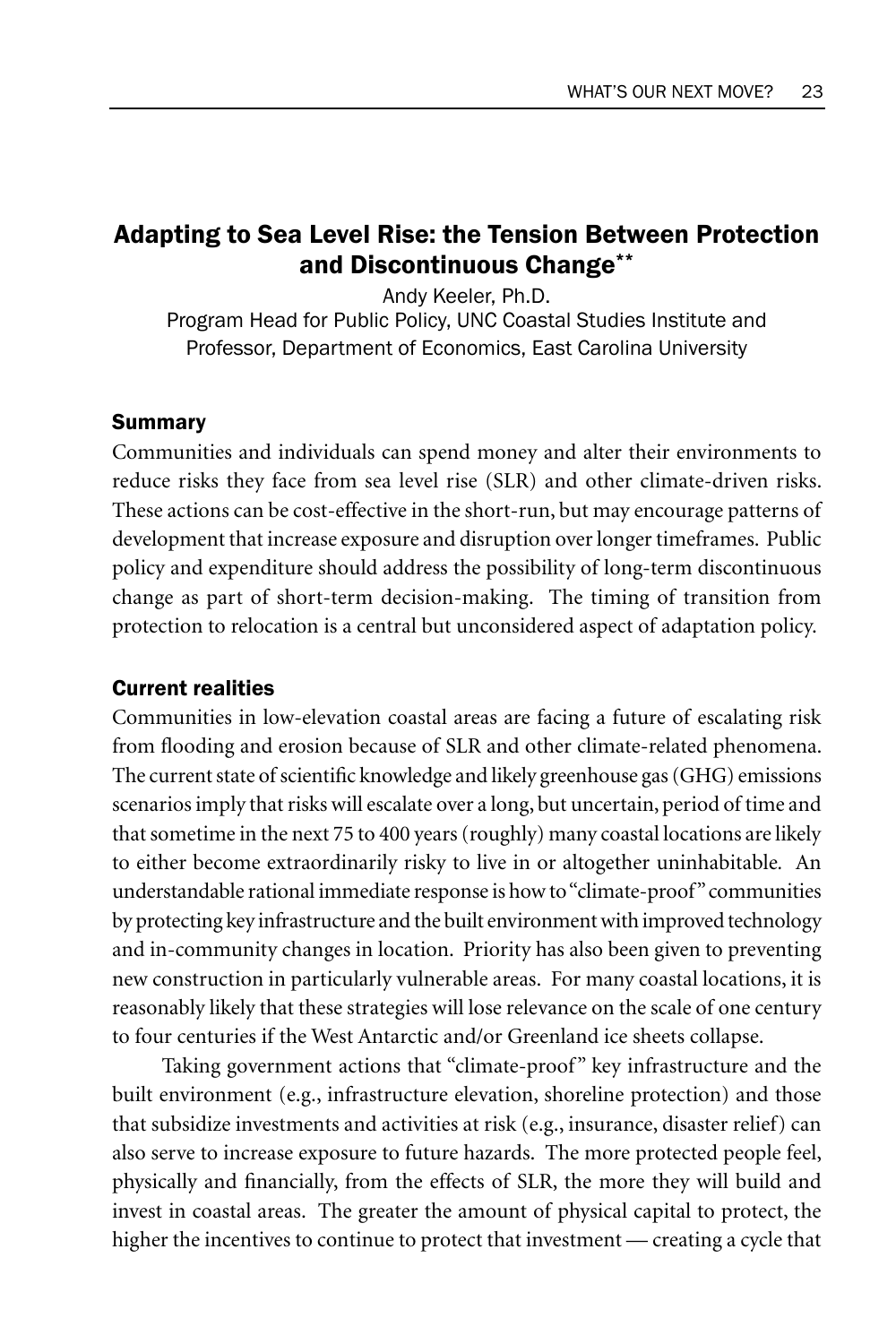can increase the number of people and value of property at risk if and when risks become significantly larger.

Two opposite and extreme responses are useful to frame the complex choices facing communities. The first is to stop investing in coastal infrastructure and risk reduction, and to encourage residents to abandon coastal locations as quickly as is feasible. This is both irrational and unlikely to occur. Even the most pessimistic projections about SLR and storms leave many years until the great majority of the Atlantic and Gulf coasts become uninhabitable. It would be economically wasteful and socially disruptive to abandon the high levels of physical and social capital that exist in these coastal areas in the short run.

The opposite response is to commit to protecting communities in their current locations, and to maintain transportation and other key infrastructure regardless of what happens in the future. This is both an unrealistic and a dangerous strategy because it risks using vast resources and encouraging unsafe choices when SLR and storm regimes will eventually destroy the built environment.

How to navigate the continuum between these two choices is the essence of adaptation. The question of "what should be done?" cannot be separated from the equally relevant question of "when?" For example, when should property be protected by public policy and expenditure, and when should it be allowed to sink or swim on its own? When should people and businesses live with and try to mitigate risk, and when should they leave for safer locations?

Adaptive responses can be grouped into three categories: 1) making minimal changes and hoping for the best, 2) investments that "climate proof" communities — reducing risk to make it possible to stay in place longer and more safely, and 3) discontinuous change — relocation or drastic change to the built environment. A key fact is that crucial choices will be made both by autonomous actors (e.g., individuals, businesses, universities) and by multiple levels of government, and it is the interaction of those choices that will determine adaptive actions.

While individual and policy decisions are made in multiple contexts, many key decisions about adaptive response are made following dramatic climate events like hurricanes, floods, or disruptive erosion. That is because these events dramatically alter the benefit/cost calculation for property owners — the costs of the *status quo*  become discontinuously larger because of the costs of rebuilding and repair, while the benefits of remaining in place stay the same (or possibly diminish if people reassess their view of hazard risk following these events).

#### Scientific opportunities and challenges

The wide variety of uncertainties, loci of decision-making, and policies make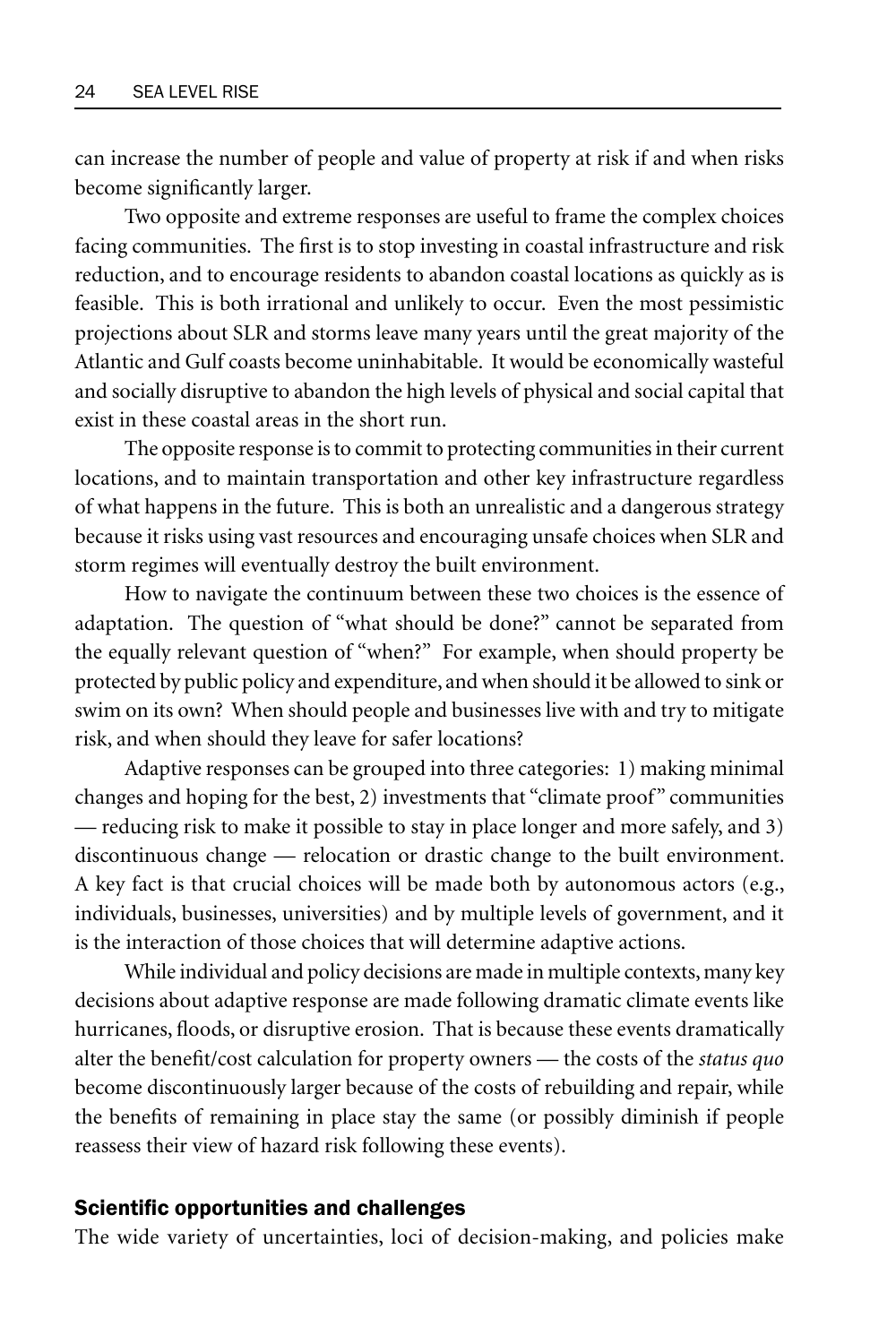adaptation to SLR a "wicked problem" — a situation that "defies all-encompassing, definitive, and final solutions; instead, temporary best solutions will have to be sought in the context of an iterative, deliberately learning-oriented risk management framework" (Moser et. al. 2012). At the heart of all this is the fact that fundamental decisions (e.g., whether to stay or go, whether or what housing to build) are made by large numbers of heterogeneous individuals with value systems, scientific assessments, and perceived incentives that are only partially predictable.

There is very significant uncertainty about the relationship between time and risk — rates of SLR are both uncertain and endogenous because they depend on future anthropogenic GHG emissions. In addition, the frequency and magnitude of discrete events that will drive timing of behavioral change (e.g., hurricanes) is also stochastic. What people *believe* about SLR and risk is also highly diverse. There is clearly a payoff to science that reduces uncertainty about the constituent components of this "wickedness" — the rate and consequences of SLR, changes in the storminess regime, resolution of uncertainty about the ability of technology to mitigate risk. There is also value in knowing how specific policies will affect behavior (e.g., insurance products for adverse climate outcomes and disaster assistance policies).

The ability of technology to reduce and manage risk is highly uncertain and significant disagreement exists among experts on its role. For example, many engineers believe that shoreline engineering is effective and efficient at protecting property, while many geologists believe that it is costly, ultimately ineffective, and risks unintended consequences in other locations. Technological advances in protection engineering and "climate-proofing" infrastructure and housing generally increase costs and reduce risk to the existing environment, but may increase risk by encouraging more building. Alternatively, these circumstances may call for technology that reduces risk by adding flexibility and/or reducing financial exposure (e.g., building housing that can be moved at relatively low cost when risks at existing locations become great).

There is also significant value in research that integrates the climatic, physical, policy, and behavioral factors, not because such models can predict what will or should happen, but because they can at least let us explore how complex interactions can produce surprising and even novel results.

A key question in understanding the tradeoffs in short-term protection versus long-term relocation is in specifying how individuals and communities value "place." If people perceive a relatively low value of living in their current location, then a quicker transition with less additional investment will become relatively attractive. If people have very strong preferences to remain in a particular location, then they will have more tolerance for risk and will tend to spend more on protection and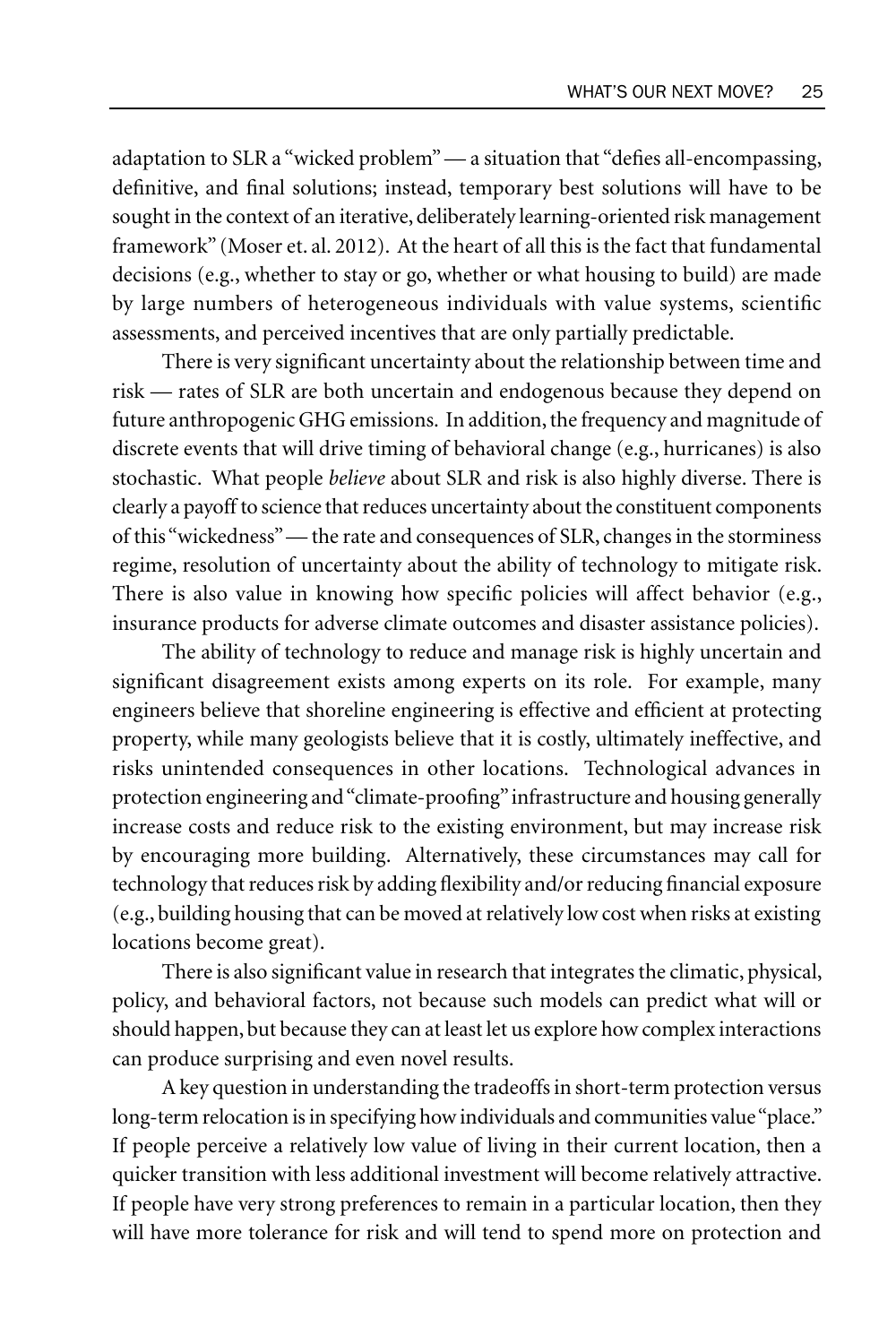stay longer. If it is the community and not the location that matters, then a relevant issue becomes the ability of large parts of a community to relocate together.

# Policy issues

- Amend FEMA programs to make progress on the "age-old" issue of moral hazard in emergency response policy by not providing post-disaster aid that reduces incentives to take *ex ante* precautions.
- Make both pre- and post-disaster assistance more neutral with respect to returning to the *status quo.* The natural tendency to rebuild, and to rebuild stronger and more resiliently, motivates public discourse, and some FEMA programs are focused on rebuilding. However, in many circumstances, the least costly time to consider relocation is after a disaster. Disaster assistance should at least be neutral in terms of whether resources are used to rebuild or to relocate to areas with significantly lower risk.
- Have FEMA (flood insurance) and states (publicly managed wind pools) base insurance rates on the best assessment of prospective risk and update rates regularly to reflect new information.
- Providing compensation to people disproportionately affected by SLR is likely to be a key aspect of future policies as risks escalate. Payments, subsidies, tax breaks, etc. can skew the protection versus relocation decisions (e.g., subsidizing the elevation of low-lying structures). Finding ways to make compensation more neutral with respect to how it helps people adapt (e.g., increasing employment skills, providing cash transfers in place of specific subsidies and expenditures, not tying compensation to subsidizing specific protective measures) can provide clearer and better signals to guide residents' choices.
- Be mindful of the tension between policy consistency and flexibility in decisions about protecting infrastructure. Setting clear expectations about what public policy will and won't do in response to climate-driven hazards is, all else being equal, the way to provide efficient incentives and information for individual decisions. However, the countervailing policy dynamic is the need for adaptive management — the ability to change course and alter policy as new scientific information and technologies alter the nature and consequences of available choices. For example, a commitment to shoreline protection could become a very poor policy if climatic drivers of erosion accelerate more rapidly than expected. Such decisions could be tied to an observable variable whose value reflects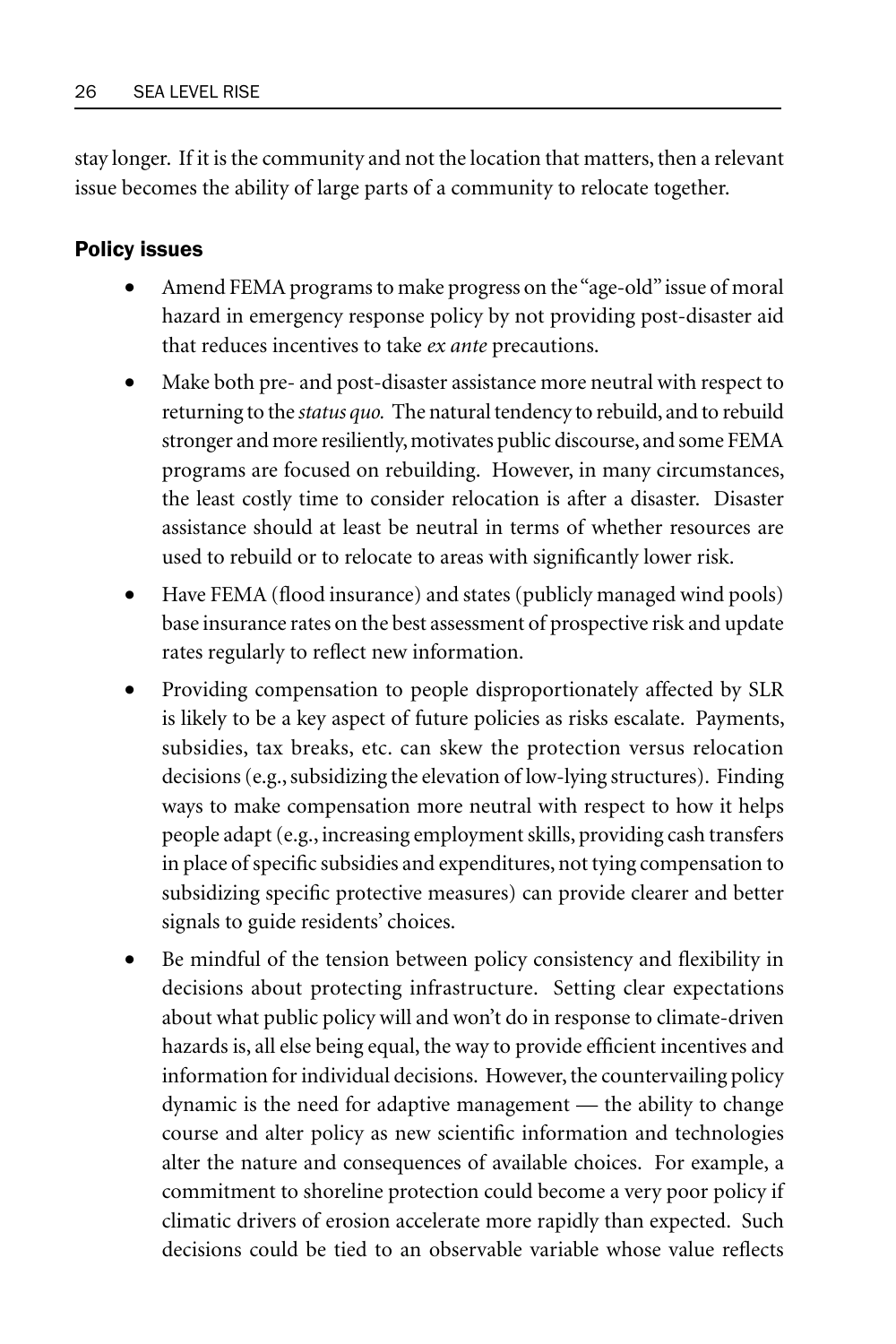the outcome of uncertain processes (e.g., a number of inches of sea level rise, a particular observed erosion regime). This is a promising technical solution, which is problematic because there is no political certainty that it will be followed.

These policy recommendations have been unavoidably nonspecific for a fundamental reason — the wickedness of SLR adaptation makes assessing any individual policy problematic. It is the combination of policies across multiple areas, combined with unpredictable climatic, technological, economic, and behavioral developments that will determine how successfully communities adapt to rising seas. The best advice is to learn as much as possible, remain flexible, and always keep one eye on higher ground.

#### References

Moser, S. C., Jeffress Williams, S., & Boesch, D. F. (2012). Wicked challenges at land's end: Managing coastal vulnerability under climate change. Annual Review of Environment and Resources, 37, 51-78.

*\*\*A policy position paper prepared for presentation at the conference Sea Level Rise: What's Our Next Move? convened by the Institute on Science for Global Policy (ISGP), on October 2–3, 2015 at St. Petersburg College, St. Petersburg, Florida, U.S.*

# Debate Summary

**The following summary is based on the transcriptions of recordings made by the ISGP staff during the debate of the policy position paper prepared by Dr. Andrew Keeler (see above). Dr. Keeler initiated the debate with a 5-minute summary of his views and then actively engaged the conference participants, including other authors, throughout the remainder of the 90-minute debate period. This Debate Summary represents the ISGP's best effort to accurately capture the comments offered and questions posed by all participants, as well as those responses made by Dr. Keeler. Although this summary has been written without attribution, the conference itself was open to the public and media and as such, did not restrict participants from attributing remarks to specific individuals. The views comprising this summary do not necessarily represent the views of Dr. Keeler, as evidenced by his policy position paper, or those of the ISGP, which does not lobby on any issue except rational thinking. Rather, it is, and should be read as, an overview of the areas of agreement and disagreement that emerged from all those participating in the critical debate.**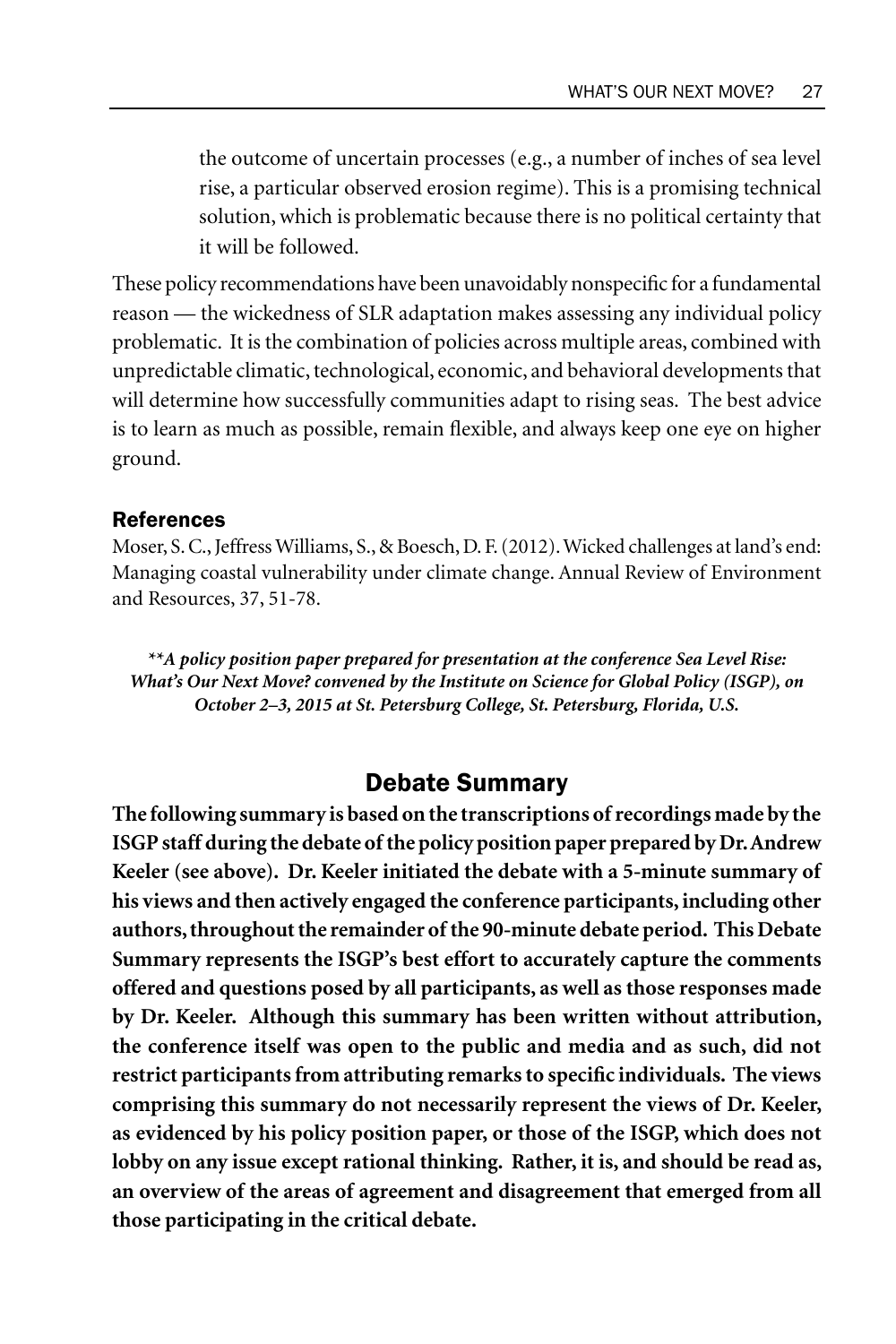#### Debate conclusions

- The uncertainties surrounding models that forecast the rate of sea level rise, coupled with public concerns over the economic practicality of policy choices, have hampered the development of long-range adaptation/ mitigation decisions designed to proactively address anticipated impacts of climate change. Efforts to protect coastal properties from sea level rise can strengthen economic sustainability of at-risk areas, even when their costs exceed immediate economic returns. Mitigation/adaptation polices need to support longer-term economic considerations (e.g., nurturing economic development, sustaining infrastructure, controlling flood insurance rates, ensuring disaster assistance commitments), including encouraging zoning and rebuilding policies that incentivize citizens to abandon endangered shore property.
- Currently, taxpayers *writ large* insulate high-value coastal properties from the realistic costs associated a changing climate through governmental subsidies of property/flood insurance, shore-protection measures, and commitments for post-disaster relief. Policies are needed that transfer the realistic financial burden of coastal living, both now and in anticipation of rising sea levels, to those individuals owning these properties. Increased taxes for coastal properties need to be accompanied by policies ensuring that the risk of sea level rise be fully disclosed in all real estate transactions and that buyers acknowledge their future economic responsibilities when acquiring the property.
- The financial impact of sea level rise can be expected to disproportionately affect low-income communities in at-risk areas since more affluent and/or commercial property owners often self-insure against all losses. Community governments, as well as faith-based and advocacy groups, need to develop disaster response policies that compensate for these economic disparities by assisting those losing the total value of a property and/or facing forced relocation. These strategies need to equitably apply to a wide range of natural disasters (e.g., rising sea levels and severe storms) while maintaining a realistic tax base and key services throughout the community.
- Since sea level rise is a global phenomenon having significance for international policies, wealthier nations have responsibilities to (i) lead the formulation of mitigation/adaptation strategic policies (e.g., population relocation protocols, governmental agreements on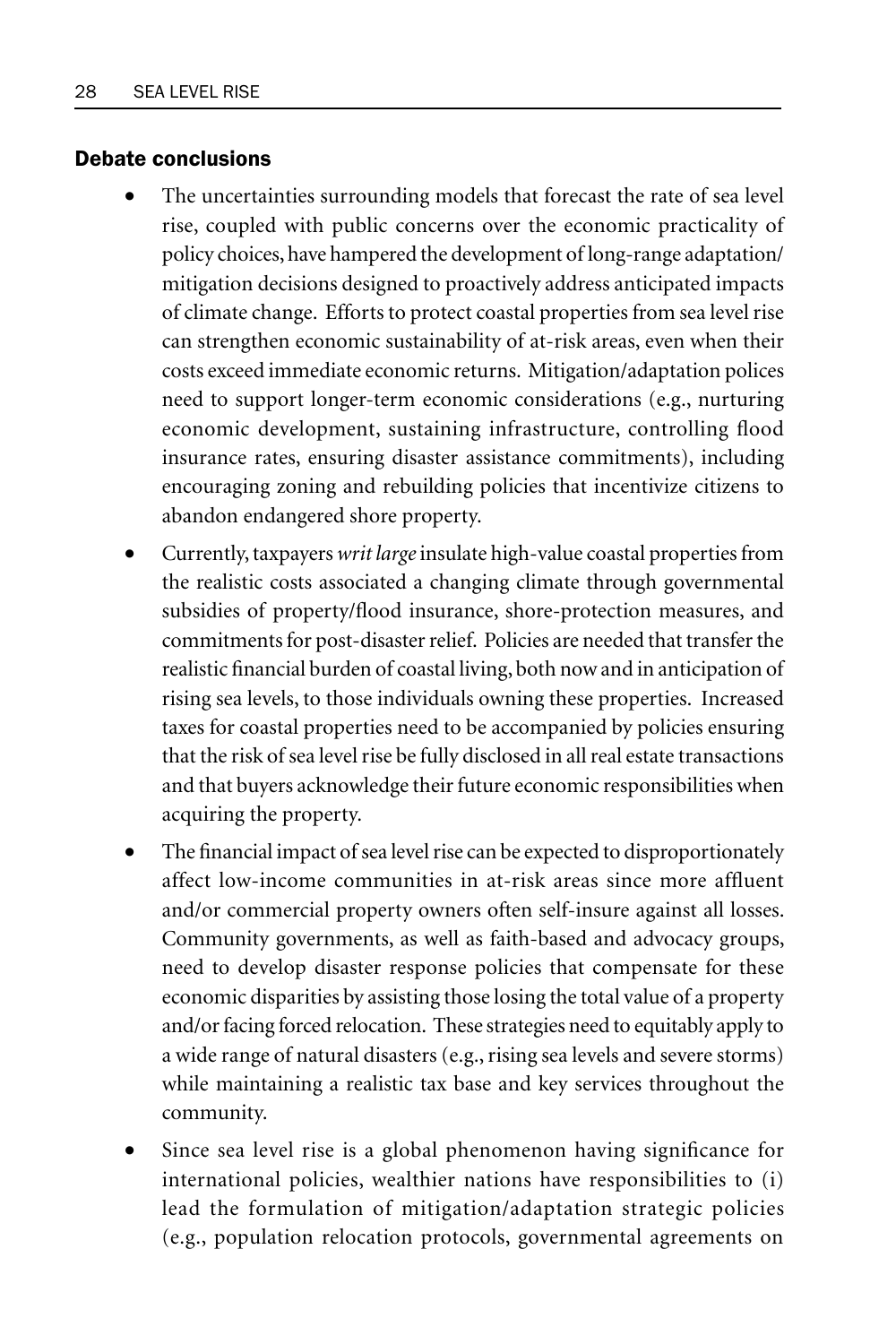exchange of information) and (ii) promote and fund the development of the technologies needed to implement effective policies (e.g., disease surveillance and control methodologies, adaptive building techniques, coastal protective measures). The United States has a special responsibility to develop and evaluate policy strategies and technologies for the benefit of not only its own citizens, but also to benefit citizens worldwide.

As scientists, engineers, and technologists pursue the innovative instrumentation and mechanisms needed to proactively respond to sea level rise (e.g., establishing natural and/or man-made environmental barriers to reduce the impact of sea levels and storm surges), these same individuals also need to address public concerns over the validity of climate change predictions as they pertain to the personal decisions in the daily lives of all citizens. These concerns underpin public hesitation to support climate mitigation/adaptation policies, and its reluctance to use new technologies directly affecting their individual lifestyles. If mitigation/ adaptation polices and emerging technologies are to directly influence a citizen's lifestyle choices, public confidence in the personal significance of scientifically credible research and its modeling predictions describing on the impact of climate issues must be greatly increased beyond current levels.

#### Current realities

Although predictions vary, significant sea level rise is expected over the next 50- 250 years, intensifying the risk of coastal living and rendering certain locations uninhabitable. As estuarine shorelines are affected by sea level rise, transitional areas such as wetlands will disappear in many areas. Even if greenhouse gases emissions were to stop immediately, ice sheets will continue to melt well into the future because of the heat stored in the oceans. In responding to this inevitable, although inconsistent, climate phenomenon, communities typically undertake three strategies: (i) Do nothing, (ii) protect coastal developments, infrastructure and shorelines, and (iii) move away from affected areas. Navigating wisely among these three strategies is considered the essence of adaptation.

Although most communities have done nothing up to now, changing conditions are making this option untenable. While the protection of coastal properties already is occurring in some places, it is having the undesired effect of strengthening economic commitment to development in vulnerable areas. Nonetheless, such strategies are likely to be utilized until the costs of protection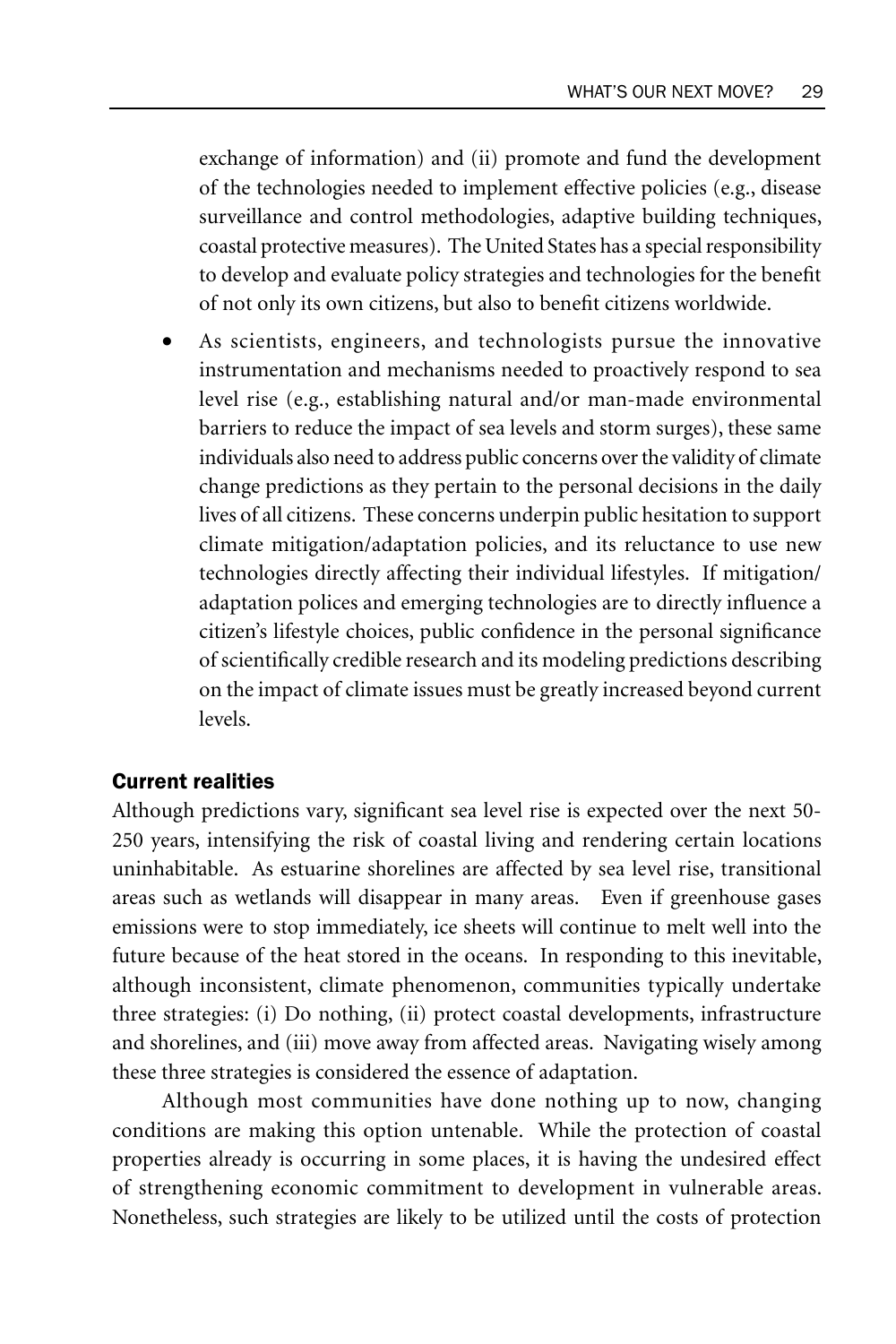outweigh the benefits (e.g., the cost of importing sand outweighs the economic value of beach replenishment), at which point affected areas finally will be vacated.

Although an immediate paradigm shift from disaster relief to proactive approaches with short- and long-term strategies is needed, such a move is currently unsupported by policies, incentives, or sanctions that diminish the attraction of shore living. Instead, owners of high-value coastal properties are insulated from the true costs of risk by insurance subsidies, local and federal incentives, taxpayerfunded shore protection measures, and post-disaster relief. In addition, some wealthy and commercial property owners find it more economical to opt out of paying for wind and flood insurance altogether and to take a financial loss (which may be tax-deductible) in a disaster. Nonetheless, a key time for encouraging policy makers to consider a shift in priorities has been found to be immediately following storm and flood events.

While mitigation and adaptation strategies currently exist, primarily at the national level, they often are not implemented due to a variety of roadblocks (e.g., lack of funds, lack of political support, political corruption). Although the two-year and four-year election cycles contribute to the unwillingness of elected officials to make long-term decisions, the larger problem continues to be the inability of society to decide what to embrace or reject in terms of strategy and technology.

#### Scientific opportunities and challenges

Although the scale of need at the international level goes beyond what individual citizens feel empowered to address, the United States has the resources to address the problem of coastal sea level rise nationally, and to develop and test relocation strategies and adaptive technologies (e.g., for managing disease outbreaks in warming climates, building mobile shelters, or protecting coastlines). While such developments can benefit vulnerable American communities (e.g. Tampa, Florida), they also can provide valuable assistance internationally.

Although disaster planning is necessary to respond effectively to the immediate impacts of severe weather, to ensure long-term resiliency communities need to engage in proactive planning. While scientific opportunities exist in helping communities maintain environmental buffers and other ecosystem services, scientists first need to confront the challenge of educating communities concerning the necessity of immediate planning despite the uncertain rate of sea level rise.

Since planning requires identifying which of a vulnerable area's key infrastructures should be maintained and for how long, scientific opportunities also exist in helping communities prioritize the maintenance of individual private properties and the protection of key infrastructure, and in identifying locally relevant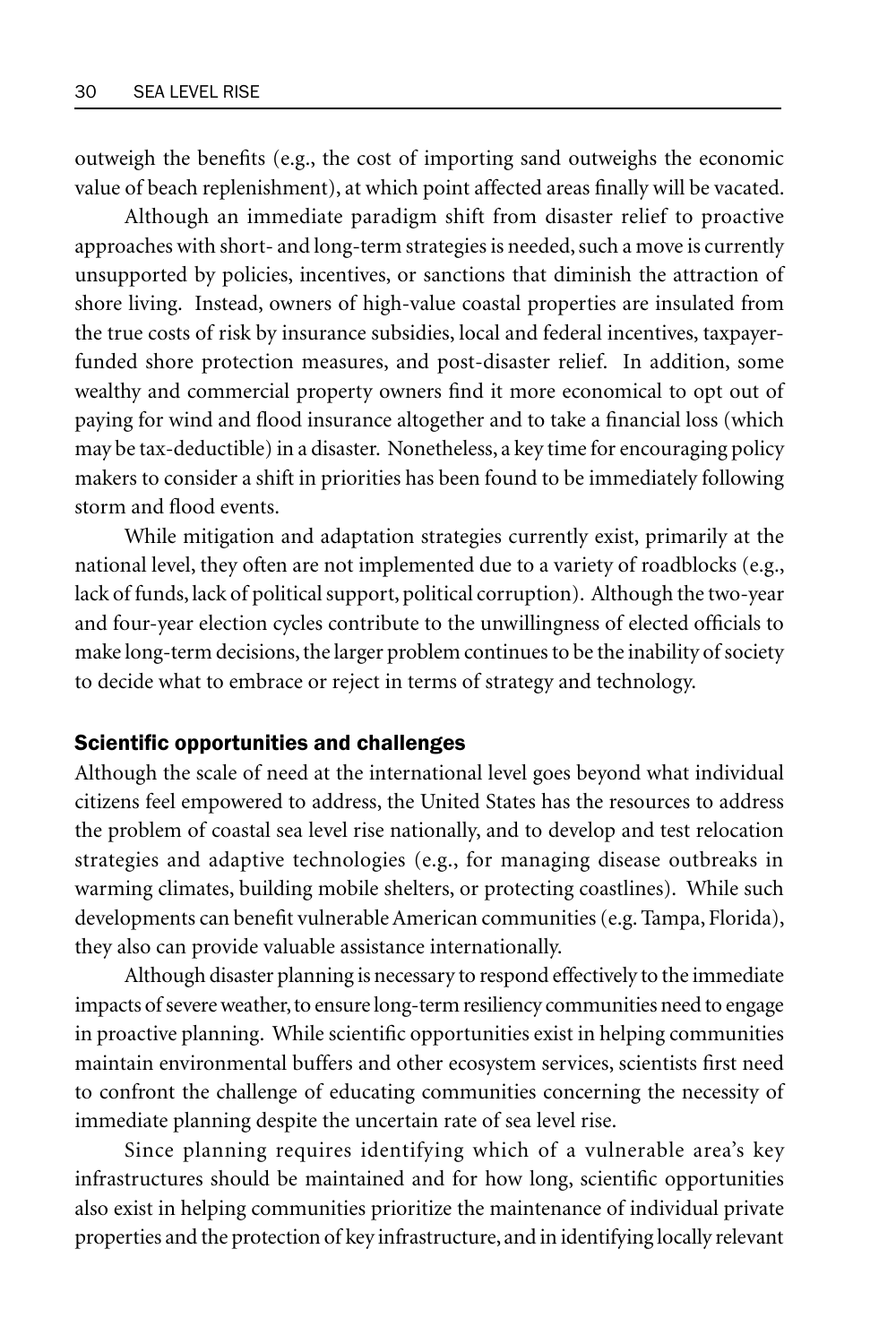benchmarks that signal the need to relocate populations away from the coast.

Concurrent with this challenge is the social-science challenge of ensuring equitable relocation, compensation for and prevention of the loss of cultural and social capital, especially for disadvantaged communities. Novel solutions for relocation are imperative, with the goal of ensuring vulnerable communities, and the local economy as a whole, can adapt to dramatic changes in coastal usage.

#### Policy issues

Since sea level rise is an international challenge, it is the responsibility of wealthy nations to lead the way in the development of mitigation and adaptation strategies (e.g., population relocation, disease control, adaptive building, coastal protective measures), and to ensure that communities in need are connected with such resources.

In the United States, post-disaster protocols need to be reformed so they enable citizens to make better adaptive decisions both immediately and for the long term. While government aid (e.g., through the Federal Emergency Management Agency) needs to continue providing post-disaster relief (e.g., shelter, water, food, and other care), such funds should not support projects that encourage living in vulnerable areas (e.g., flood proofing, assistance with rebuilding). It is questioned whether government should continue providing coastal services that aid property owners and real estate investors, since such services incentivize private investment in at-risk areas, at taxpayer expense.

Since gradual nonemergency relocation is preferable to a sudden relocation caused by a disaster, policy makers need to begin considering relocation as a viable option and to build it into planning (e.g., zoning laws) so as to encourage population movement away from the shore. Because migration will raise the price of inland real estate, it is likely that inland counties will welcome coastal residents who raise property values. However, to avoid losing residents and tax revenue, policy makers must create a transitional economy that strengthens key infrastructure, so job centers and limited residential structures are connected through transportation.

Real estate and local businesses are considered driving forces for community change and are expected to have a strong voice in determining implementation of adaptive strategies. Although real estate transactions already have risk-disclosure requirements, information needs to be included about sea level rise and storm surge risk. Property owners need to be required to formally sign that they understand the ramifications of building or living on at-risk coastal property. Because hidden property subsidies (e.g., beach replenishment) pose an enormous economic challenge to communities and states, changes are needed that either raise additional funds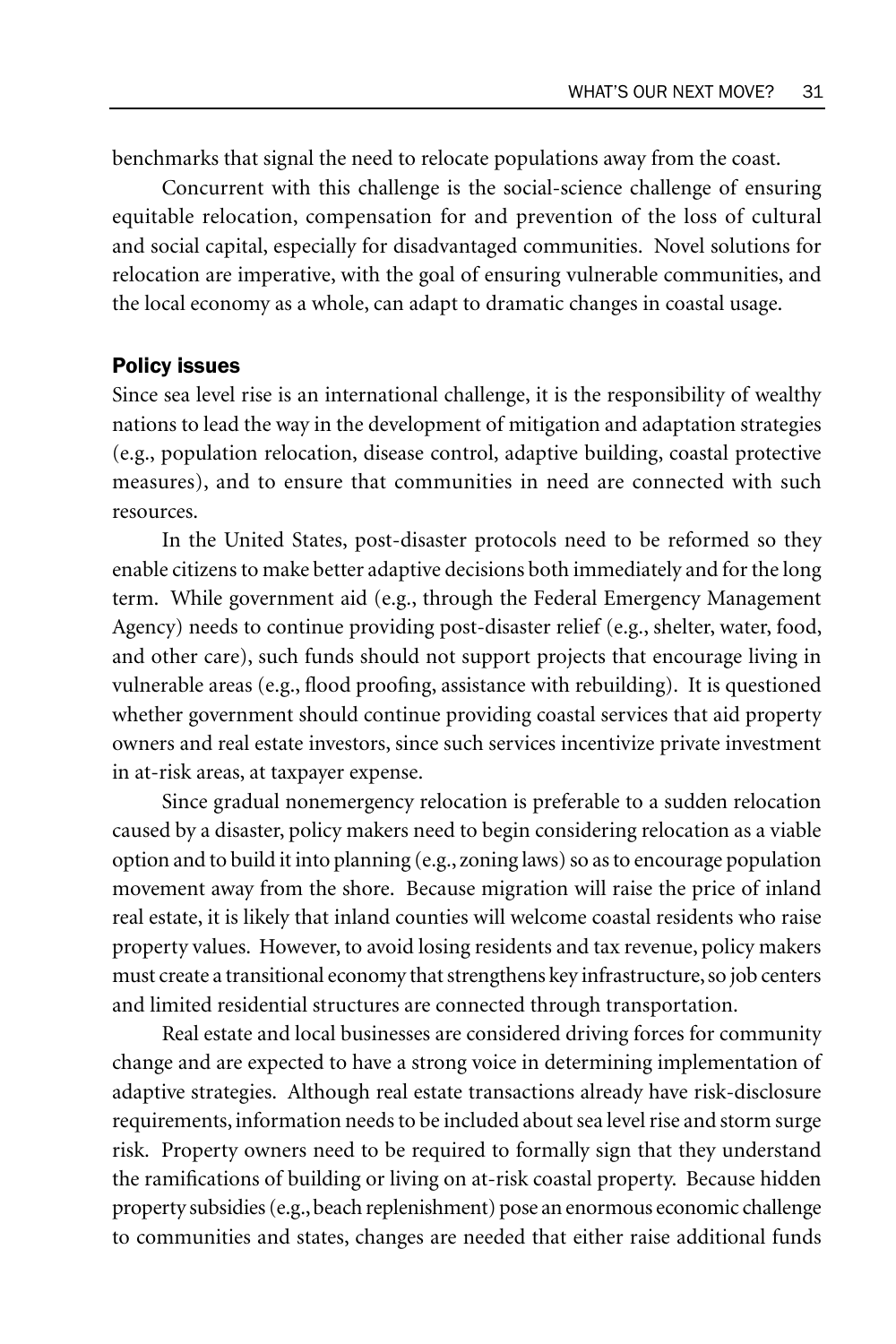(e.g., amending tax law to treat coastal properties differently) or transfer financial responsibility to coastal property owners (e.g., costs of beach repair or hardening of infrastructure).

Since economically disadvantaged communities tend to be heavily impacted by environmental disasters, such populations have a greater risk than wealthier citizens of being displaced by rising seas and rising costs (e.g., rebuilding, insurance), thereby losing the value of their properties. A mechanism is needed to allocate proper compensation to displaced low-income citizens, perhaps through faith-based and nonprofit social service agencies. If such agencies are to play a larger role in compensation efforts, they need to be included now in planning discussions.

Given that mitigating and adapting to sea level rise will require a gradual series of changes, it would be most effective for communities to create plans that identify specific actions that are triggered by specific observed increases in sea level. However, such long-range planning relies on the cooperation of future politicians and voters in implementing these actions, and historically this has not always occurred. Therefore, it is vital for citizenry and economic interests to focus on medium-term adaptive planning, in which the impacts of changing climate are considered in economic development, local infrastructure (e.g., transportation systems), flood/wind insurance, and disaster assistance plans.

In addition to developing mitigation and adaptation policies, there is a need to address the human-caused conditions that contribute to climate change. While adaptation policies are considered primarily the responsibility of state and local governments, reduction of greenhouse gases is considered a federal responsibility. Although national climate policies are needed (e.g., to reduce greenhouse gases, burn fewer fossil fuels, reduce deforestation), a large challenge to enacting these policies is the reluctance of nations to be the first to act without the assurance that other nations will enact similar policies.

To encourage environmental resiliency, changes are needed in the national taxation system (e.g., taxing carbon emissions, cap-and-trade scenarios, taxing activities that pollute air, land or water). In addition to regulations, and penalties, government action needs to include incentives that reward socially desirable behavior (e.g., a combination of regulation and compensation that incentivizes the development of coastal wetlands).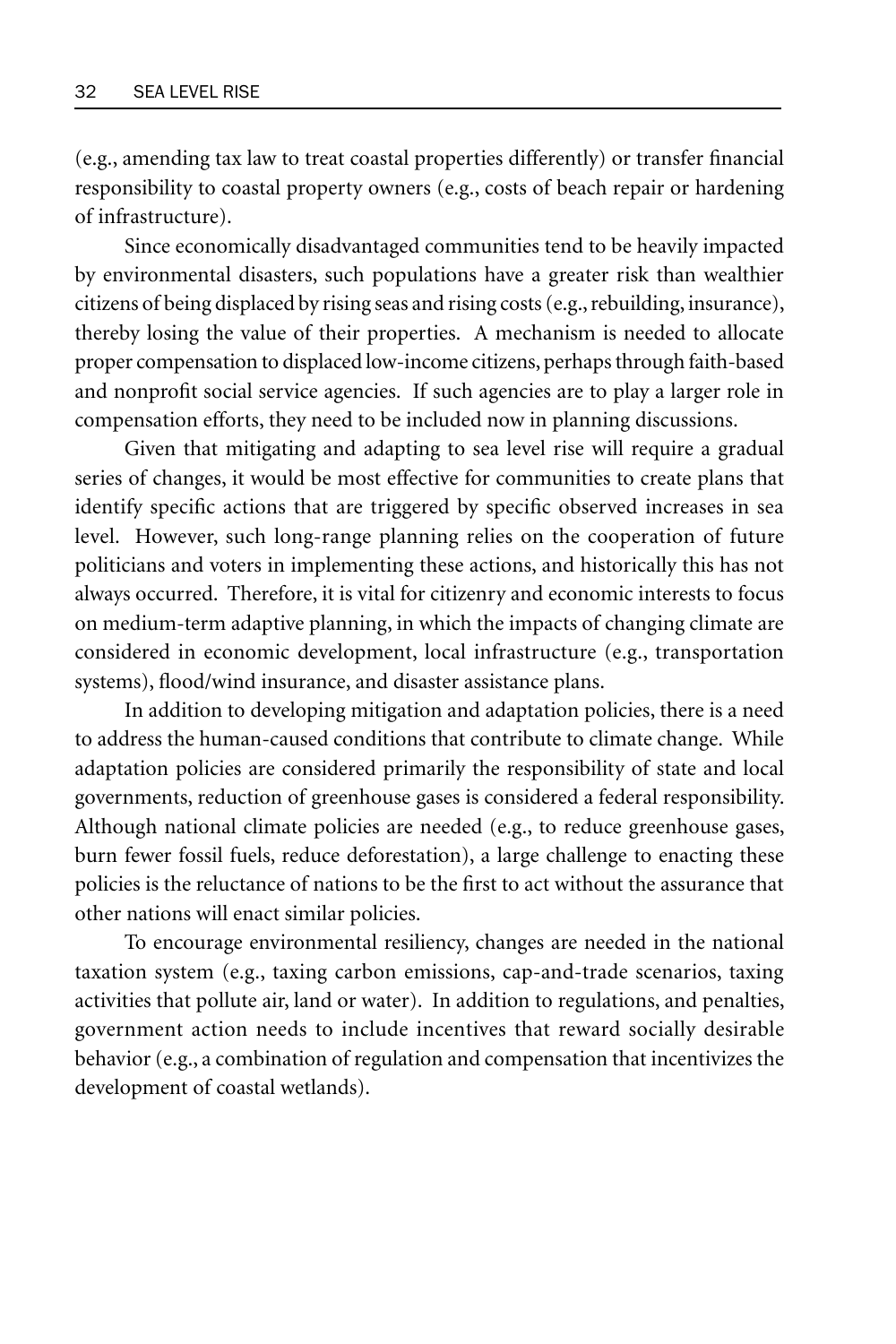## Shoreline Adaptation Land Trusts: A Concept for Rising Sea Level\*\*

John Englander President, Rising Seas Group, Boca Raton, Florida, U.S.

### Summary

Rising sea level is now unstoppable despite the important work to reduce greenhouse gas (GHG) emissions, and the international goals to limit "global warming." Regardless of those efforts, we must begin adapting to a new era that will feature a substantially higher ocean, with many shorelines moving markedly inland. Financial and tax policies could be an efficient tool for the transition into this new era with multiple meters of sea level rise (SLR). A special purpose entity is hereby proposed, the *Shoreline Adaptation Land Trust* (SALT). SALTs could provide vehicles to facilitate the vast adjustments that catastrophic coastline changes will necessitate.

#### Current realities

For context, three erroneous concepts need to be clarified: 1) confusion of SLR with storms, extreme tides, other types of flooding, or beach erosion, 2) the idea that it is possible to stop SLR by slowing global warming through GHG reduction or implementing other sustainable behaviors (e.g. conservation, recycling), and 3) a belief that the worst possible sea level this century is 3 feet, or even 6 feet above present. Each of these concepts will be addressed in turn.

Coastal flooding can occur for a variety of reasons that are often confused, but have totally unrelated magnitudes, locations, and timescales. Storm surge, extreme high tides, heavy rainfall, downstream flooding, land subsidence, coastal erosion, and SLR all are different. Tsunamis, caused by seismic activity, would be yet another type and cause. Characteristics such as predictability, relative vertical change, and permanence are quite different for each flood type and need to be understood to have effective policy that is both *resilient* and *adaptive* — two terms that are often interchanged, but here are used with important distinction. *Resiliency* connotes recovering to the pre-event condition, whereas *adaptation* is changing to accommodate a new state of normalcy or stability. Storms, extreme high tides ("king tides")*,* heavy rainfall, and downstream flooding are familiar events that quickly recede, making it possible to recover and rebuild. They are appropriate to think of in terms of *resiliency*. Beach erosion is different from flooding, being caused either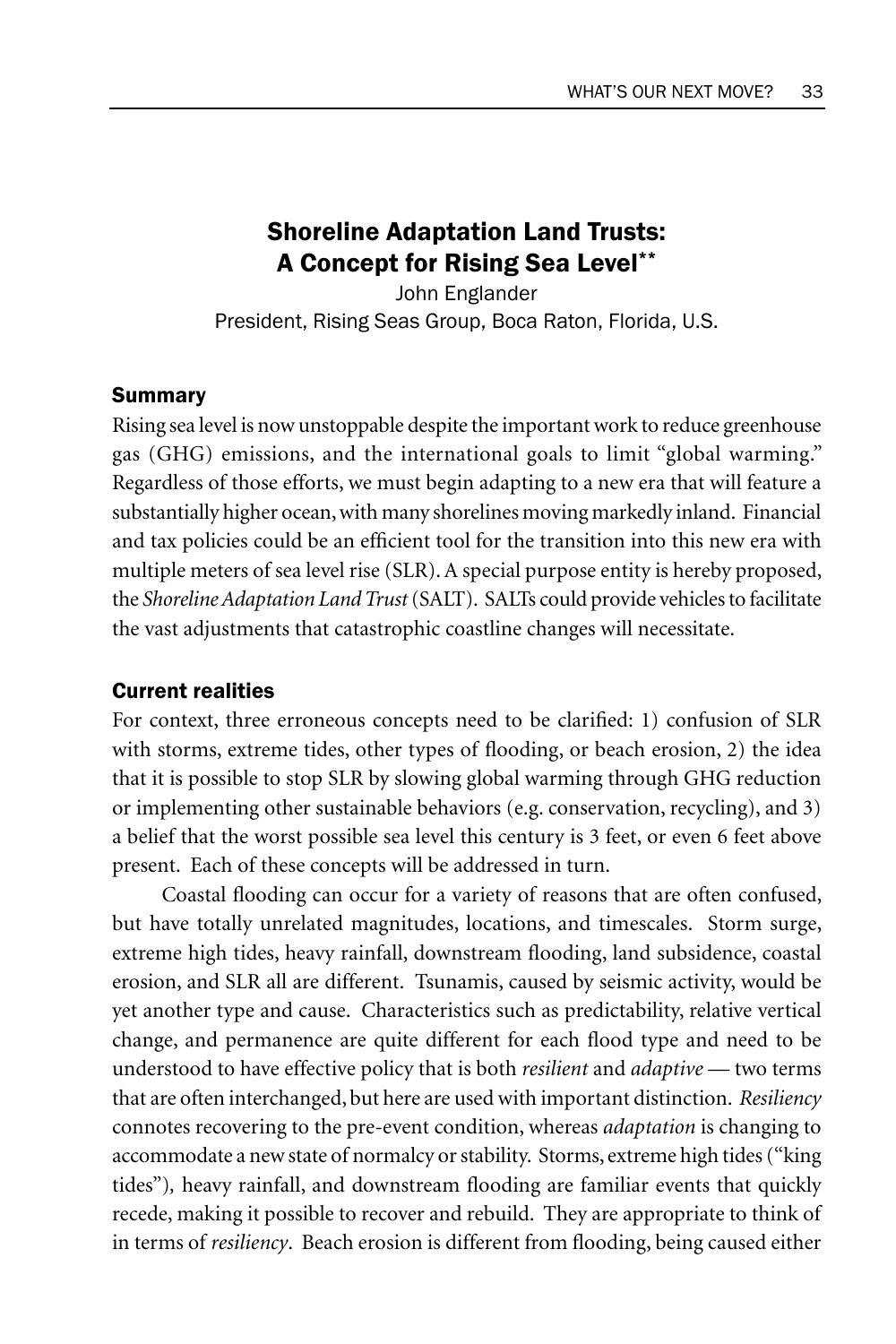by storm action, routine ocean currents, or the effect of interrupted sand movement along the shore (as happens with construction of groins or waterway inlets). Such erosion is not actually flooding, though rising sea level and erosion can each increase the effects of the other.

Sea level rises for entirely different reasons. Mostly it is the melting of glaciers and ice sheets on land, plus the thermal expansion of seawater as the ocean warms. As the Earth's average temperature changes over centuries, these forces move sea level up or down by astonishing heights, even hundreds of feet. It is worth noting that contrary to popular belief, sea level does not change because of the melting of *floating ice*, whether in the form of icebergs, the solid polar ice cap around the North Pole, or the fringing sea ice around the island-continent of Antarctica.

All forms of flooding are *additive*. For example, a severe storm will reach greater height and move further inland if it hits at an unusually high tide. Over time, all of those temporary events will be lifted even higher as the base sea level moves upward. SLR and land subsidence are special as the effects will not be reversed for centuries or millennia and therefore should be considered *permanent flooding* or inundation. As the planet warms, melting the great ice sheets and glaciers, we need to recognize this as lasting change to ocean height, which will inexorably work to reshape all the continents. That requires *adapting* to a new normal: an ocean that will rise higher unstoppably, which brings us to the second point of confusion.

Average global temperature has already risen approximately 0.85 ºC (nearly 1.5 ºF) over preindustrial levels. Current international efforts are striving to set a goal to keep the average global temperature from rising no more than 2 ºC over preindustrial levels, primarily by reducing carbon emissions. Yet, from geologic history we know that when ice sheets and glaciers have fully adjusted to temperature changes over centuries, the sea level changes by roughly 20 meters per degree C of average global temperature, or about 35 feet per degree F (Archer & Brovkin, 2008). Thus, even the present elevated ocean temperature means that rising sea level is now unstoppable, even with 100% conversion to sustainable, noncarbon-based energy — a point made in the 2015 high-profile paper "Ice melt, sea level rise and superstorms" by Dr. James Hansen et al.

Our ignorance about SLR stems from the fact that it has hardly changed in the last 5,000 years, roughly the span of our civilization's written history. Yet, geologically it is clear that sea level varies in a rather regular pattern — roughly on a 100,000-year natural cycle following the "ice ages" (see below graph spanning 400,000 years). That pattern has been repeating for several million years. Sea level moved up and down 300 to 400 feet with each ice age cycle as global temperature changes by 5 degrees C (9 degrees F). For example 120,000 years ago, sea level was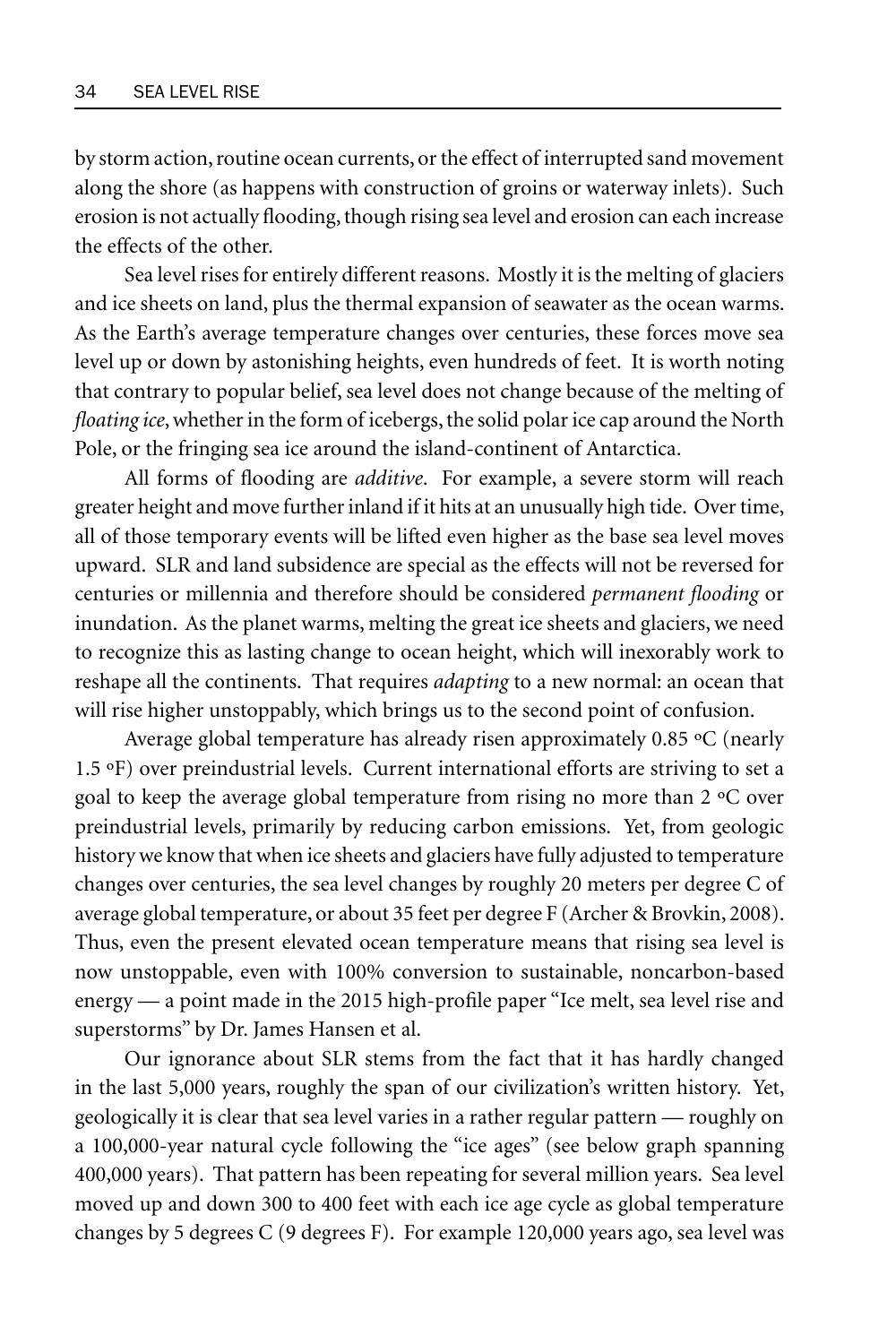25 feet higher than present. Now, the truly extraordinary level of carbon dioxide (CO2) a potent GHG, has triggered a "super warming" phase, putting us on path back towards that previous high-water mark.

Considering the unstoppable aspect of rising sea level and the scale of what lies ahead, many current policies are not sustainable financially. Examples include subsidies to the National Flood Insurance Program, using Federal Emergency Management Agency (FEMA) funds for to protect buildings that are in flood zones, approval of new projects in vulnerable zones, or the concept of "buying out" homeowners from their coastal properties at prestorm values, as was done after Hurricane Sandy in New York. With more frequent flooding events and the increasing awareness of unavoidable submergence, property values will likely start to "go under" before the land actually does. Long before the water rises, we need to chart a course for better public policy recognizing the new reality. Delay will only make things worse for establishing expectations.

#### Scientific opportunities and challenges

To address the third point of confusion presented in this paper, SLR will be more severe than most people realize. Due to scientific protocol, most numerical projections leave out the largest potential cause of higher sea level — the melting of the West Antarctic glaciers. For example, the authoritative 2013 United Nations Intergovernmental Panel on Climate Change (UN-IPCC) points to as much as 3 feet of SLR by the year 2100, but omits the 10 feet of potential SLR from just the most unstable glaciers (Bamber, *et al.*, 2009) on the basis that it cannot be precisely quantified with probabilities. That inability to quantify does not mean that the risk is not real. We simply cannot predict collapse points for the miles of ice. Also, the wishful idea of a technology "fix" for sea level ignores some basic laws of physics.

One scientific opportunity is to better refine the measurements of melting ice in Greenland and Antarctica. Such research is now one of the highest priorities for the National Science Foundation (NSF), which should improve the models. Nonetheless there are severe limits to what modeling can achieve. Real modeling of *tipping points* (i.e., a *nonlinearity*, or *discontinuity*) generally requires a large data set of measured-samples, or the ability to put the system in a laboratory for test and measurement under controlled variables, something not possible with the Greenland or Antarctica ice sheets. We must recognize that SLR will very likely exceed the projections, due to the uncertainties that cannot be programmed into models. Our challenge is to find ways to facilitate the adaptation that is now inevitable, even if the precise rate of rise is unknowable. Shifting the focus to economics could be one pragmatic path towards adaptation. While real estate write-offs, relocations,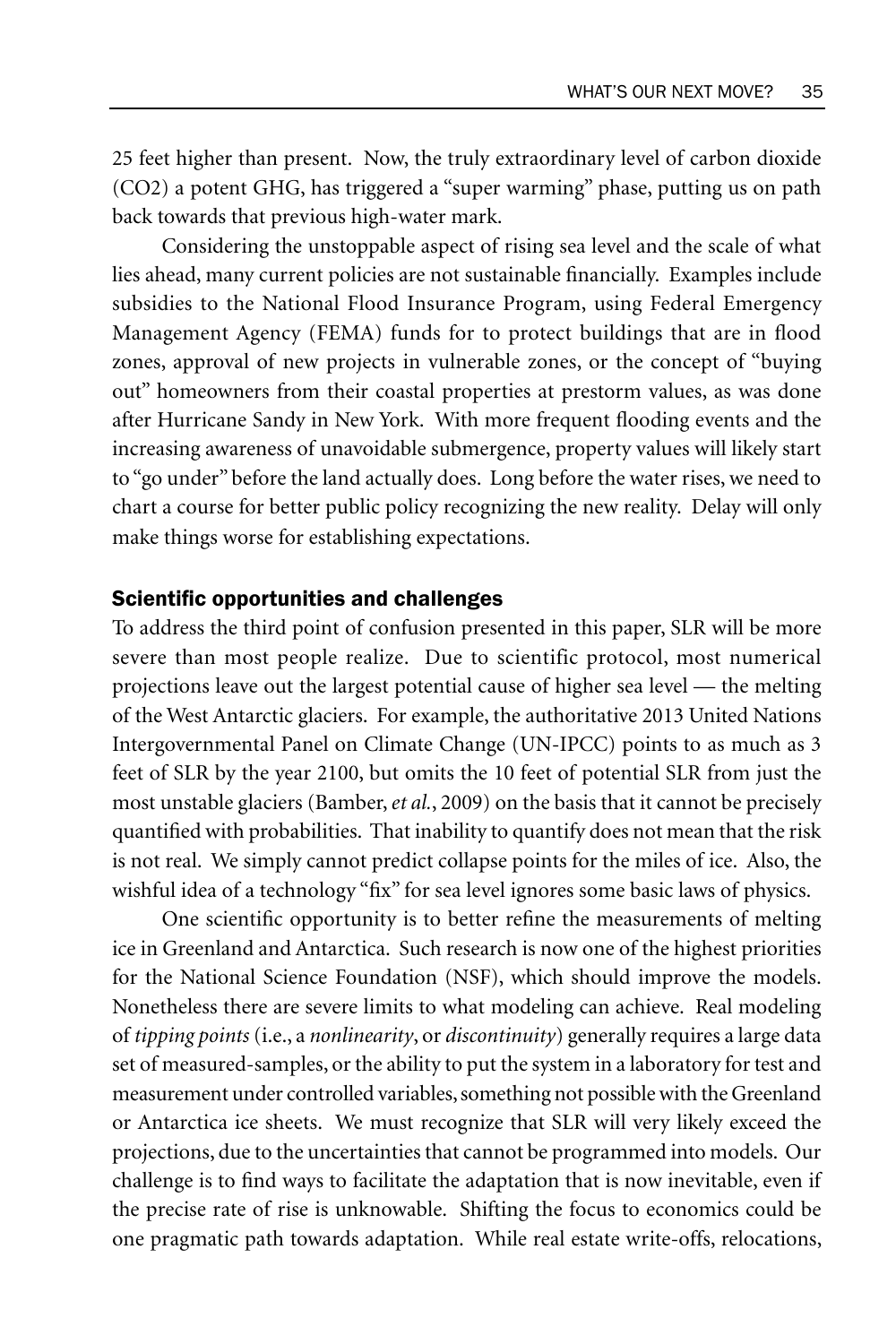and business interruptions will be valued in the trillions of dollars, there will also be opportunities.

### Policy issues

As sea level rises, the options to avoid going underwater are to *elevate, isolate, or relocate*. Isolate often means levees (as used in New Orleans and the Netherlands), though that approach will not work in areas with a porous structure (e.g., much of south Florida, coral-based islands). In limited areas it will be possible to elevate vulnerable land and defend against temporary storm surges. Where that is not feasible, there exists a need for strategic relocation. A Shoreline Adaptation Land Trust (SALT) is one concept that warrants consideration. In brief:

- A SALT is a nonprofit public land trust established *pro bono* for any defined area, (e.g., state, county, community, or in the case of island nations, perhaps the entire country). It follows a well-established concept of conservation land trusts (landtrustalliance.org).
- The purpose is to get property into the public sector in anticipation of its submergence.
- Private and commercial property owners will be encouraged to donate coastal real estate that is vulnerable to erosion and sea level rise, per criteria that may be adjusted.
- The owner would be allowed to continue full use for his/her lifetime, subject only to the progress of SLR and other intermittent flooding.
- The immediate benefit to the donor would be to terminate property taxes.
- A second benefit would be a tax-deductible gift donation for the value of the property, including the land, buildings and infrastructure. To encourage early participation, the percentage of deductibility would decline 2% every year from the inception of the SALT (e.g., 30 years from inception the rate would be 60% less).
- As a further benefit of donating the land to the SALT, there could be a variance to allow certain extraordinary measures to shore up the property from erosion for a limited number of years, suggested to be no more than 30 years from the SALT inception.
- At such time as the relevant jurisdiction declares the property to be uninhabitable, the SALT will endeavor to remove any built structures and remediate environmental damage, recognizing that the property will eventually be part of the marine environment.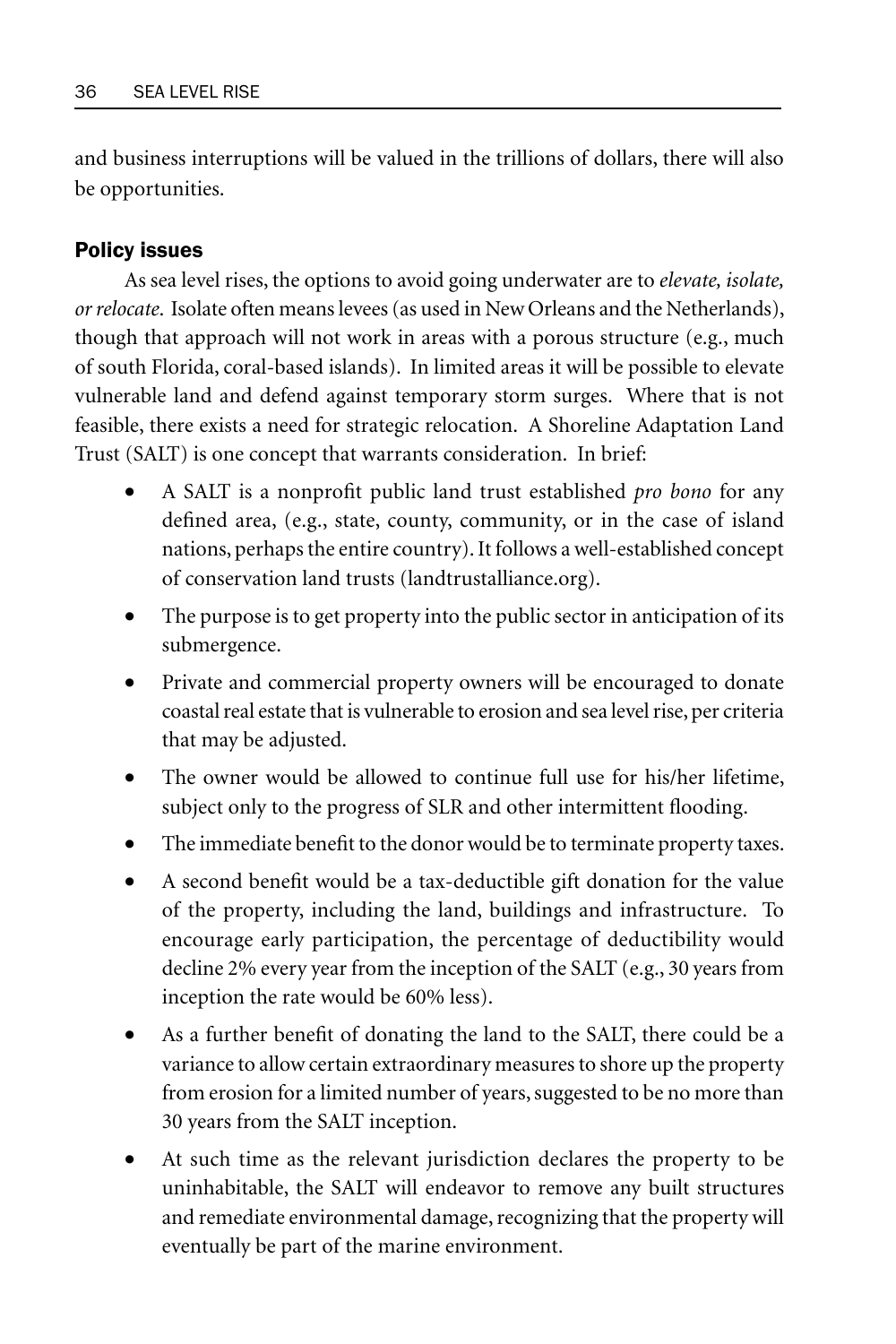- As a means of developing further value and working capital, the SALT could rent out properties it acquires, after the donating owner dies or abandons the property.
- In addition to such rental income, the SALT could get working capital from the government to facilitate an orderly transition inland. Also, there could be deductible charitable donations from the public, philanthropic and civic organizations.
- The concept and establishment of SALTs could be accomplished at any level of government, though the tax benefits would likely require federal and state legislation.
- Having an actual SALT would be extremely helpful as a model. Accordingly some vulnerable and progressive jurisdiction should be solicited as a prototype. The UN might be a forum to recommend the concept for adaptation internationally.

Strategic Adaptation Land Trusts could be a useful tool and catalyst for this unprecedented transition upwards and inland. We can rise with the tide  $-$  if we anticipate it in time.

### References

**Archer**, D., & Brovkin, V. (2008). The millennial atmospheric lifetime of anthropogenic CO 2. *Climatic Change*, *90*(3), 283-297. Retrieved from http://www.springerlink.com/ index/T1265R6548477378.pdf

**Bamber**, J. L., Riva, R. E. M., Vermeersen, B. L. A., & LeBrocq, A. M. (2009). Reassessment of the potential sea-level rise from a collapse of the West Antarctic Ice Sheet. *Science*, *324*(5929), 901. Retrieved from http://www.sciencemag.org/cgi/content/abstract/ sci;324/5929/901

*\*\*A policy position paper prepared for presentation at the conference 'Sea Level Rise: What's Our Next Move?' convened by the Institute on Science for Global Policy (ISGP), on October 2-3, 2015 at St. Petersburg College, St. Petersburg, Florida, U.S.*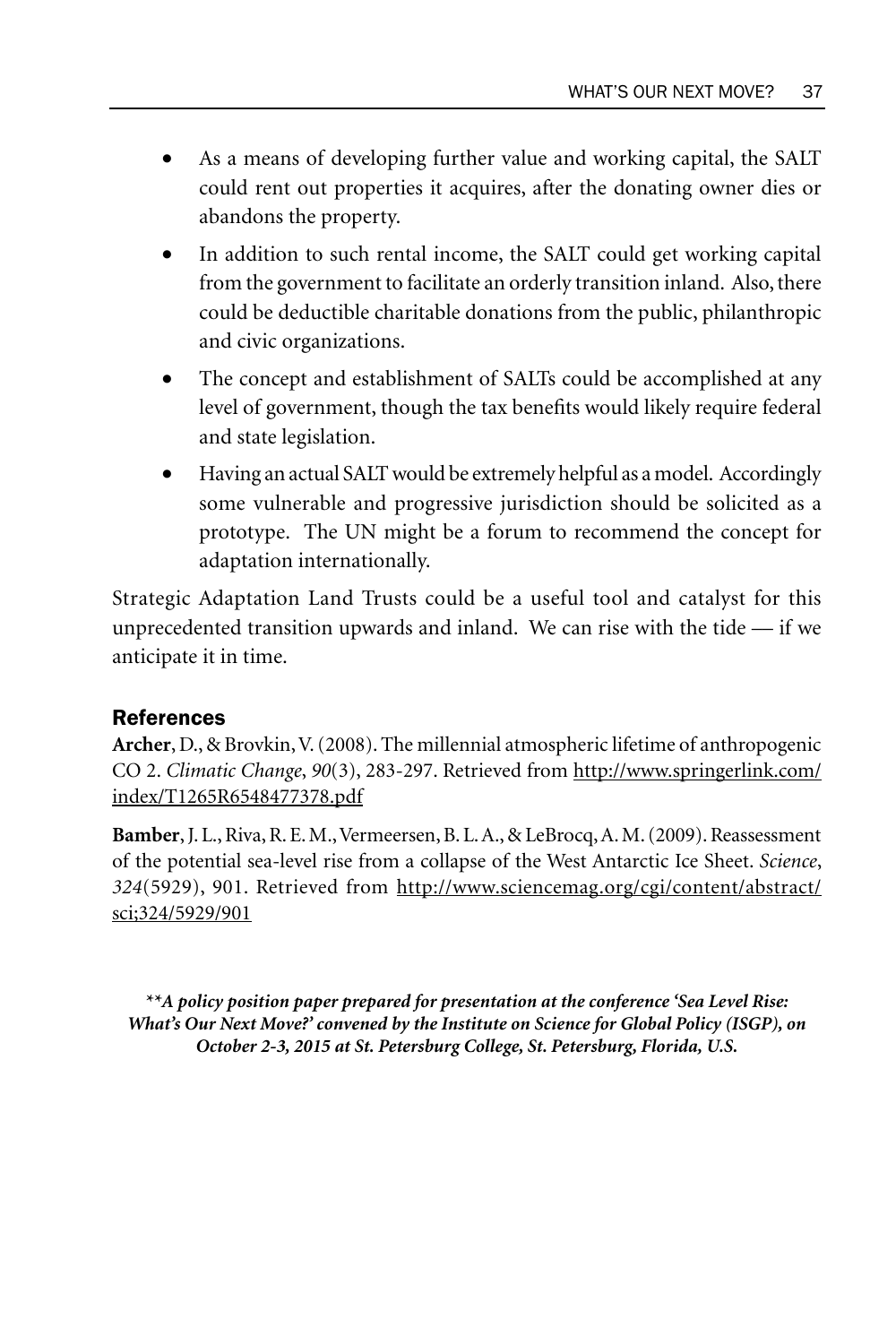

Adapted from Hansen & Sato for copy of slide, email: 3graph400kjohnenglander.net www.johnenglander.net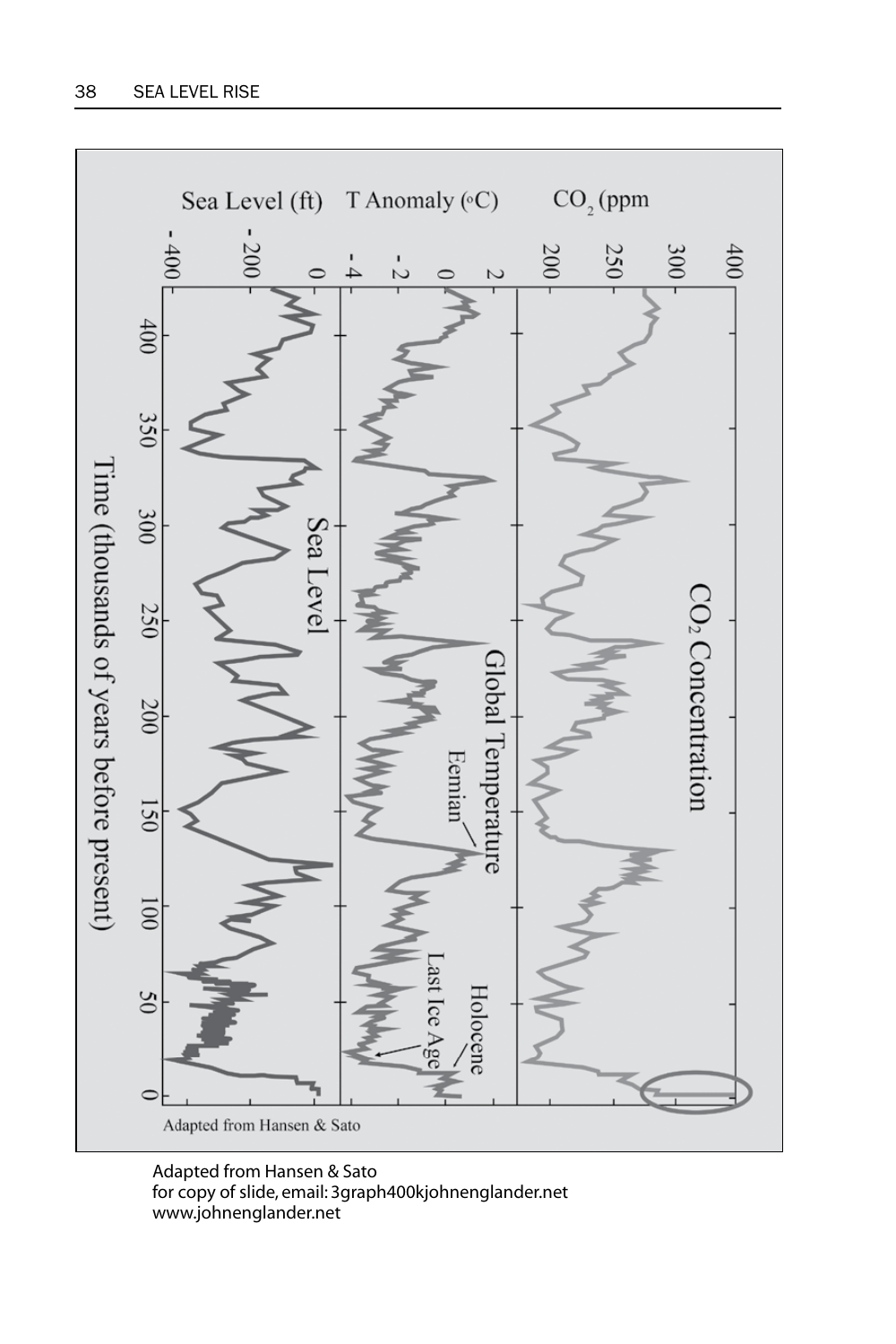## Debate Summary

**The following summary is based on the transcriptions of recordings made by the ISGP staff during the debate of the policy position paper prepared by Mr. John Englander (see above). Mr. Englander initiated the debate with a 5-minute summary of his views and then actively engaged the conference participants, including other authors, throughout the remainder of the 90-minute debate period. This Debate Summary represents the ISGP's best effort to accurately capture the comments offered and questions posed by all participants, as well as those responses made by Mr. Englander. Although this summary has been written without attribution, the conference itself was open to the public and media and as such, did not restrict participants from attributing remarks to specific individuals. The views comprising this summary do not necessarily represent the views of Mr. Englander, as evidenced by his policy position paper, or those of the ISGP, which does not lobby on any issue except rational thinking. Rather, it is, and should be read as, an overview of the areas of agreement and disagreement that emerged from all those participating in the critical debate.**

#### Debate conclusions

- As sea levels rise, private to public land transfer has been identified as a strategy for the sustainable management of vulnerable shorelines. Land trust programs that encourage residents to donate their land (e.g., the Shoreline Adaptation Land Trust, or SALT) can enable land restoration and enhance shoreline resiliency. However, to be accepted by communities and individual residents, participation in land trusts must be voluntary and demonstrate a clear benefit to the public (e.g., enhanced resiliency, public recreation space). Appropriate incentives (e.g., property tax reductions) need to be identified to induce coastal property owners to donate their land to the trust.
- Given that sea level rise inevitably will cause communities to lose property tax revenue with or without the creation of a land trust vehicle, communities need to immediately begin long-term planning to develop other sources of tax revenue for the continued support of vital services (e.g., utilities, roads, education) that currently rely on property taxes. Planning can include introducing a land trust program first in lowerincome, inland areas that experience frequent flooding. Alternatively, there maybe advantages to phasing in such program together with reductions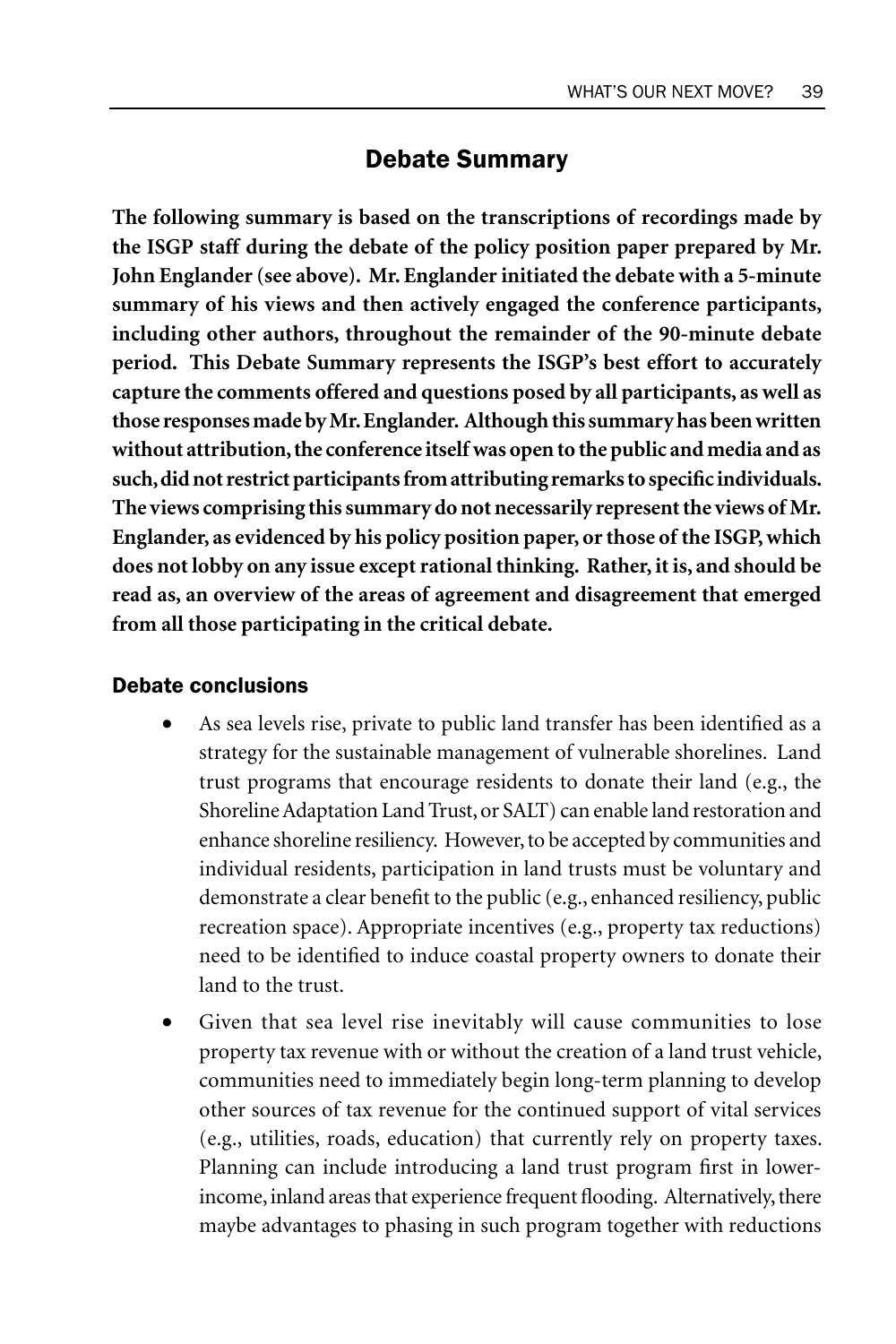in property taxes over time. Such measures slow the loss of property tax income, provide a mechanism to assist in a staged migration from affected areas, and allow time to develop alternative sources of public revenue.

- Although the degree of sea level rise is difficult to quantify, to successfully implement a land-trust approach or other adaptive strategy requires increased public awareness. Education programs must be widely disseminated that address the causes and effects of sea level rise as well as viable adaptation options.
- To decrease the economic impact of sea level rise on municipalities, especially low-income communities, federal and state financial support is needed (e.g., reimbursement of lost property tax revenue). Because vulnerable communities ultimately will need to be relocated from affected areas, local, state and federal governments need to cooperate on relocation planning and ensure that the costs of retreat from high-risk areas do not disproptionately affect the less affluent.

#### Current realities

Although the reality of sea level rise is no longer in question, the rate of rise cannot be predicted because there is no mechanism to measure the collapse rate of the Antarctic glaciers. Sea levels may rise between 3 or 13 feet this century. However, it can be stated with scientific certainty that (i) the Earth's land temperature has risen 1.5 degrees Celsius in the past 250 years, (ii) ice sheets are melting, (iii) Antarctic underwater glaciers are eroding, (iv) sea levels are rising, and (v) shorelines are moving. It is recognized that the glacier melt in Greenland has quadrupled in speed relative to earlier measures, and the rate is now doubling every seven years. Although sea level rise does not pose the acute and immediate threat that a severe storm does, it intensifies the impact of storms on coastal areas, and increases erosion and extreme high tides. The trend of rising seas cannot be quickly reversed because of the amount of heat currently stored in the oceans.

Because sea level rise is relatively unknown in recorded human history, people have difficulty in accepting that it is happening. The last time sea levels were higher than today was 120,000 years ago, when levels were 25 feet higher. Sea levels move up and down 400 feet approximately every 100,000 years. The peak of the last ice age occurred 20,000 years ago and the ice from that period has melted over the course of 15,000 years to reach the present level about 5,000 years ago.

Planning for adaptive mechanisms is imperative to coastal community survival. Although it is certain that the current shoreline ultimately will be uninhabitable,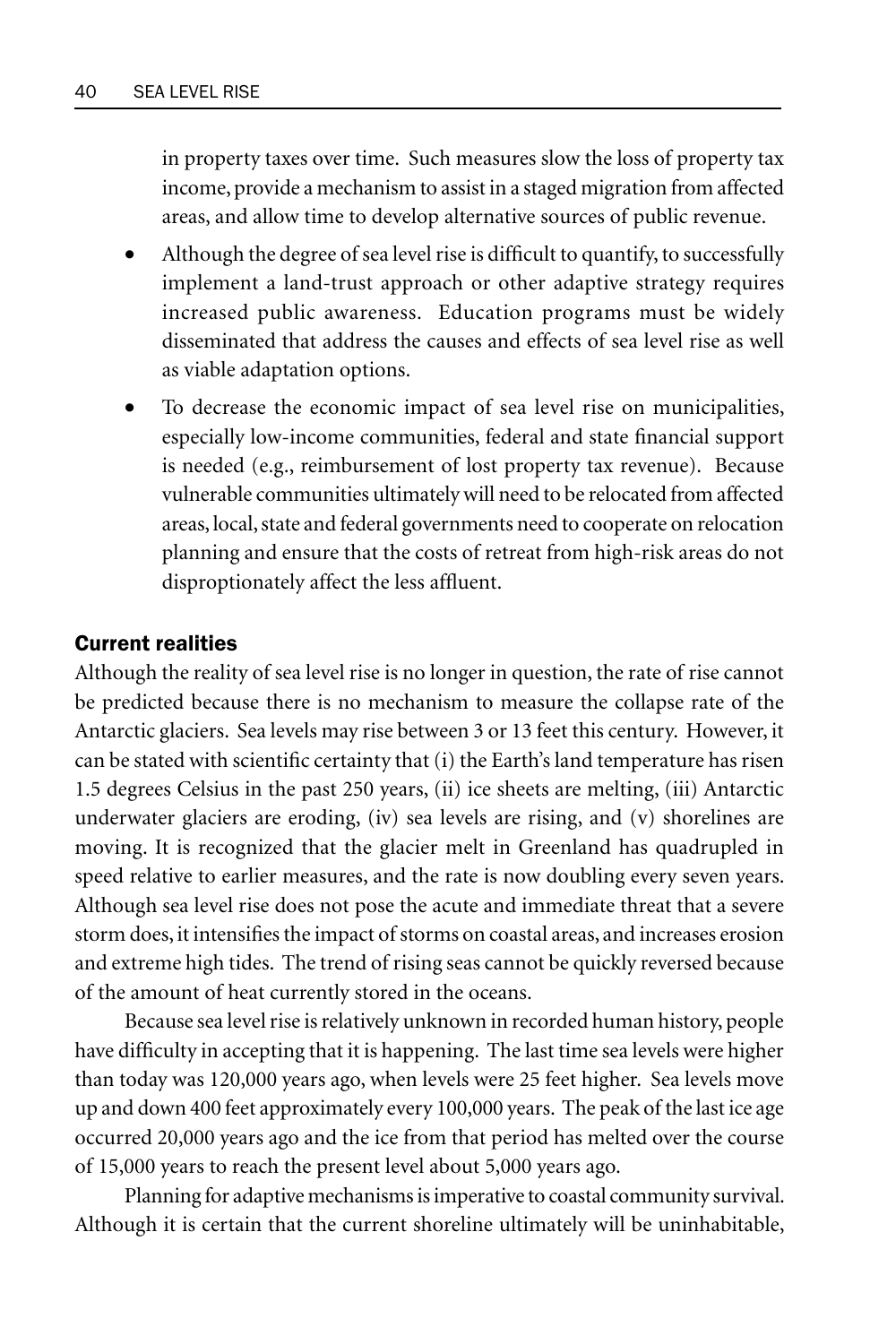condominiums and homes are being built on coastlines without consideration of the shore's future. Large developments, buildings, and associated infrastructures increase the difficulty of restoration when low-lying coastal areas become inundated. Additionally, many territories have begun restricting the establishment of bulkheads and seawalls that stabilize the shoreline because they have the unintended consequence of increased coastal erosion. Although it is often assumed that highvalue waterfront properties face the most risk, affected areas also may be relatively less affluent and inland because water can be directed inland during flooding events.

It is not financially feasible for the federal government to buy all coastal assets at face value. While the federal government has a land exchange program, it is not currently focused on coastline restoration. If an individual owns land in an area where the government desires property, the homeowner can trade for property in another area. Chester River, Maryland, is an example of a successful land trust format that created conservation easements as the government acquired development rights in exchange for tax relief. The key to the success of these programs is that they offered a broad community benefit beyond the benefit provided to individual property owners.

Currently, the topics of sea level rise and climate change are not well addressed in the public education system. In some part of the United States, educators are not allowed to even discuss these topics. In addition, there is a pattern of sudden public interest in the topic followed by public apathy once an immediate threat has passed (e.g., storms, extreme high tides). While sea level rise is likely to inflict significant economic losses, it also is creating opportunities. For example, the largest industries of the second half of the century are predicted to be focused on adapting to sea level rise.

#### Scientific opportunities and challenges

A critical scientific challenge to adapting to sea level rise is the uncertainty surrounding the rate of glacier collapse. As Antarctica and Greenland melt, an additional challenge is that sea levels will not rise equally everywhere. Rather than leveling out like a swimming pool, levels will vary according to location, with higher levels found where the mass of the Earth is denser. SLR challenges are compounded by land subsidence and uplifting (e.g., Alaska is uplifting, New Orleans is subsiding).

Given that sea levels will continue to rise, even if fossil fuel emissions ceased immediately. because of the heat stored in the oceans, technology need to address mitigation to and, more importantly, resiliency from sea level rise. Scientific opportunities exist in adaptive technology, engineering strategies, and architectural designs for structures that can be easily disassembled and moved when sea levels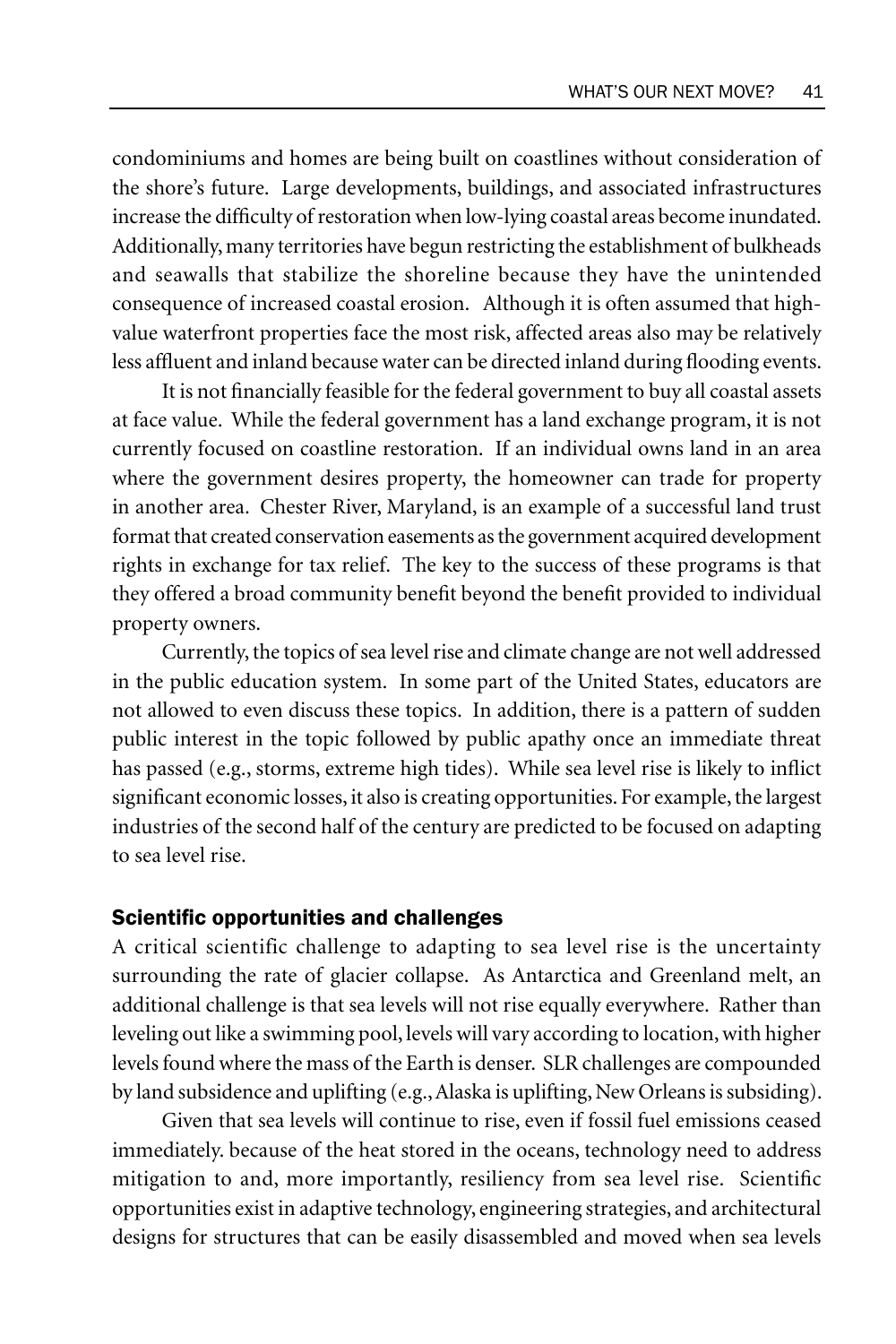get too high. Wetlands, mitigation areas, buffer zones and horizontal levies need to be part of the gradual transition of high-risk areas over the next 30 to 50 years. Although the relatively slow pace of sea rise allows time for gradual adaptation, the ongoing threat of storms also calls for urgent adaptation. Designing resiliency technology at the right height of sea level rise is important, as has been shown by costly large-scale projects (e.g., Venice, the Netherlands) that planned for only a 1-foot rise, which is not enough for future effectiveness.

Concern was raised about the impact of sea level rise on food-producing acreage, manufacturing spaces, and transportation. Salt-water intrusion affects the fresh water table, and thus will have an impact on agriculture. Desalination is an option, but does not come free of its own complications. As the land area shrinks and human population increases, viable agricultural land will be lost. Opportunities exist to develop adaptive agricultural strategies to offset such losses (e.g., by using or creating halophytes, which are plants capable of thriving in brackish environments).

The development of adaptive technologies is impeded by governmental policies that discourage discussion of sea level rise and climate change, such as is occurring in Florida. Science education is essential to public acceptance of adaptation measures. However, clear articulation of scientific information poses another challenge to the scientific community. For example, because the scientific community cannot quantify when the glaciers in Antarctica will collapse, the latest International Panel on Climate Change (IPCC) did not include uncertainty factors in predications of sea level rise, and only readers that searched the fine print were made aware of this important exclusion.

#### Policy issues

Given the present and predicted rate of sea level rise, both shoreline resiliency (i.e., immediate protection measures) and restoration (i.e., long-term adaptation measures) need simultaneous investment by affected communities.

SALT, a land-trust program, is a vehicle designed to facilitate sea level rise adaptation by incentivizing homeowners to voluntarily donate their property to a trust while still maintaining access and use of the property for a stated period of time (e.g., homeowner lifespan, the length of the mortgage), and receiving a charitable write-off as if the property were being put into a conservation land trust. A primary incentive for property owners to participate in a land trust is exemption from some or all property taxes; additional incentives could include exemption from restrictions preventing shoreline stabilization (e.g., seawalls) for the length of time they live there.

It was emphasized that the key to public acceptance of a land-trust program is the assurance of broad community benefits from the exchange. Three possible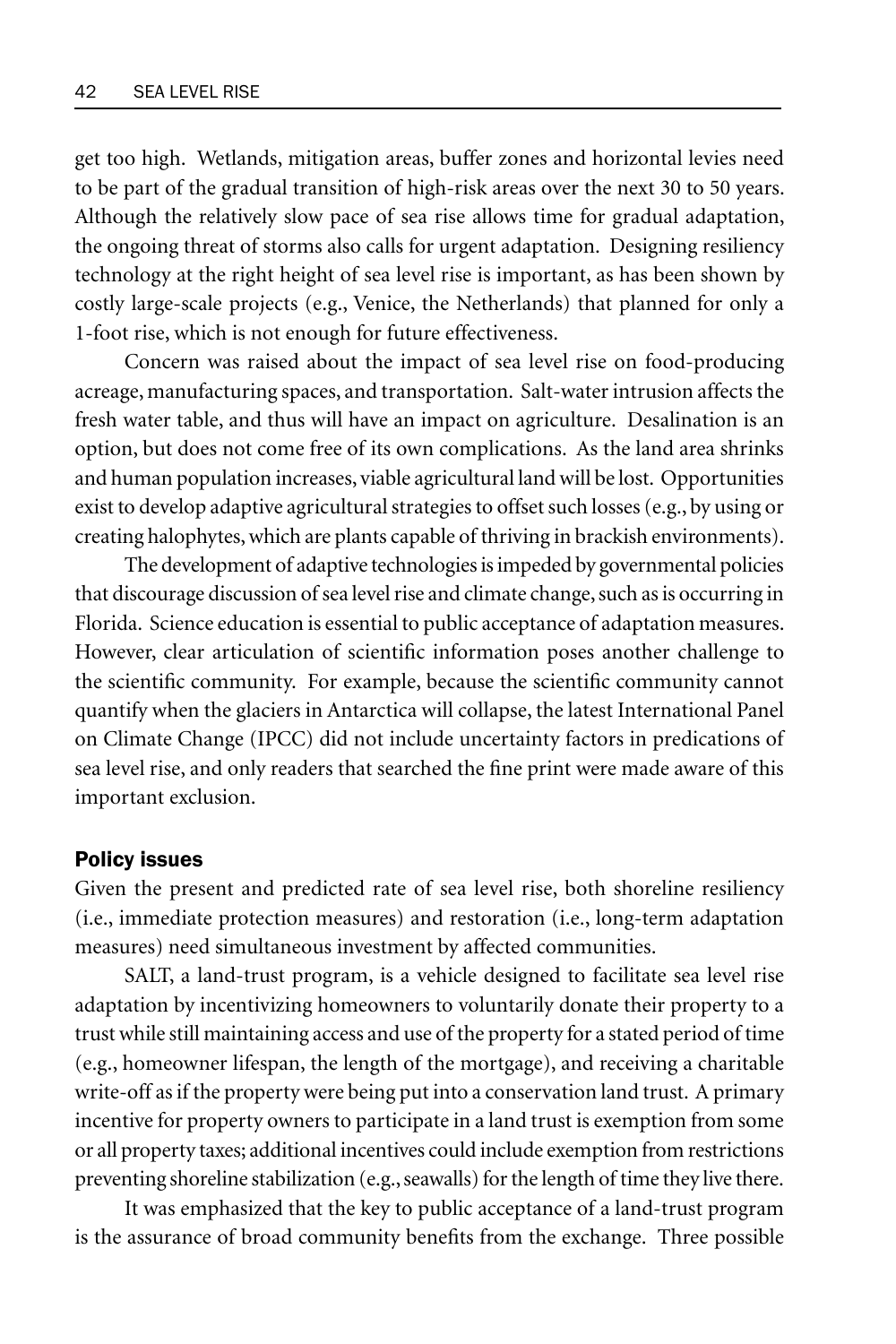public benefits were cited: (i) reduced beach renourishment and infrastructure expenditures (which also encourages relocation of other residents in high-risk areas by increasing their direct economic risk); (ii) enhanced public rights to use the donated property while the donor is still living there (e.g., access to beaches); and (iii) once the donor vacates the structure, the ability to oversee demolition so as to avoid the severe environmental damage that takes place when abandoned structures wash into the sea.

A strong point of contention with SALT or other land-trust vehicles is that they shift the cost from the private landowner to the public, which ends up paying three times: (i) to acquire the property at its present-day value through tax relief and other incentives; (ii) to demolish and remove structures on the property and restore the lands; and (iii) to provide public services to untaxed homeowners for as long as they live there. Although it was acknowledged that there is no way to avoid lost revenue and restoration costs associated with rising seas, the danger in SALT is that the more affluent will benefit and the less affluent will pay for the government services. It was suggested that properties under the value of \$100,000 receive different treatment than more expensive properties in order to prevent the less wealthy from bearing the brunt of the costs. Because reducing or eliminating property taxes on beachfront properties valued in the millions of dollars would have a severe impact on a community's tax base, SALT could work better if it is first implemented inland on less-expensive properties in low-lying areas that routinely flood. It was suggested that a demolition fund be integrated into SALT, funded by a progressive property tax, that will address the environmental liability left behind when owners finally leave their houses and other structures. It also was proposed that property taxes be slowly reduced for donated properties, rather than all at once. For example, if a homeowner stipulates that the property will go to the state 10 years after it is donated, the owner initially could receive a 30% reduction in property taxes, with larger reductions phased in over time. In such manner, the revenue from property taxes will not be lost as abruptly, allowing time for the development of alternate revenue sources to fund public services.

Federal, state and municipal governments need to cooperate to develop, implement and fund adaptive vehicles such as SALT. One possible source of help is the federal Coastal Zone Management Act, a decades-old program that encourages the management of coastal areas and provides grants to be used in coastal maintenance. Such legislation could be adapted to address the requirements of the current situation in local municipalities.

As an alternative to setting up a land trust program, governments may refrain from artificially intervening in coastal relocation, allow coastal property values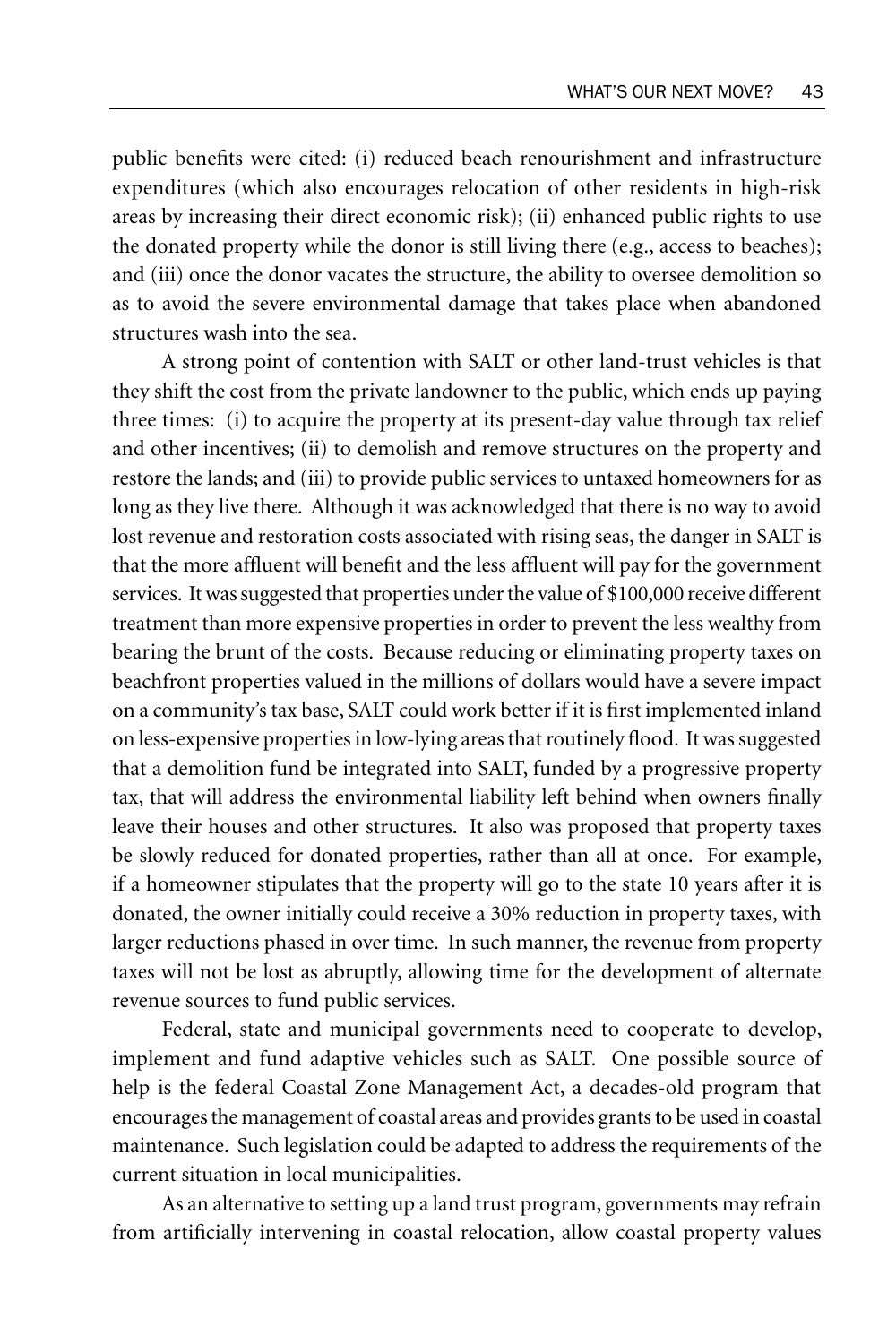to bottom out naturally, and instead direct new investment to appropriate areas that reflect the least risk. Whether SALT is implemented, mechanisms need to be established to aid vulnerable coastal communities in migrating. It was urged that rebuilding policies be reconsidered, and suggested that below certain elevations restrictions be imposed, such as only allowing the construction of easily removable structures.

The first step to implementing effective adaptation strategies is education, and the second is public acceptance. Regardless whether SALT or some other adaptive strategy is employed, policies to establish education programs to raise awareness of adaptive strategies and the implications of sea level rise need to be adopted. The challenge of raising public awareness is that the population that denies sea level rise and climate change generally does not engage in education campaigns. Meetings and materials to educate the public generally attract the population that already accepts the science. However, it was countered that there are ways to communicate the realities of sea level rise that minimize controversy, such as the agreed-upon fact that ice melts at 32 ºF regardless of political party. Policy makers were encouraged to communicate four points to help increase public engagement on the issue: (i) the Earth is demonstrably warmer, (ii) warmer temperatures cause ice to melt, (iii) melted land ice causes sea levels to rise, and (iv) rising waters cause the shoreline to move inland. The logistics of a land exchange trust need to be communicated widely through public relations and/or marketing campaigns. It was emphasized that if state and federal legislators won't move forward, it is up to the citizens, municipalities, cities, and counties to move forward. Education is a means of informing the next generation of developers, policy makers, and citizens and thus a means of encouraging informed engagement.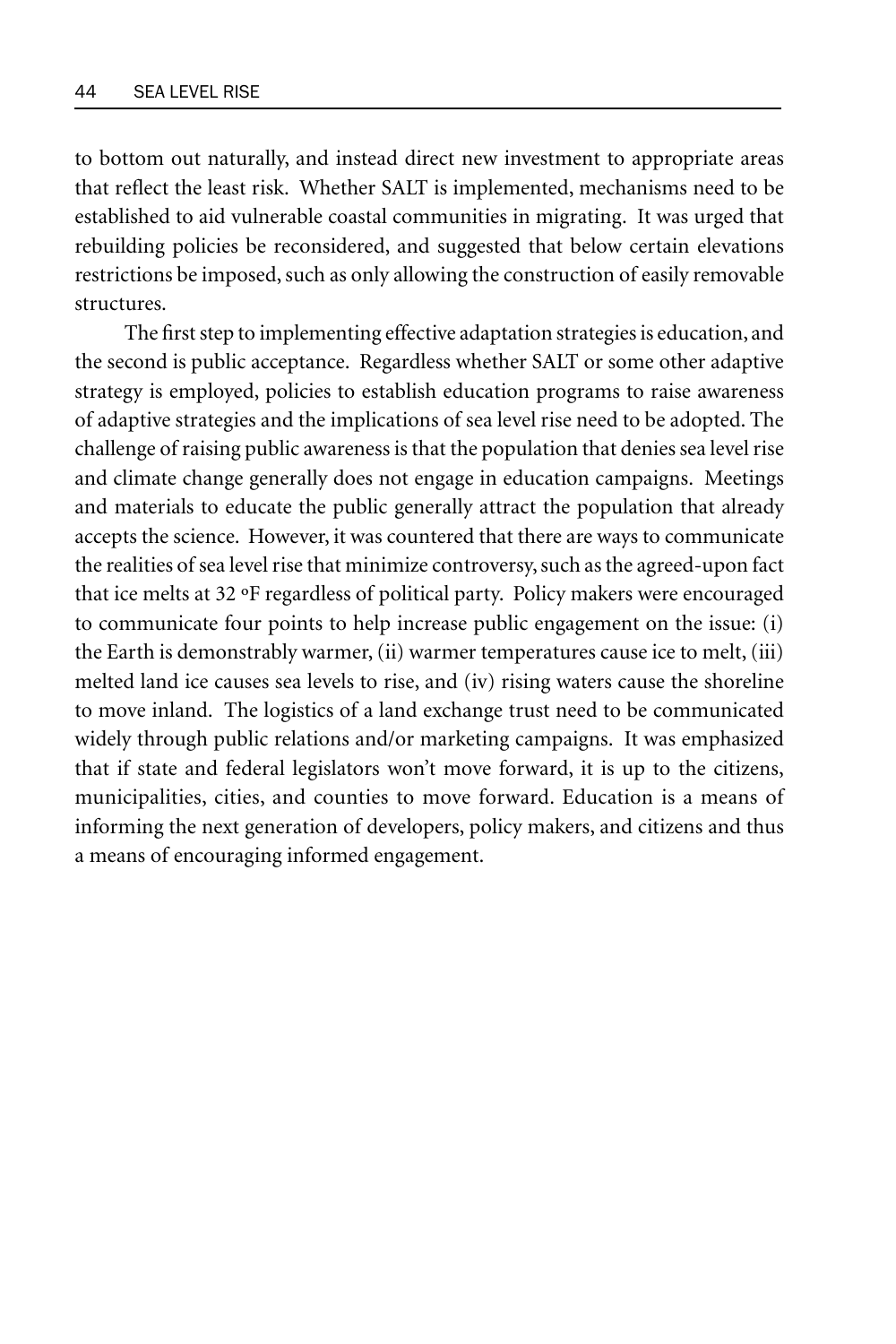## Acknowledgments

Numerous individuals and organizations have made important contributions to the Institute on Science for Global Policy (ISGP) Climate Change Program (ICCP) and the conference *Sea Level Rise: What's Our Next Move?* convened in St. Petersburg, Florida, on October 2–3, 2015. Some of these contributions directly supported the efforts needed to organize the invitation-only conference*,* convened in partnership with the Institute for Strategic Policy Solutions at St. Petersburg College and the St. Petersburg/Pinellas County Working Group (a local committee of concerned volunteers). Other contributions aided the ISGP in preparing the material presented in this report, including the three policy position papers prepared by invited presenters, and the not-for-attribution summaries of the views presented in the discussions, critical debates, and caucuses that ensued.

Of special significance were the efforts of the three distinguished subjectmatter experts invited by the ISGP to present their views in each of the three concise policy position papers that were debated. The biographies of these three authors are provided here. The ISGP also greatly appreciates the willingness of those in the scientific and policy communities who agreed to be interviewed by the ISGP staff.

The success of every ISGP conference critically depends on the active engagement of all invited participants in the often-intense debates and caucuses. The exchange of strongly held views, innovative proposals, and critiques generated from questions and debates fosters an unusual, and even unique, environment focused on clarifying understanding for the nonspecialist. These debates and caucuses address specific questions related to both formulating and implementing effective public and private sector policies. The ISGP is greatly indebted to the wide range of policy makers, scientists, students, and community members who engaged in the vigorous debates and caucuses that comprise all ISGP conferences.

The members of the ISGP Board of Directors also deserve recognition for their time and efforts in helping to create a vital, increasingly relevant not-for-profit organization focused on addressing many of the most important societal questions of our time. Their brief biographical backgrounds are presented at the end of this book.

The Institute for Strategic Policy Solutions at St. Petersburg College and members of the St. Petersburg/Pinellas County Working Group merit special acknowledgment for their efforts to help organize and convene this ISGP conference. Their contributions in planning the ICCP conference and assembling the diverse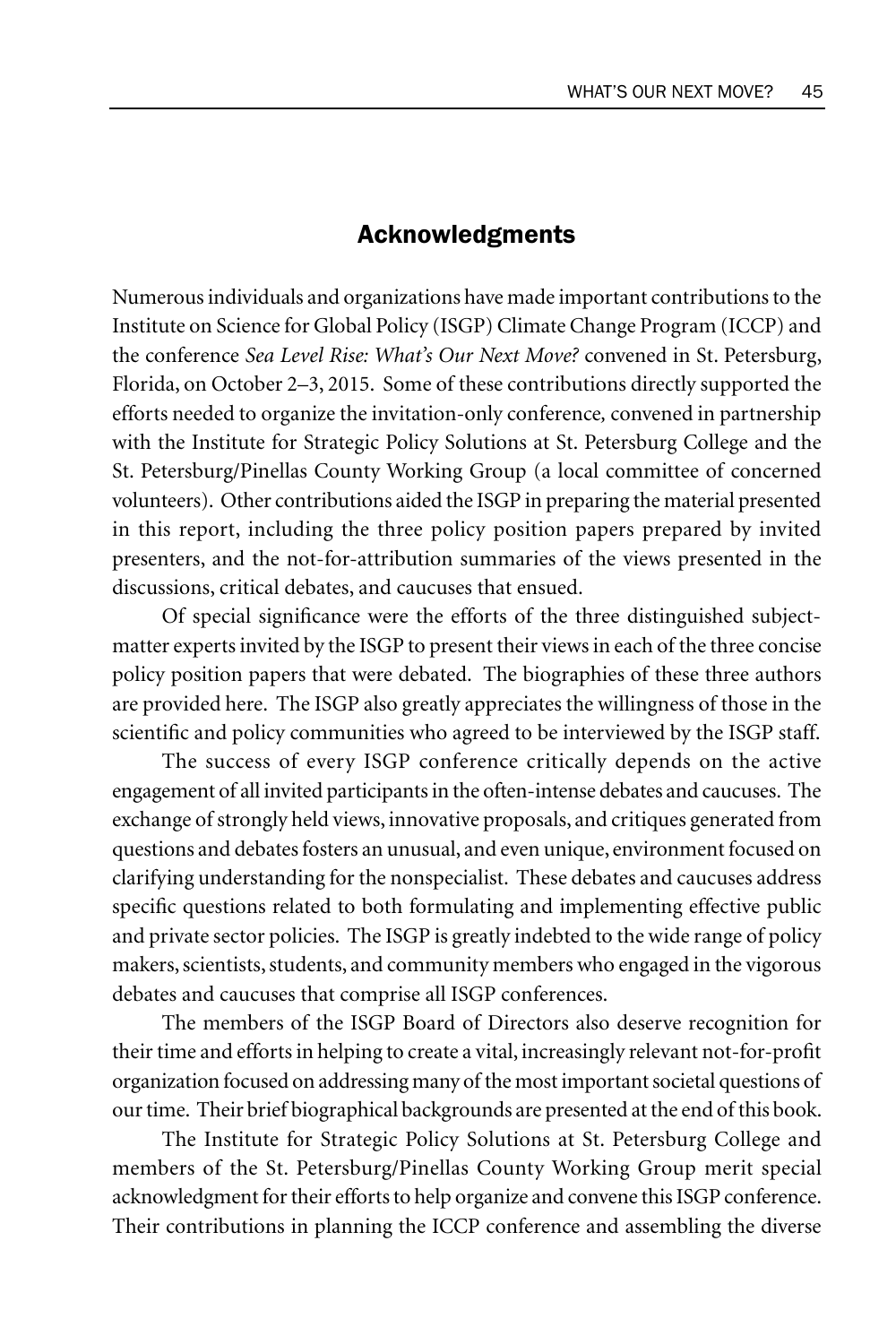and knowledgeable debaters seated around the table are greatly appreciated. Many Working Group members also participated as debaters and acted as moderators of the small group caucuses. Biographical information of members of the Petersburg/ Pinellas County Working Group is provided here.

Thanks also needs to be extended to the conference volunteers from Eckerd College, Stetson University College of Law, St. Petersburg College, and the Connection Partners as well as the ISGP Academic Partnership (IAP) interns from California State University, Sacramento who contributed to the organization and functioning of the conference. Their biographical information is provided in this report.

The energetic, highly professional interviewing, organizing, and writing skills of the ISGP staff were essential to not only structuring the conference itself, but also to recording the often-diverse views and perspectives expressed in the critical debates, accurately capturing the areas of consensus and actionable next steps from the caucuses, and persevering through the extensive editing process needed to assure the accuracy of the material published here. Their biographies are provided in this report.

ISGP programs are financially supported by government agencies and departments and through gifts from private-sector entities and philanthropic organizations and individuals. Specifically, the ICCP conference on *Sea Level Rise: What's Our Next Move?* received funding for the general activities of the ISGP as generous gifts provided by The Sloan Foundation, the MARS Corp., Edward and Jill Bessey, Kenneth Bryant, Miles Croom, Richard Jacobs, Deborah Hirshberg, and an anonymous donor. The Institute for Strategic Policy Solutions at St. Petersburg College generously provided the venue and refreshments.

> Dr. George H. Atkinson Founder and Executive Director Institute on Science for Global Policy December 20, 2015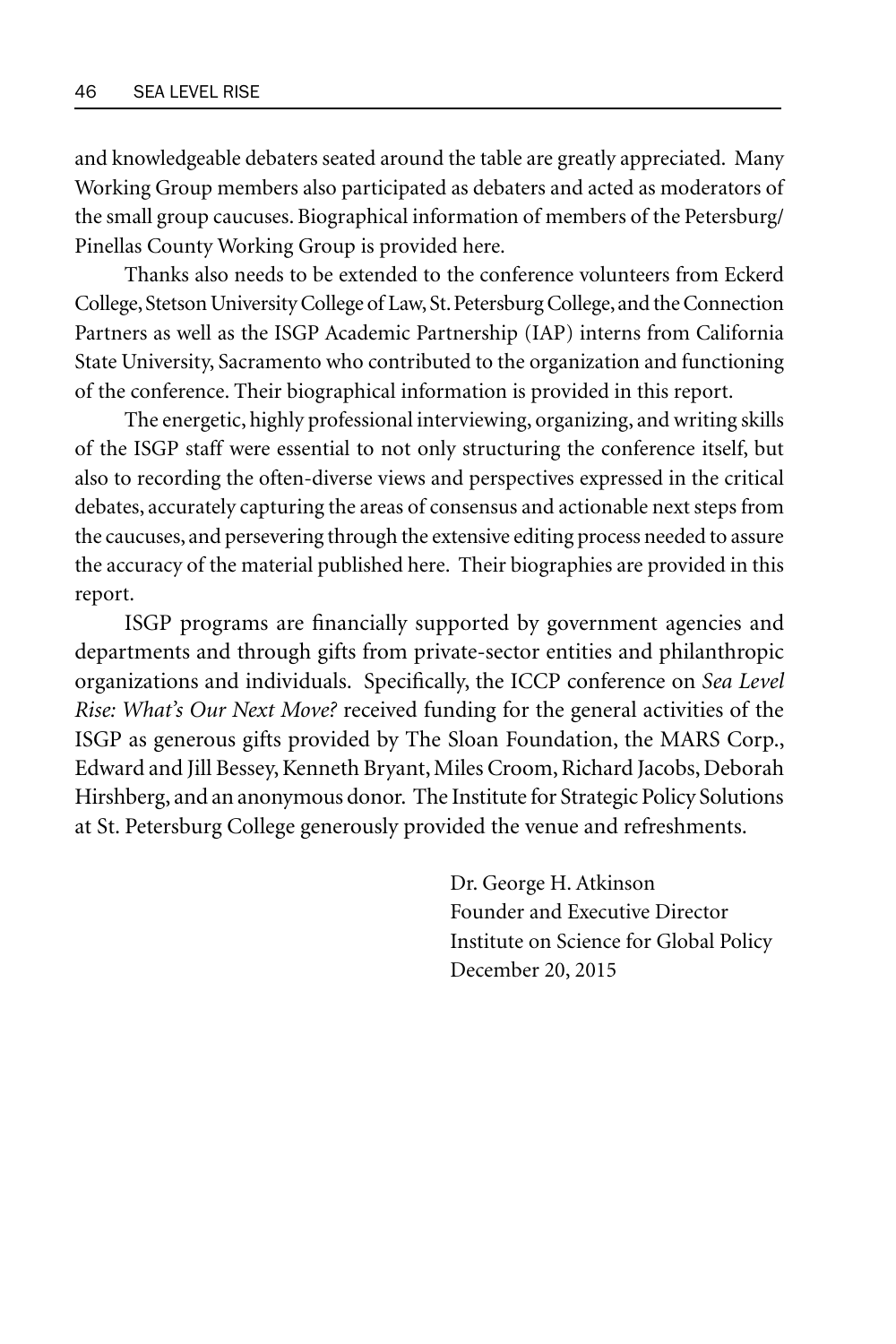**ISGP books from ISGP conferences listed below are available to the public and can be downloaded from the ISGP Web site: www.scienceforglobalpolicy.org. Hardcopies of these books are available by contacting info@scienceforglobalpolicy. org.**

## ISGP conferences on, or related to, Emerging and Persistent Infectious Diseases (EPID):

- *EPID: Focus on Antimicrobial Resistance,* convened March 19–22, 2013, in Houston, Texas, U.S., in partnership with the Baylor College of Medicine.
- *21st Century Borders/Synthetic Biology: Focus on Responsibility and Governance*, convened December 4–7, 2012, in Tucson, Arizona, U.S., in partnership with the University of Arizona.
- *EPID: Focus on Societal and Economic Context*, convened July 8–11, 2012, in Fairfax, Virginia, U.S., in partnership with George Mason University.
- *EPID: Focus on Mitigation*, convened October 23–26, 2011, in Edinburgh, Scotland, U.K., in partnership with the University of Edinburgh.
- *EPID: Focus on Prevention*, convened June 5–8, 2011, in San Diego, California, U.S.
- *EPID: Focus on Surveillance*, convened October 17–20, 2010, in Warrenton, Virginia, U.S.
- *EPID: Global Perspectives*, convened December 6–9, 2009, in Tucson, Arizona, U.S., in partnership with the University of Arizona.

## ISGP conferences on Food Safety, Security, and Defense (FSSD):

- *FSSD: Equitable, Sustainable, and Healthy Food Environments*, to be convened May 1–4, 2016, in Vancouver, Canada, in partnership with Simon Fraser University.
- *FSSD: Food Security and Diet-linked Public Health Challenges*, convened September 20–23, 2015 in Fargo, North Dakota, in partnership with North Dakota State University.
- *FSSD: Focus on Food and the Environment*, convened October 5–8, 2014, in Ithaca, New York, in partnership with Cornell University*.*
- *FSSD: Focus on Food and Water,* convened October 14–18, 2013, in Lincoln, Nebraska, U.S., in partnership with the University of Nebraska–Lincoln.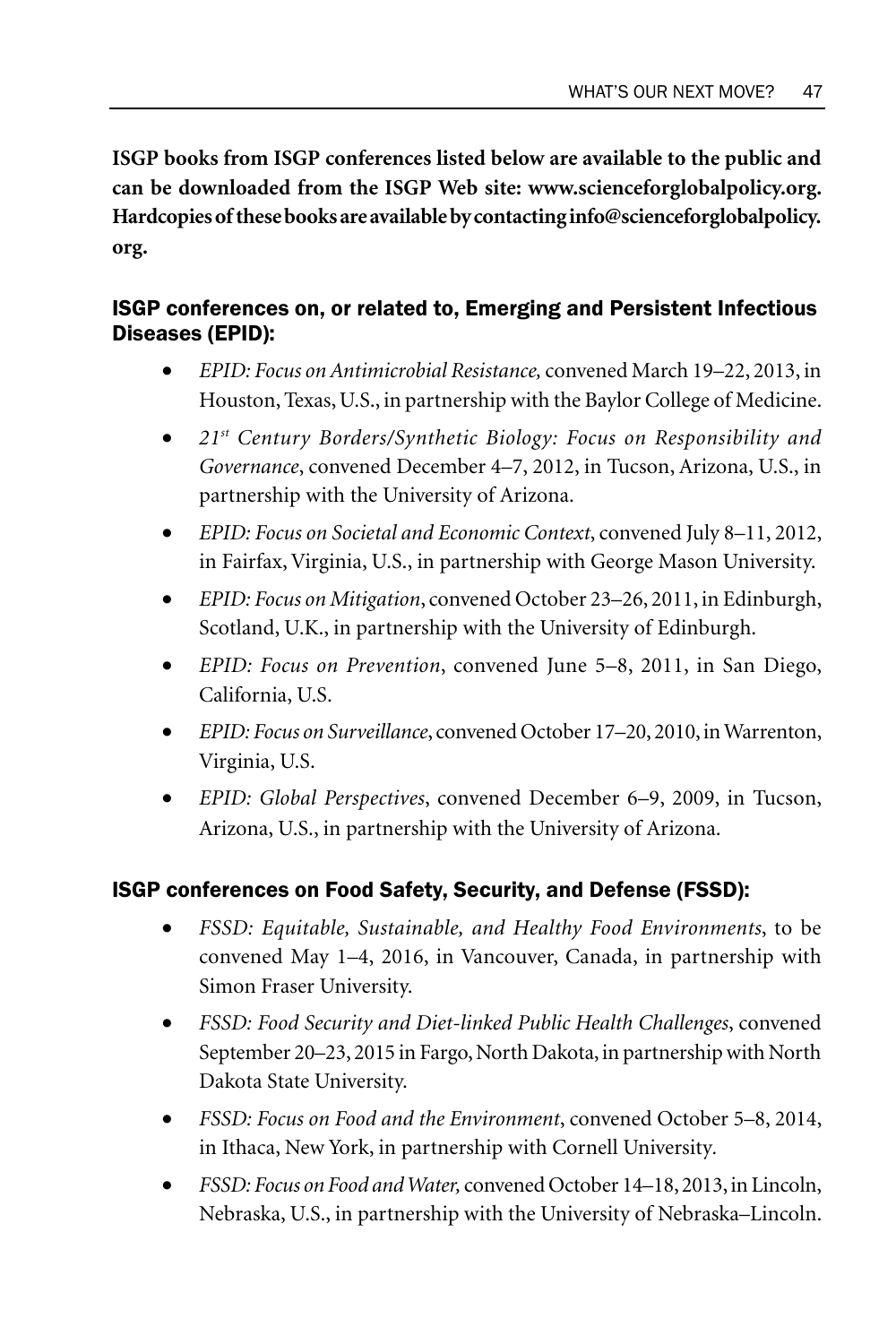- *FSSD: Focus on Innovations and Technologies,* convened April 14–17, 2013, in Verona, Italy.
- *FSSD: Global Perspectives,* convened October 24, 2012, in Arlington, Virginia, U.S., in partnership with George Mason University.

## ISGP Academic Partnership (IAP) conferences

- *The Socioeconomic Context of Sustainable Agriculture*, to be convened mid-October 2016, in Danbury, Connecticut, U.S., in partnership with Western Connecticut State University.
- *Water and Fire: Impacts of Climate Change*, to be convened April 10–11, 2016, in Sacramento, California, U.S., in partnership with California State University, Sacramento
- *Communicating Science for Policy,* convened August 10–11, 2015, in Durham, North Carolina, in partnership with Sigma Xi, The Scientific Research Society.
- *Food Security: Production and Sustainability*, convened April 24–25, 2015, in St. Petersburg, Florida, in partnership with Sigma Xi, The Scientific Research Society, and Eckerd College*.*
- *FSSD: Safeguarding the American Food* Supply, convened April 10–11, 2015, in Collegeville, Pennsylvania, in partnership with Sigma Xi, The Scientific Research Society, and Ursinus College*.*
- *EPID: Focus on Pandemic Preparedness,* convened April 11–12, 2014, in Collegeville, Pennsylvania, U.S., in partnership with Ursinus College.

### ISGP conferences on Science and Governance (SG):

• *The Genomic Revolution,* convened September 6, 2013, in cooperation with the Parliamentary Office on Science and Technology of the British Parliament within the House of Lords. London, United Kingdom.

### ISGP reports from ISGP conferences on Global Challenges are available to the public and can be downloaded from the ISGP Web site: www.scienceforglobalpolicy.org:

• ISGP Climate Change Program (ICCP): *The Shore's Future: Living with Storms and Sea Level Rise*, November 20–21, 2015, in cooperation with several local partners, including the Barnegat Bay Partnership and the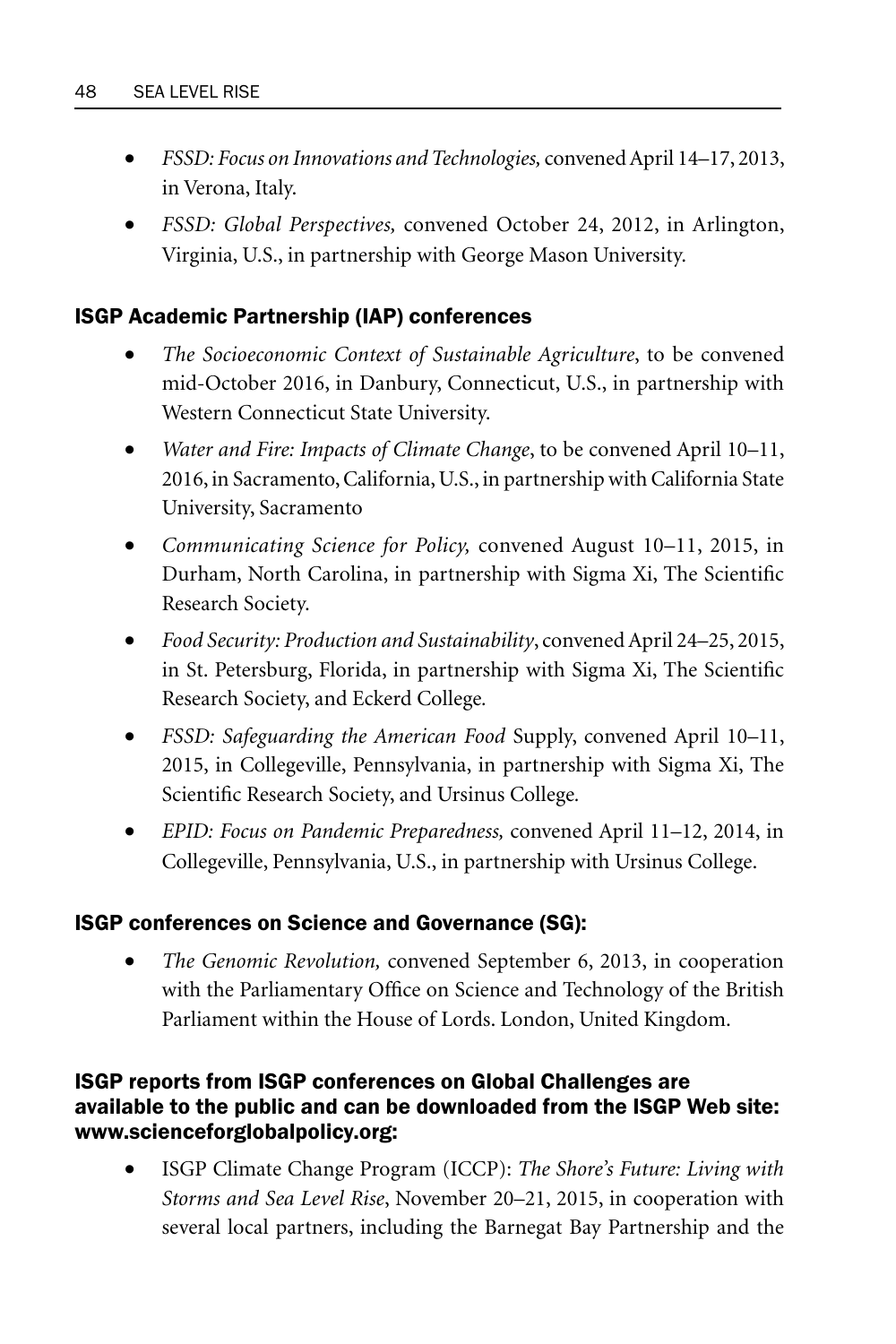Barnegat Bay Foundation with financial support provided by the Jay and Linda Grunin Foundation.

- ICCP: *Sea Level Rise: What's Our Next Move*, convened Oct. 2–3, 2015, in St. Petersburg, Florida, in cooperation with the St. Petersburg/Pinellas County Working Group and the Institute for Strategic Policy Solutions at St. Petersburg College.
- ISGP Climate Change Arctic Program (ICCAP): *Sustainability Challenges: Coping with Less Water and Energy,* convened June 5, 2015, in Whittier, California, in cooperation with the Whittier Working Group.
- ICCAP: *Living with Less Water*, convened February 20–21, 2015, in Tucson Arizona, in cooperation with the Tucson Working Group.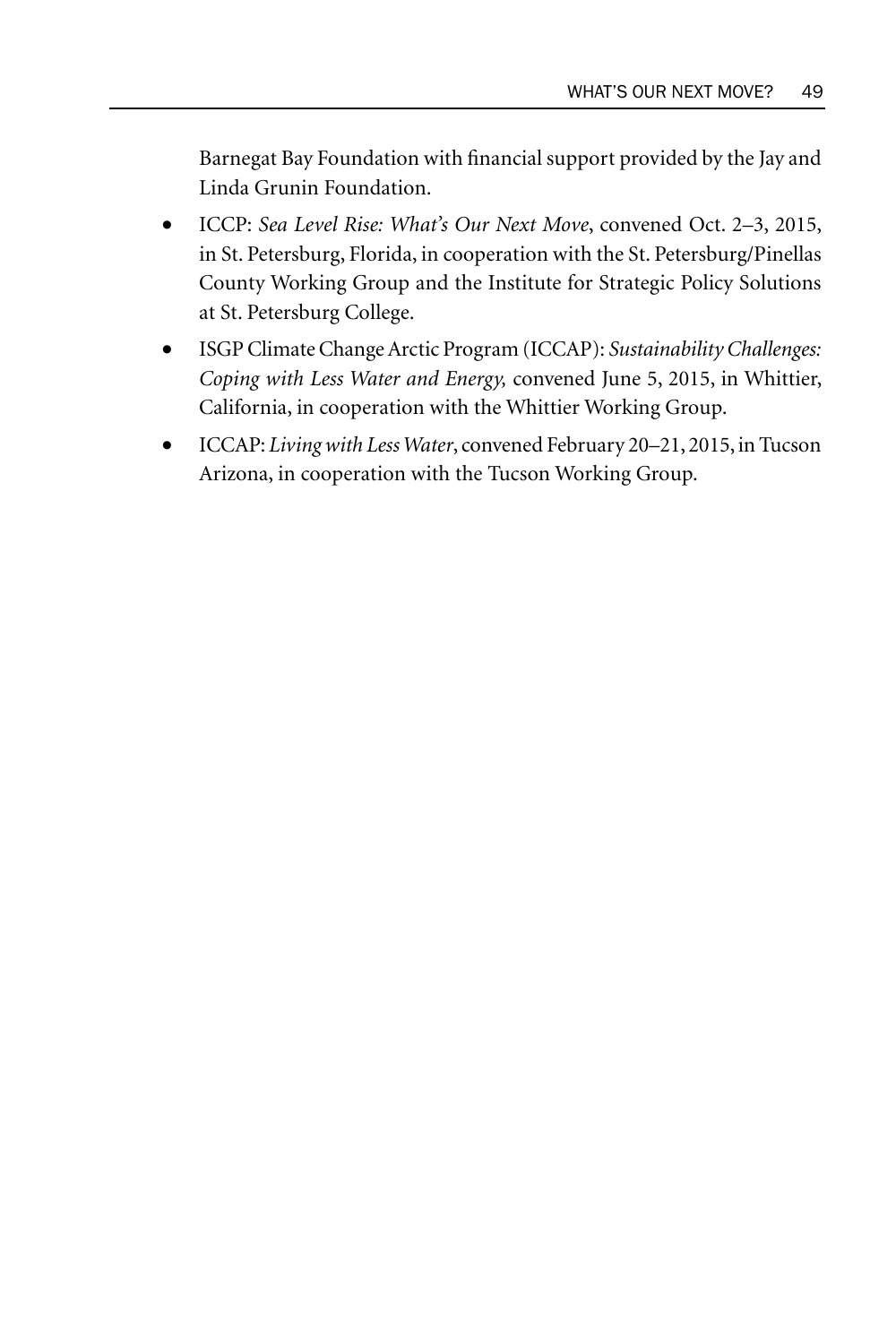## **Biographical information of Scientific Presenters**

#### John Englander

Mr. Englander is an oceanographer, consultant, and sea level rise expert, working with businesses, government agencies, and communities to help them understand and plan and prepare for long-term sea level rise. His long experience in the nonprofit and private sectors includes serving as CEO of The Cousteau Society, The International SeaKeepers Society, and The Underwater Explorers Society (UNEXSO). Mr. Englander is a Fellow of the Institute of Marine, Engineering, Science and Technology and The Explorers Club, and a member of numerous professional societies. He is working to establish a new nonprofit organization, The International Sea Level Institute. His publications include "High Tide on Main Street" (The Science Bookshelf, 2012) and "Rising Sea Level and The Coming Coastal Crisis" (Trunity, 2015). He blogs at www.johnenglander.net.

#### Andrew "Andy" G. Keeler, Ph.D.

Dr. Keeler is Program Head of Public Policy and Coastal Sustainability at the University of North Carolina Coastal Studies Institute, and Professor in the Department of Economics, East Carolina University. In addition, he directs the Outer Banks Field Site for the University of North Carolina at Chapel Hill. Dr. Keeler served as the Senior Staff Economist for Environment at the President's Council of Economic Advisers (2000–2001), where he was a member of the U.S. negotiating team for climate change and a diplomatic representative to the Organization for Economic Cooperation and Development c coordinating national sustainability policies. He served on the White House climate change policy teams under Presidents Clinton and Bush. His expertise includes local, state, and national policy, coastal area adaptation policies, and zero-carbon coastal energy projects.

#### Harold "Hal" R. Wanless, Ph.D.

Dr. Wanless is Professor and Chair of the Department of Geological Sciences at the University of Miami. He was named a Cooper Fellow in the College of Arts and Sciences at the University of Miami in 2010. Dr. Wanless actively interacts with policy and legislative groups at the local to federal levels to guide necessary decisions, including speaking at Everglades Coalition annual meetings, various Florida Legislative committees, environmental and industry executive and steering committees, and the Council on Environmental Quality in the White House. He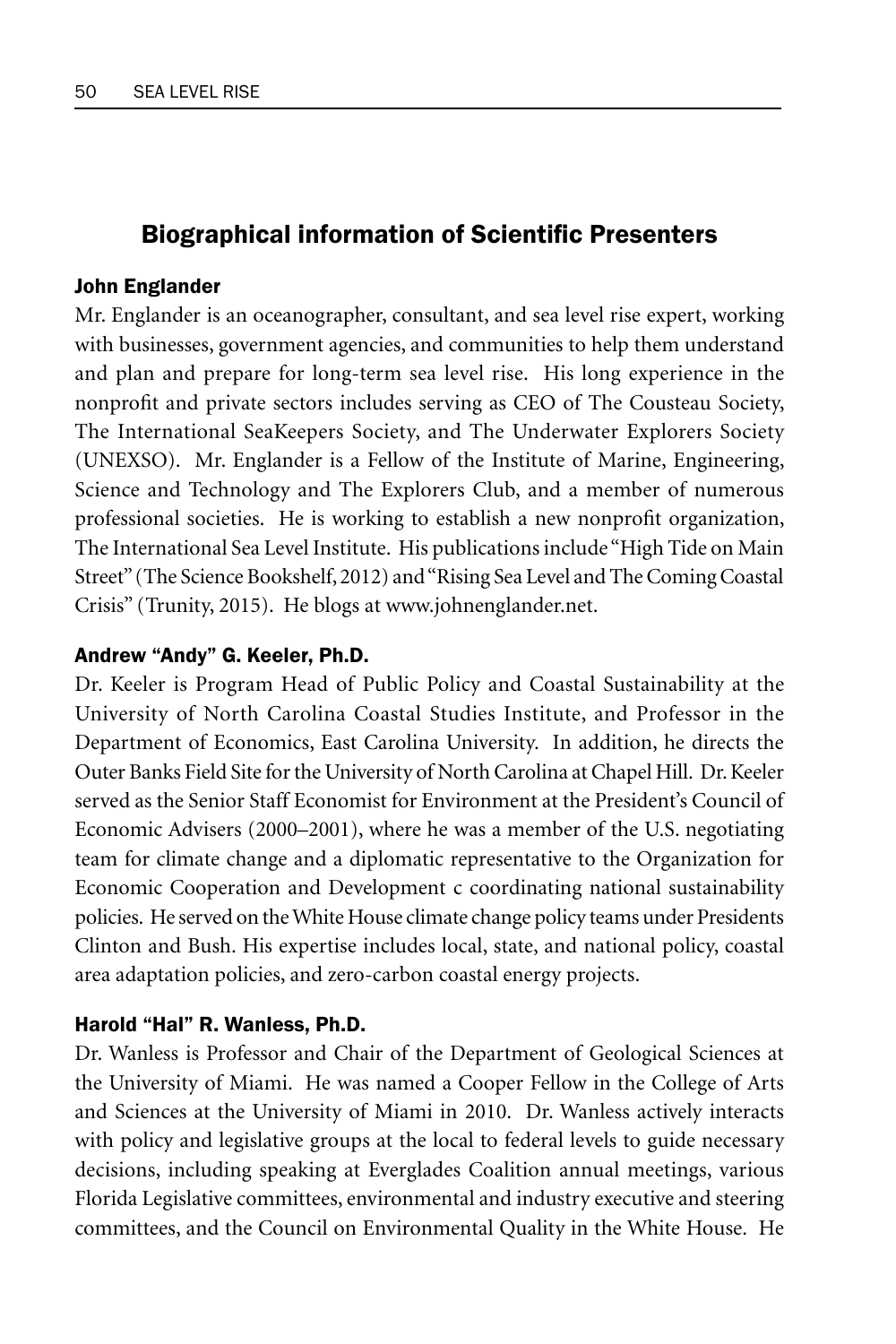was co-chair of the Science Committee of the Miami-Dade County Climate Change Advisory Task Force from 2006 to 2011 and works with the South Florida Regional Planning Council to provide the science background for and projections of sea level rise for the coming century.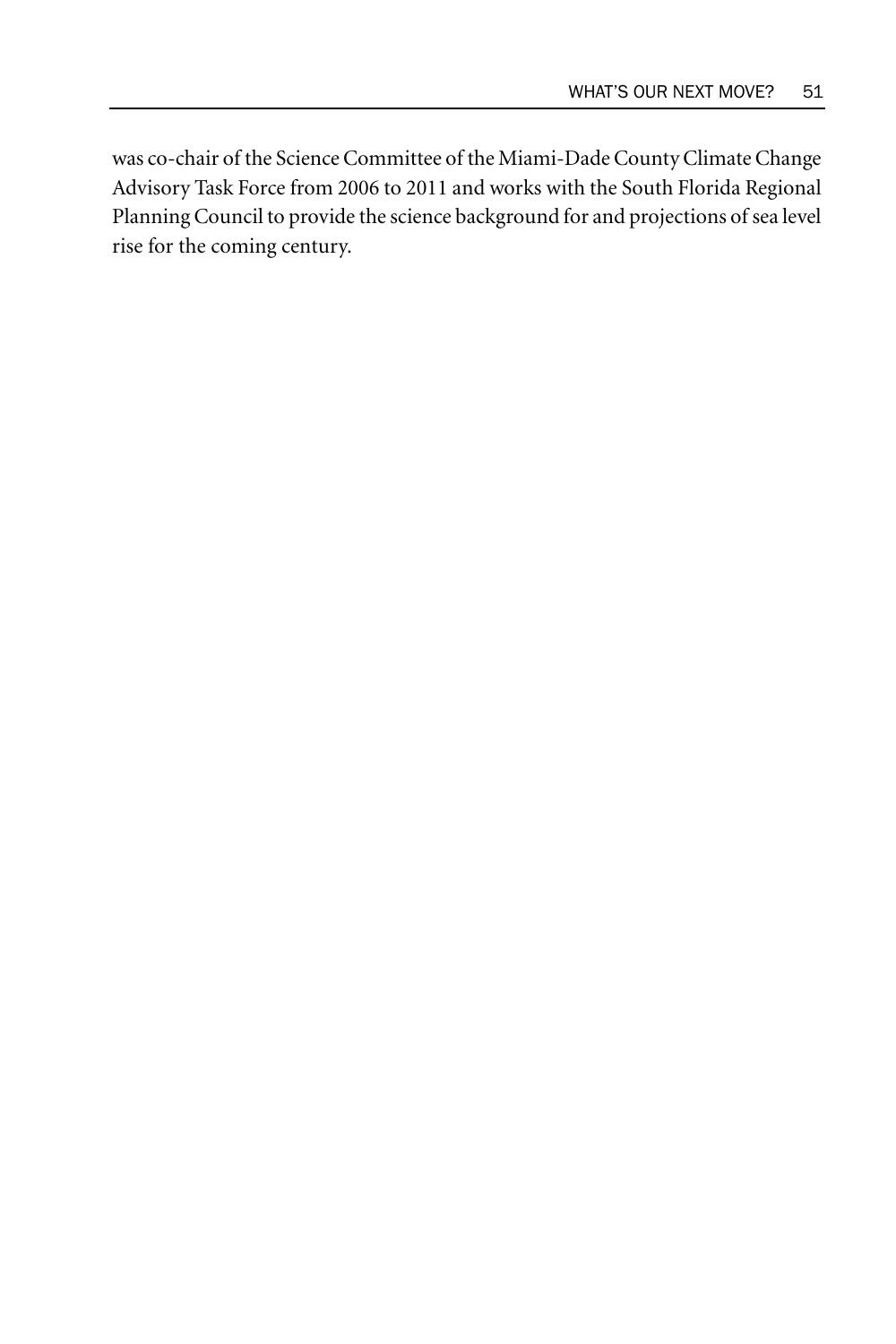# Conference debaters

**Dave Apple** Supervising Civil Engineer - Watershed/Restoration Planning Army Corps of Engineers

**Tirusew Asefa** Manager, Modeling and Decision Support Tampa Bay Water

**Paul Boudreaux** Professor of Law Stetson University College of Law

**Maya Burke** Senior Environmental Planner Tampa Bay Regional Planning Council

**Wil Burns** Co-Director Forum for Climate Engineering Assessment

**Libby Carnahan**  Pinellas County Extension Agent Florida Sea Grant

**Peter Clark** Founder and President Tampa Bay Watch

**Don Crane** Former Legislator Florida House of Representatives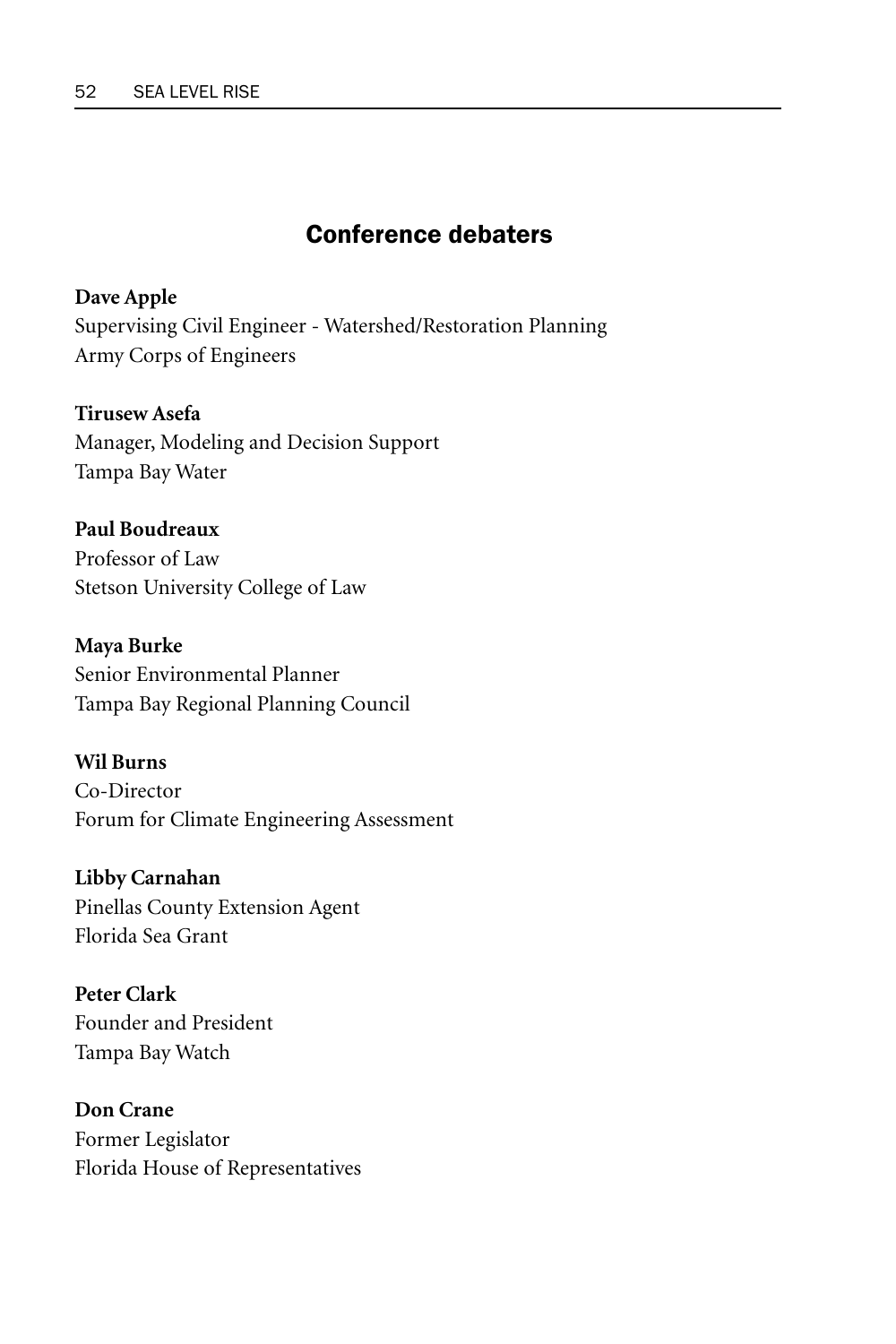**Steve Emmett-Mattox** Senior Director of Strategic Planning and Programs Restore America's Estuaries Program

**Holly Greening** Executive Director Tampa Bay Estuary Program

**Kelli Hammer Levy** Watershed and Natural Resources Manager Pinellas County Government

**Serra Herndon Habitat Restoration Director** Tampa Bay Watch

**Paul Hindsley** Professor of Environmental Studies Eckerd College

# **Al Hine**  Professor, Geological Oceanography

University of South Florida

**Jake Holehouse** Vice President at Ronald F. Holehouse Agency Inc.

**Richard Jacobs** Attorney, Hooper &Jacobs And Nature Photographer

**Sharon Joy Kleitsch**  Principal The Connection Partners Inc.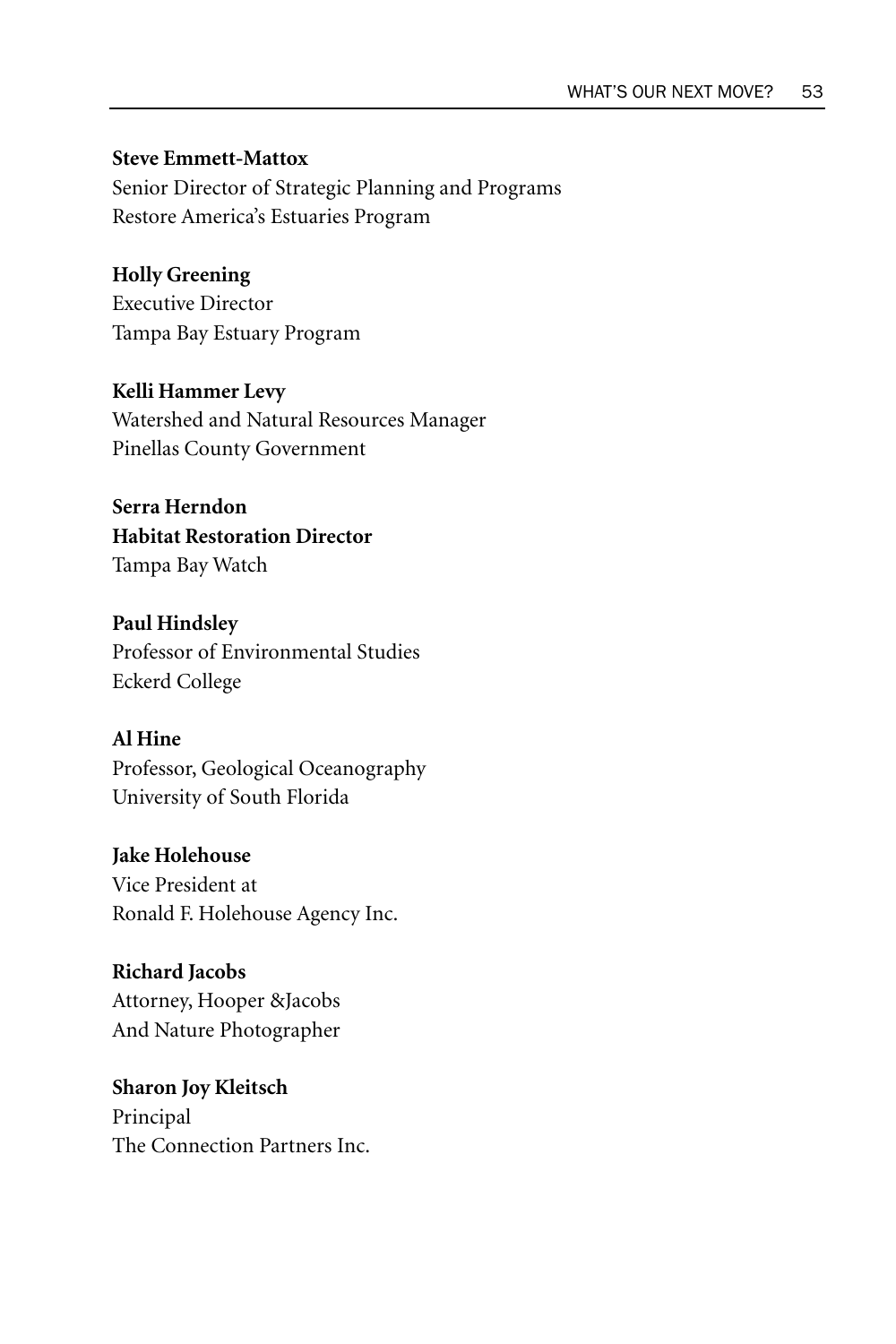**Lance Long**  Professor of Legal Skills Stetson University College of Law

**Paul Matthews**  Constituent Services Office of Congressman David Jolly

**Mike Meidel**  Director Pinellas County Economic Development

**Russell Meyer**  Executive Director Florida Council of Churches

**Bob Minning**  Mayor City of Treasure Island

**Karl Nurse**  Council Member St. Petersburg City Council

**Charlie Paxton**  Science and Operations Officer NOAA National Weather Service

**Darryl Rouson**  State Legislator Florida House of Representatives

**Maura Scanlon**  Faculty - Biology/Environmental Sustainability St. Petersburg College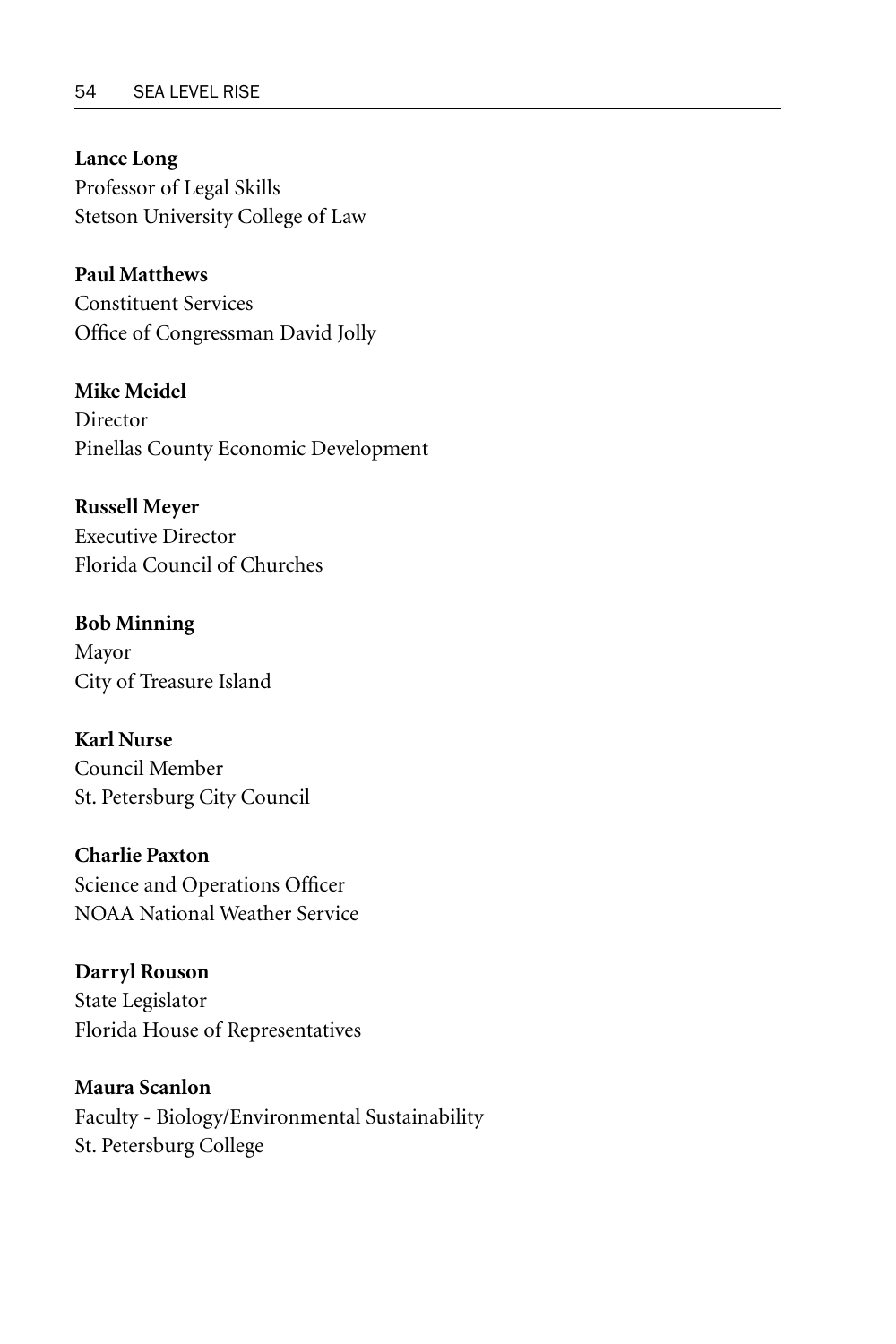**Fawnia Schultz**  Instructional Staff Developer Pinellas County Schools

**Alex Stewart** 

Student Stetson University College of Law

**Philip Stoddard**  Mayor City of South Miami

### **Joel Thompson**

Chair, Natural Sciences Collegium Eckerd College Department of Marine Science

**Ken Welch**  Commissioner Pinellas County Board of Commissioners

**Sharon Wright**  Sustainability Coordinator

City of St. Petersburg

**Iliana Yanes**  Student St. Petersburg College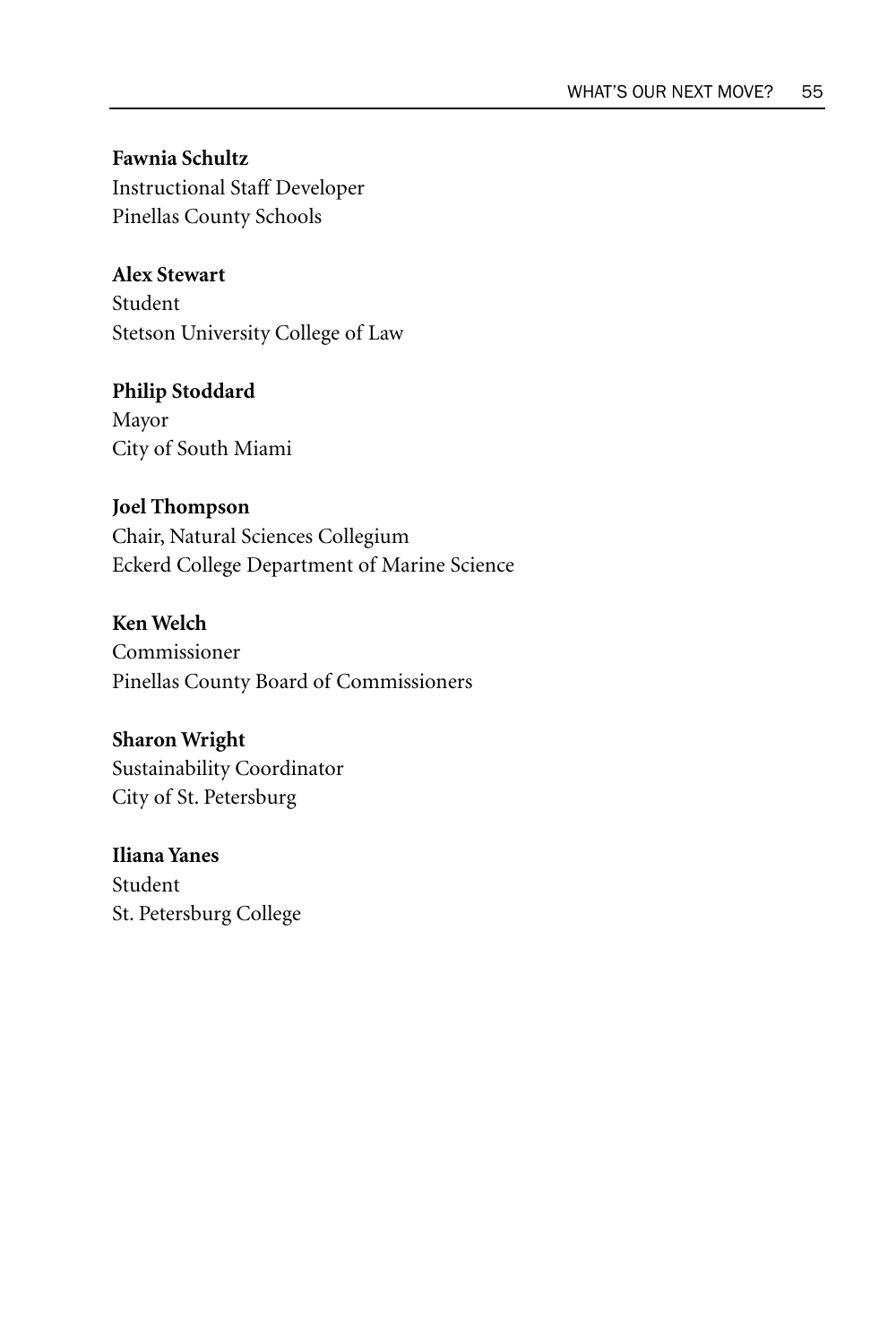# Biographical information of the St. Petersburg/ Pinellas County Working Group

**Dr. Kenneth Bryant** is a urologist at Bay Pines VA Medical Center. He received his medical degree from the University of Florida and served in the U.S. Army from 1980–1986. He enjoys scuba diving, boating, fishing, hiking, and skiing.

**Marvin E. "Gene" Bullington** is President, Chief Operations Officer, and Senior Forensic Analyst at Interscience, Inc. with headquarters in Tampa, Florida. He is also a Certified Forensic Consultant. Interscience works with property insurance companies in the investigation into the causes of all types of property losses including water damage mitigation, and makes recommendations concerning risk reduction and subrogation matters.

**Peter Clark** is the founder and President of Tampa Bay Watch. Under his watch, the organization has coordinated more than 100,000 volunteers, installed 10,000 oyster reef units and 1,200 tons of oyster shell to create more than two miles of oyster shell reef communities, planted more than 1,000,000 salt marsh grasses to restore 200 acres of coastal tidal ponds to Tampa Bay. Before creating Tampa Bay Watch, Mr. Clark served as Director of the Tampa Bay Regional Planning Council's Agency on Bay Management, an alliance of agencies charged with protecting the Bay.

**Miles Croom** recently retired after 41 years' service with the federal government. In his final position, Miles served as Deputy Regional Administrator for the NOAA National Marine Fisheries Service, Southeast Region, in St. Petersburg, Florida. Prior to that, Miles was the division chief in the Southeast Region for Habitat Conservation. During his NOAA career, Miles worked in the NOAA Fisheries Southwest Region as Habitat Conservation field office supervisor, salmon recovery coordinator, and Endangered Species consulting biologist. He recently earned his U.S. Coast Guard captain's license.

**Guy Hancock** is a veterinarian who worked in small animal practice and as dean of the school of Veterinary Technology at St. Petersburg College. He is semiretired, consulting and teaching part time, and a active volunteer in climate science, global warming, ecology and environmental sustainability.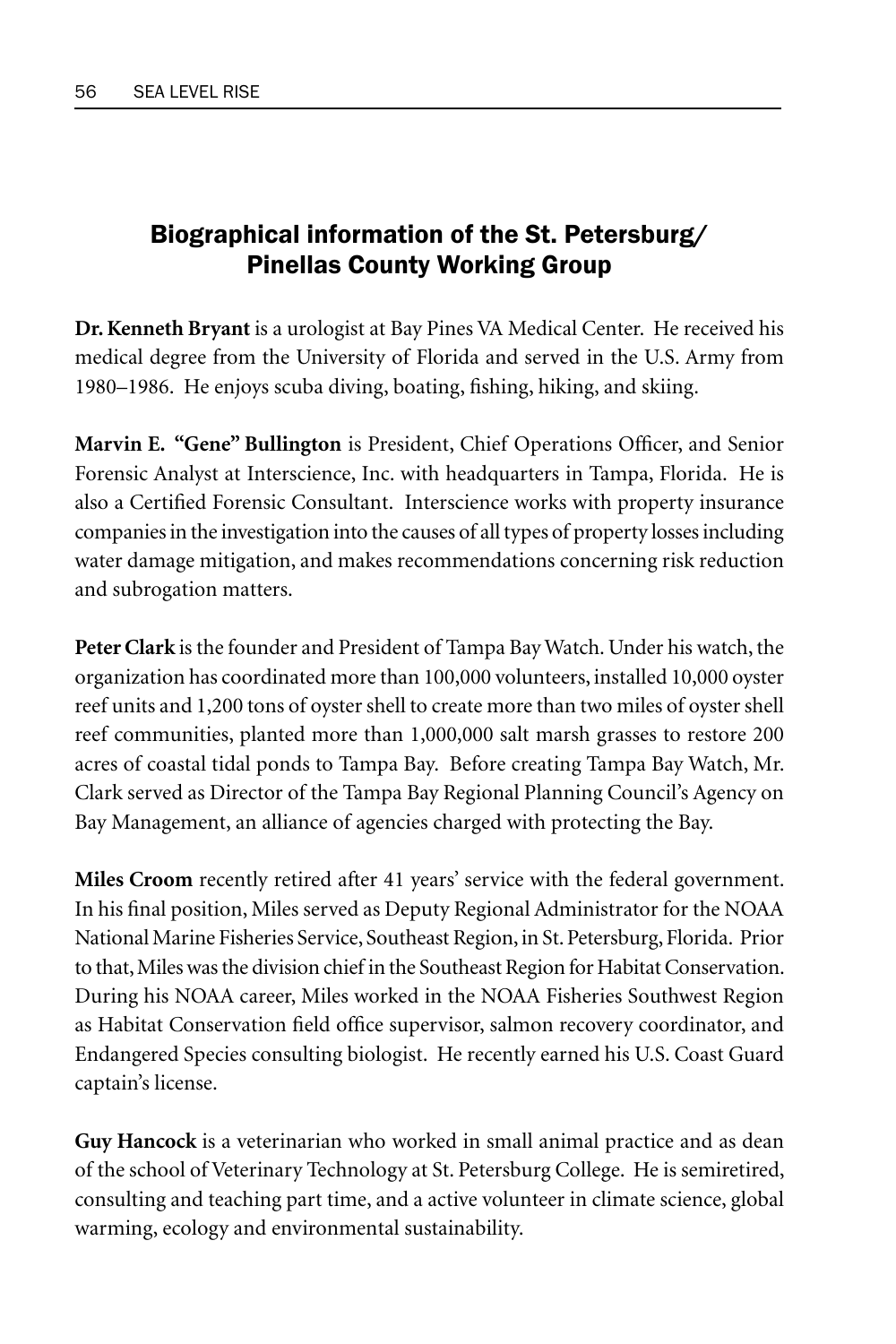**Richard "Dick" Jacobs** graduated from the University of Wisconsin in 1954, BBA, with high honors, including Phi Beta Kappa, and graduated from Stetson College of Law, 1967, first in his class, *magna cum laude*. Active in several local charities, Dick has authored four books, including *Wonderlust*, released in 2015, a coffee table book about his treks of the seven continents, camera in hand, and the lessons learned about our Earth, its resources and its care.

**David Klement**, Working Group Chair, is founding director of the Institute for Strategic Policy Solutions at St. Petersburg College. A retired Pulitzer Prize-winning journalist, he had a distinguished, 45-year career with the former Knight Ridder Newspaper Group (now McClatchy News), including a 30-year stint as Editorial Page Editor of the Bradenton (Fla.) Herald. He also served on the Florida Public Service Commission, the regulatory agency for Florida's investor-owned utility companies. He holds a BA in Journalism and an MA in Mass Communication.

**The Rev. Dr. Russell L. Meyer** is Executive Director for the Florida Council of Churches and is the Pastor of the New Parish of Tampa / St. Paul and Faith Lutheran Churches, ministries of renewal focusing on urban justice. He chairs the local ecumenism network for the National Council of Churches and leads statewide interfaith efforts on climate, healthcare, juvenile justice and civic engagement. He also serves as the minister for Ecumenism and Advocacy for the Florida-Bahamas Synod of the Evangelical Lutheran Church in America.

**Erin Okuno** is a licensed attorney who works as the Foreman Biodiversity Fellow at the Institute for Biodiversity Law and Policy at Stetson University College of Law in Gulfport, Florida. She assists with the Institute's environmental education, research, and service activities.

**Linda Ruble** is a lifelong Florida resident, who grew up in Pinellas County. She formerly was Senior Administrative Services Specialist to the Provost at St. Petersburg College before retiring after working there for 34 years.

**Jacqulyn Schuett** is Project Coordinator at the Institute for Strategic Policy Solutions at St. Petersburg College. With a degree in Community Education, she has made a career of educational, community, cultural and civic program development and management. She has worked for the city of St. Petersburg and the Pinellas Education Foundation, as well as arts organizations and community education centers in much colder locations.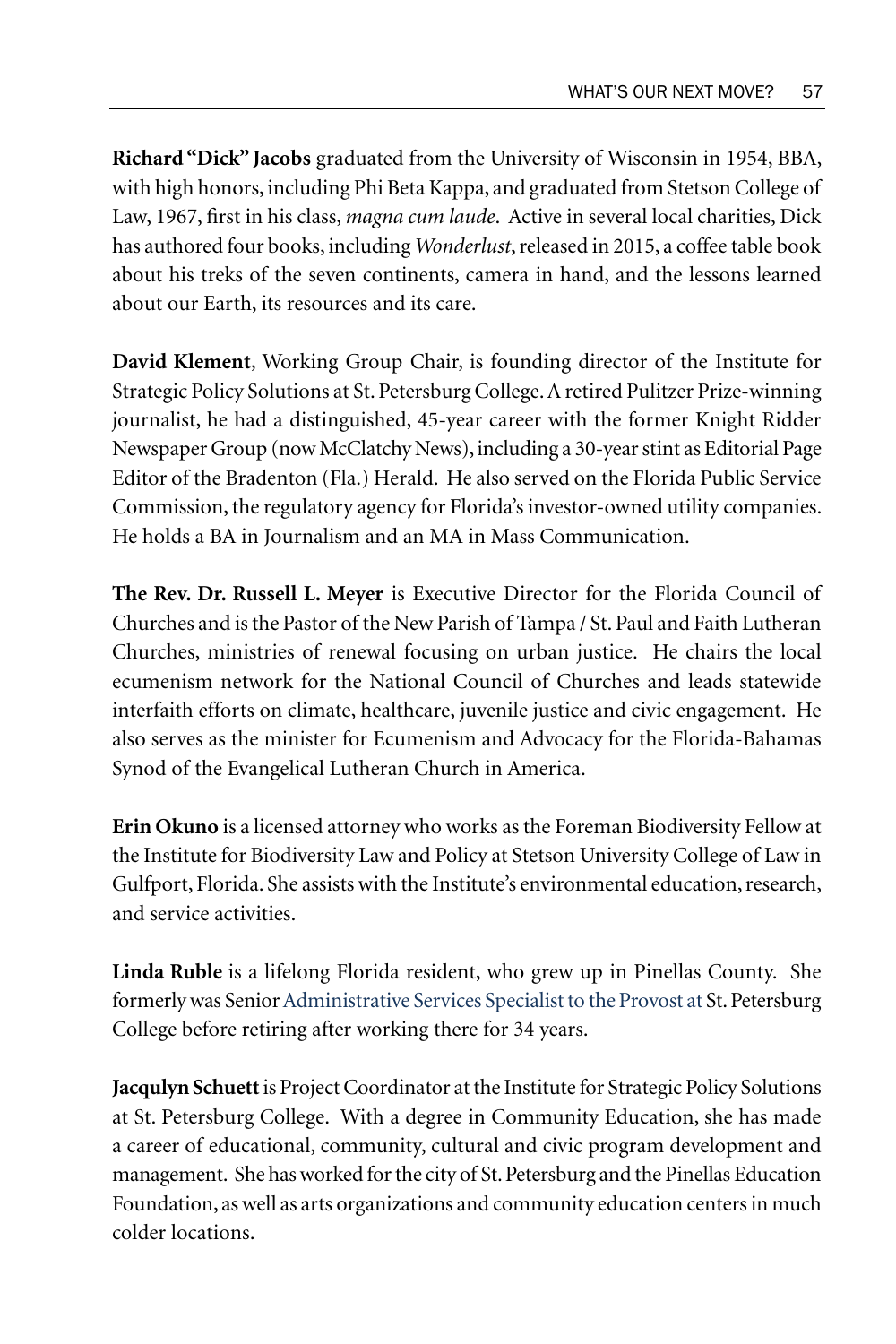**Gordon Thomas** is a retired optometrist with a doctor's degree in optometry and B.S. degree in Biology and Chemistry. He also has done graduate research on cancer and water pollution. He has been on seven medical mission trips into unusual places such as Uzbekistan, Kazakhstan, Siberia, and Mongolia.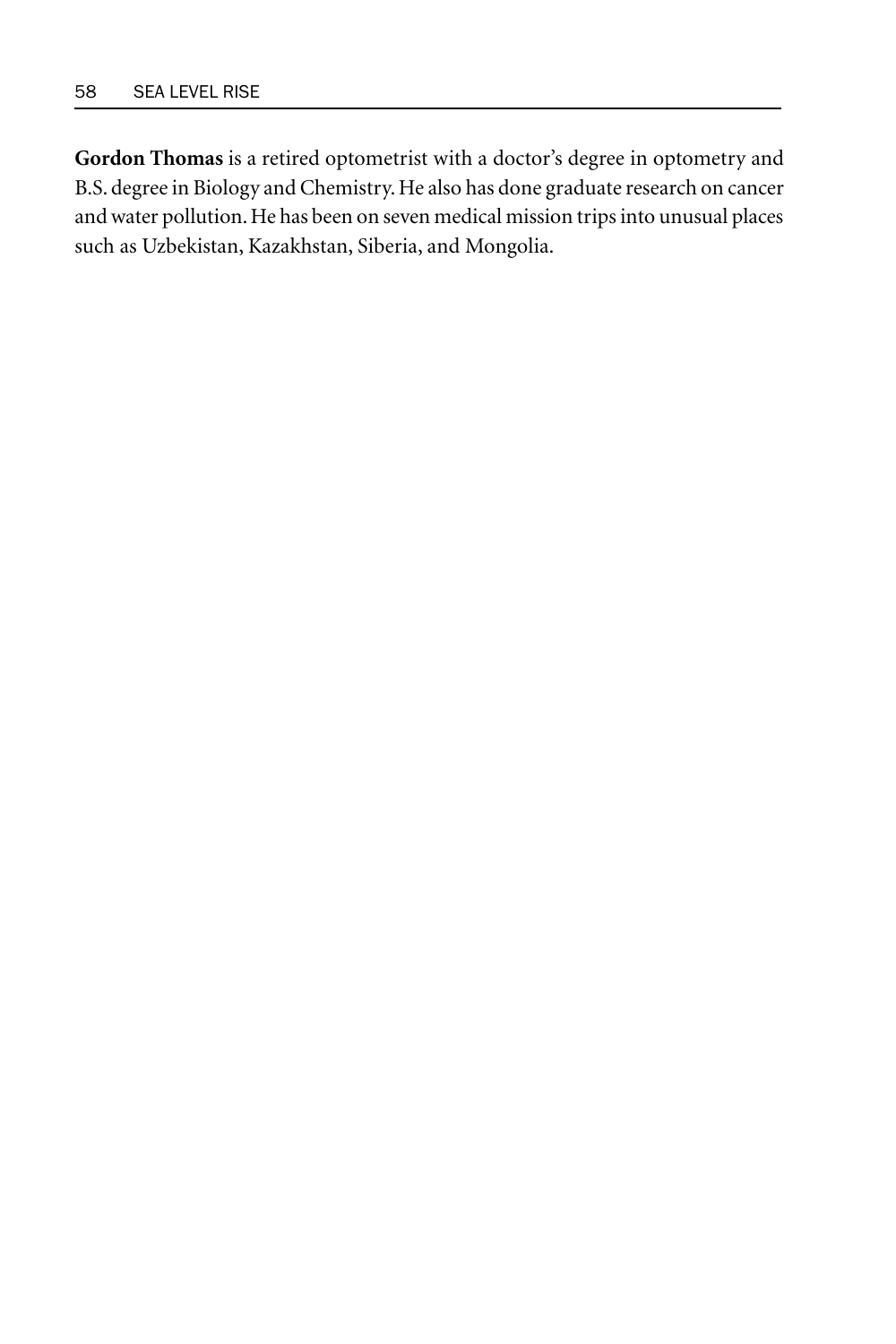## Biographical information of ISGP Board of Directors

#### Dr. George Atkinson, Chairman

Dr. Atkinson founded the Institute on Science for Global Policy (ISGP) and is an Emeritus Professor of Chemistry, Biochemistry, and Optical Science at the University of Arizona. He is former head of the Department of Chemistry at the University of Arizona, the founder of a laser sensor company serving the semiconductor industry, and Science and Technology Adviser (STAS) to U.S. Secretaries of State Colin Powell and Condoleezza Rice. He launched the ISGP in 2008 as a new type of international forum in which credible experts provide governmental and societal leaders with understanding of the science and technology that can be reasonably anticipated to help shape the increasingly global societies of the 21st century. Dr. Atkinson has received National Science Foundation and National Institutes of Health graduate fellowships, a National Academy of Sciences Post Doctoral Fellowship, a Senior Fulbright Award, the SERC Award (U.K.), the Senior Alexander von Humboldt Award (Germany), a Lady Davis Professorship (Israel), the first American Institute of Physics' Scientist Diplomat Award, a Titular Director of the International Union of Pure and Applied Chemistry, the Distinguished Service Award (Indiana University), an Honorary Doctorate (Eckerd College), the Distinguished Achievement Award (University of California, Irvine), and was selected by students as the Outstanding Teacher at the University of Arizona. He received his B.S. (high honors, Phi Beta Kappa) from Eckerd College and his Ph.D. in physical chemistry from Indiana University.

#### Dr. Ben Tuchi, Secretary/Treasurer

Dr. Tuchi is chairman of the board of directors of the Arizona Research Park Authority. He received his B.S. and M.S. degrees in Business Administration from the Pennsylvania State University and his PhD in Finance from St Louis University. His full-time teaching career began in 1961 at St. Francis College and continued until 1976 at West Virginia University. From 1976 through 1996 he served in cabinet levels at West Virginia University, The University of Arizona, The University of North Carolina at Chapel Hill, and finally as Sr. Vice Chancellor for Business and Finance of the University of Pittsburgh. During those assignments he was simultaneously a tenured professor of finance. He retired from the last executive post in 1996 and returned to a full-time teaching position as Professor of Finance at the University of Pittsburgh, until his retirement in 1999. For the two years prior to his retirement he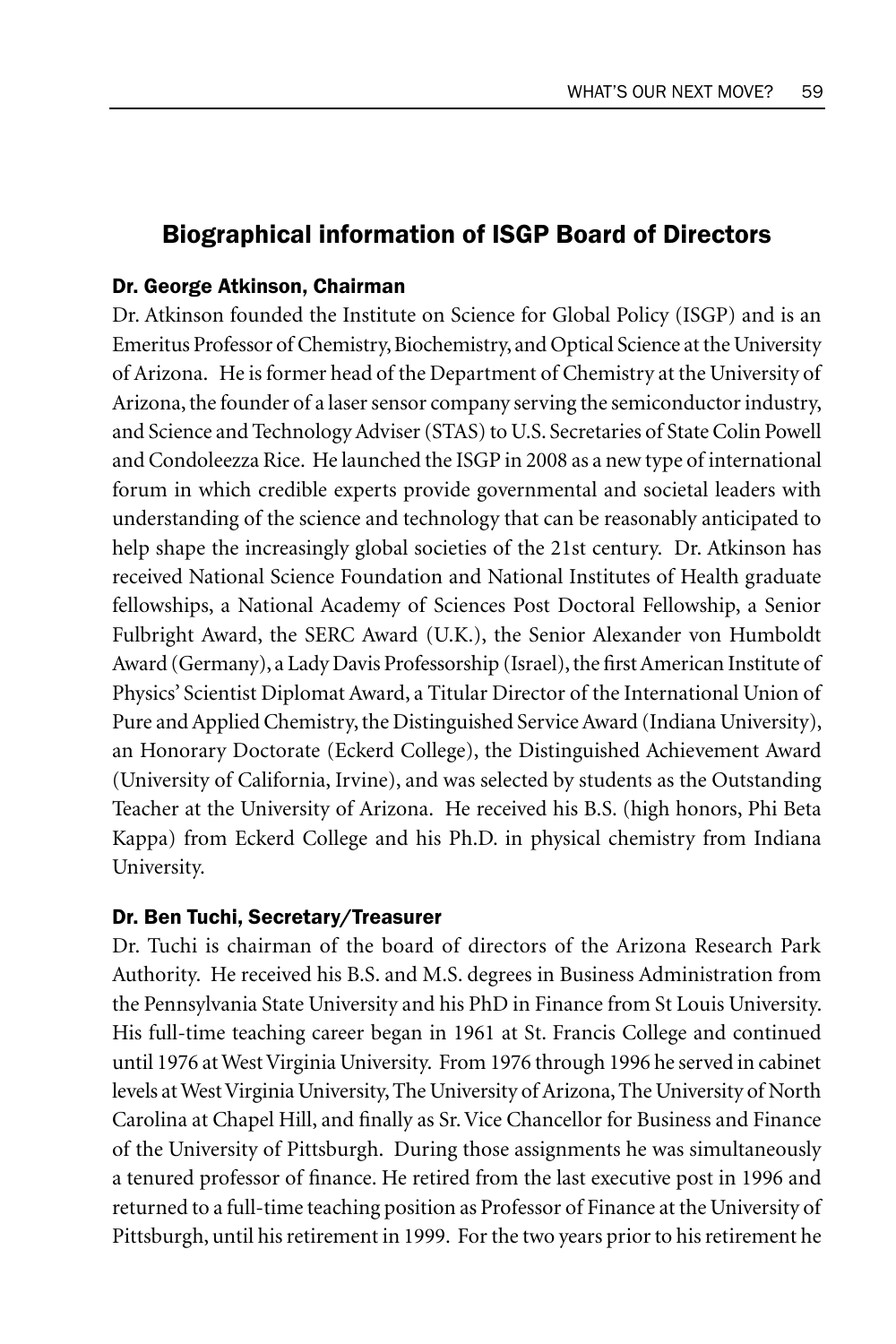was the Director of Graduate Programs in Business in Central Europe, at Comenius University, making his home in Bratislava, The Slovak Republic.

#### Dr. Janet Bingham, Member

Dr. Bingham is President of the George Mason University (GMU) Foundation and GMU's Vice President for Advancement and Alumni Relations. GMU is the largest university in Virginia. Previously, she was President and CEO of the Huntsman Cancer Foundation (HCF) in Salt Lake City, Utah. The foundation is a charitable organization that provides financial support to the Huntsman Cancer Institute, the only cancer specialty research center and hospital in the Intermountain West. Dr. Bingham also managed Huntsman Cancer Biotechnology Inc. In addition, she served as Executive Vice President and Chief Operating Officer with the Huntsman Foundation, the private charitable foundation established by Jon M. Huntsman Sr. to support education, cancer interests, programs for abused women and children, and programs for the homeless. Before joining the Huntsman philanthropic organizations, Dr. Bingham was the Vice President for External Relations and Advancement at the University of Arizona. Prior to her seven years in that capacity, she served as Assistant Vice President for Health Sciences at the University of Arizona Health Sciences Center. Dr. Bingham was recognized as one of the Ten Most Powerful Women in Arizona.

#### Dr. Henry Koffler, Member

Dr. Koffler is President Emeritus of the University of Arizona (UA). He served as President of the UA from 1982-1991. From 1982 he also held professorships in the Departments of Biochemistry, Molecular and Cellular Biology, and Microbiology and Immunology, positions from which he retired in 1997 as Professor Emeritus of Biochemistry. His personal research during these years concentrated on the physiology and molecular biology of microorganisms. He was Vice President for Academic Affairs, University of Minnesota, and Chancellor, University of Massachusetts/Amherst, before coming to the UA. He taught at Purdue University, where he was a Hovde Distinguished Professor, and the School of Medicine at Western Reserve University (now Case Western Reserve University). Dr. Koffler served as a founding Governor and founding Vice-Chairman of the American Academy of Microbiology, and as a member of the governing boards of Fermi National Accelerator Laboratory, the Argonne National Laboratory, and the Superconducting Super Collider Laboratory. He was also a board member of the Association of American Colleges and Universities, a member and Chairman of the Council of Presidents and a member of the executive committee of the National Association of Land Grant Colleges and Universities. He was also Founder, President and board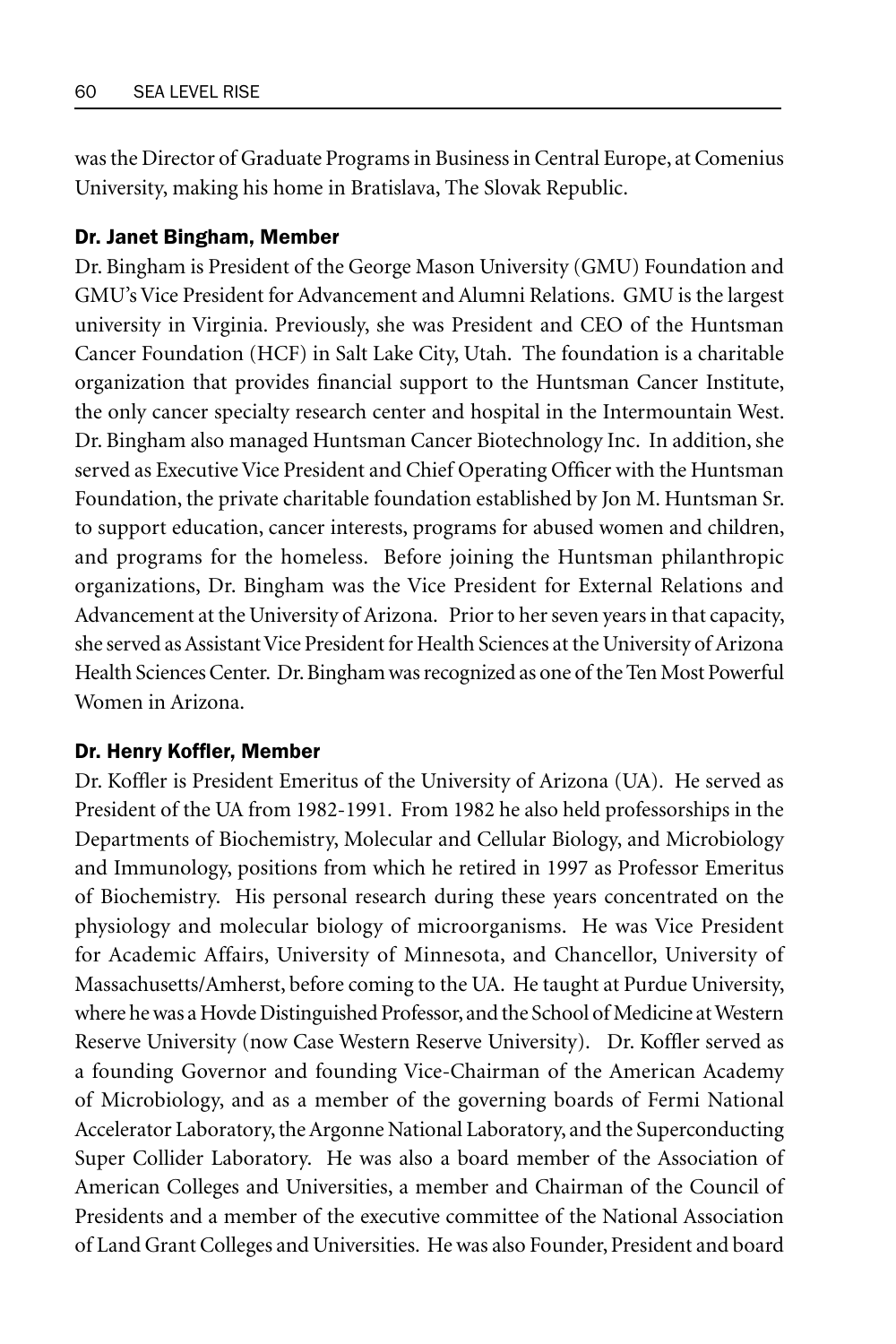member of the Arizona Senior Academy, the driving force in the development of the Academy Village, an innovative living and learning community. Among the honors that Dr. Koffler has received are a Guggenheim Fellowship and the Eli Lilly Award in Bacteriology and Immunology.

#### Mr. Jim Kolbe, Member

For 22 years, Mr. Kolbe served in the United States House of Representatives, elected in Arizona for 11 consecutive terms, from 1985 to 2007. Mr. Kolbe is currently serving as a Senior Transatlantic Fellow at the German Marshall Fund of the United States, and as a Senior Adviser to McLarty Associates, a strategic consulting firm. He advises on trade matters as well as issues of effectiveness of U.S. assistance to foreign countries, on U.S.-European Union relationships, and on migration and its relationship to development. He is also Co-Chair of the Transatlantic Taskforce on Development with Gunilla Carlsson, the Swedish Minister for International Development Cooperation. He also is an adjunct Professor in the College of Business at the University of Arizona. While in Congress, he served for 20 years on the Appropriations Committee of the House of Representatives, was chairman of the Treasury, Post Office and Related Agencies subcommittee for four years, and for his final six years in Congress, he chaired the Foreign Operations, Export Financing and Related Agencies subcommittee. He graduated from Northwestern University with a B.A. degree in Political Science and then from Stanford University with an M.B.A. and a concentration in economics.

#### Dr. Charles Parmenter, Member

Dr. Parmenter is a Distinguished Professor Emeritus of Chemistry at Indiana University. He also served as Professor and Assistant and Associate Professor at Indiana University in a career there that spanned nearly half a century (1964-2010). He earned his bachelor's degree from the University of Pennsylvania and served as a Lieutenant in the U.S. Air Force from 1955-57. He worked at DuPont after serving in the military and received his Ph.D. from the University of Rochester and was a Postdoctoral Fellow at Harvard University. He has been elected a Member of the National Academy of Sciences and the American Academy of Arts and Sciences, and a Fellow of the American Physical Society and the American Association for the Advancement of Science. He was a Guggenheim Fellow, a Fulbright Senior Scholar, and received the Senior Alexander von Humboldt Award in 1984. He has received the Earle K. Plyler Prize, was a Spiers Medalist and Lecturer at the Faraday Society, and served as Chair of the Division of Physical Chemistry of the American Chemical Society, Co-Chair of the First Gordon Conference on Molecular Energy Transfer, Co-organizer of the Telluride Workshop on Large Amplitude Motion and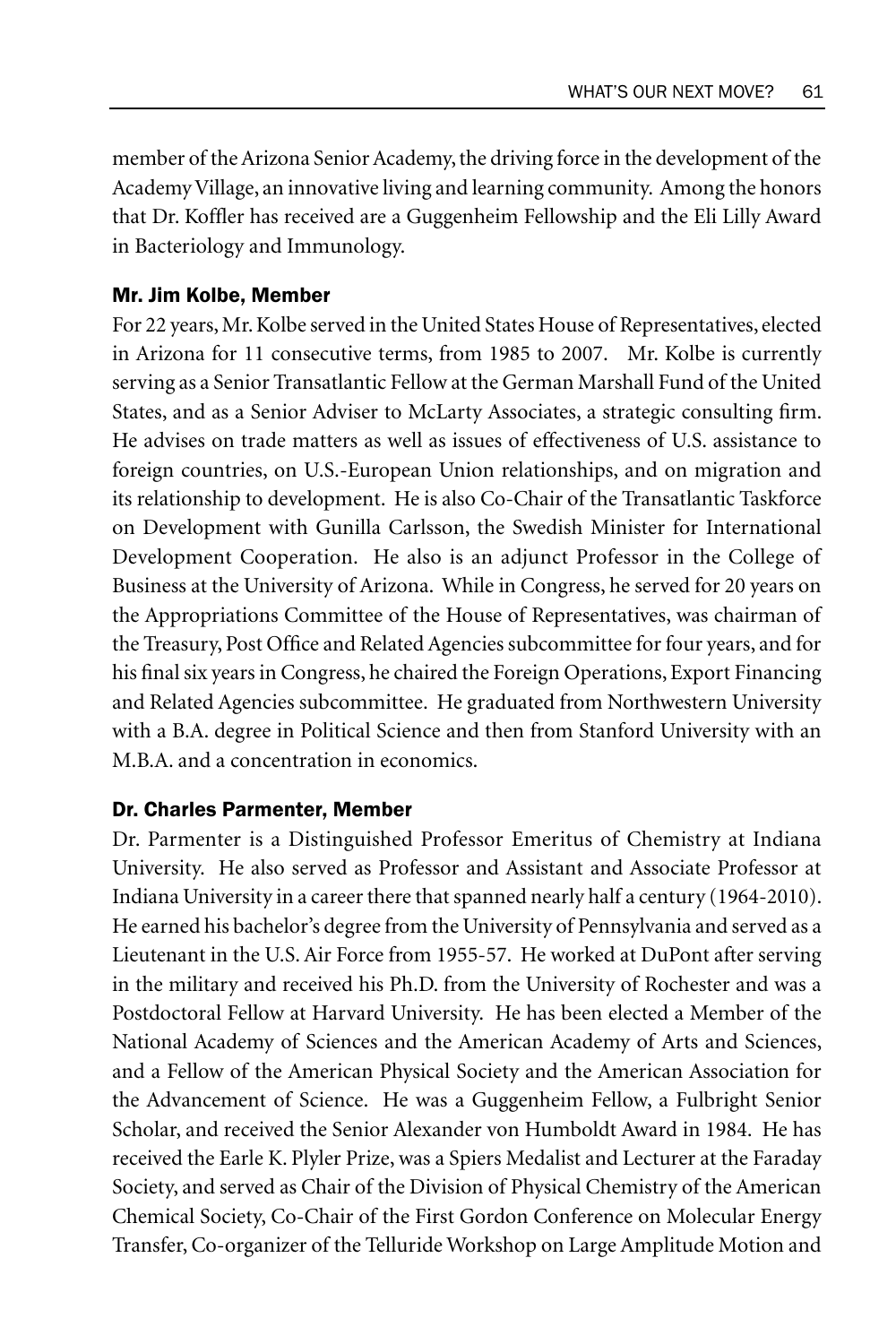Molecular Dynamics, and Councilor of Division of Chemical Physics, American Physical Society.

#### Mr. Thomas Pickering, Member

Mr. Pickering is Vice Chairman of Hills & Co, international consultants, and Strategic Adviser to NGP Energy Capital Management. He co-chaired a State-Departmentsponsored panel investigating the September 2012 attack on the U.S. diplomatic mission in Benghazi. He served as U.S. ambassador to the United Nations in New York, the Russian Federation, India, Israel, El Salvador, Nigeria, and the Hashemite Kingdom of Jordan. Mr. Pickering also served on assignments in Zanzibar and Dar es Salaam, Tanzania. He was U.S. Under Secretary of State for Political Affairs, president of the Eurasia Foundation, Assistant Secretary of State for Oceans and International Environmental and Scientific Affairs, and Boeing Senior Vice President for International Relations. He also co-chaired an international task force on Afghanistan, organized by the Century Foundation. He received the Distinguished Presidential Award in 1983 and again in 1986 and was awarded the Department of State's highest award, the Distinguished Service Award in 1996. He holds the personal rank of Career Ambassador, the highest in the U.S. Foreign Service. He graduated from Bowdoin College and received a master's degree from the Fletcher School of Law and Diplomacy at Tufts University.

#### Dr. Eugene Sander, Member

Dr. Sander served as the 20th president of the University of Arizona (UA), stepping down in 2012. He formerly was vice provost and dean of the UA's College of Agriculture and Life Sciences, overseeing 11 academic departments and two schools, with research stations and offices throughout Arizona. He also served as UA Executive Vice President and Provost, Vice President for University Outreach and Director of the Agricultural Experiment Station and Acting Director of Cooperative Extension Service. Prior to his move to Arizona, Dr. Sander served as the Deputy Chancellor for biotechnology development, Director of the Institute of Biosciences and Technology, and head of the Department of Biochemistry and Biophysics for the Texas A&M University system. He was Chairman of the Department of Biochemistry at West Virginia University Medical Center and Associate Chairman of the Department of Biochemistry and Molecular Biology at the College of Medicine, University of Florida. As an officer in the United States Air Force, he was the assistant chief of the biospecialties section at the Aerospace Medical Research Laboratory. He graduated with a bachelor's degree from the University of Minnesota, received his master's degree and Ph.D. from Cornell University and completed postdoctoral study at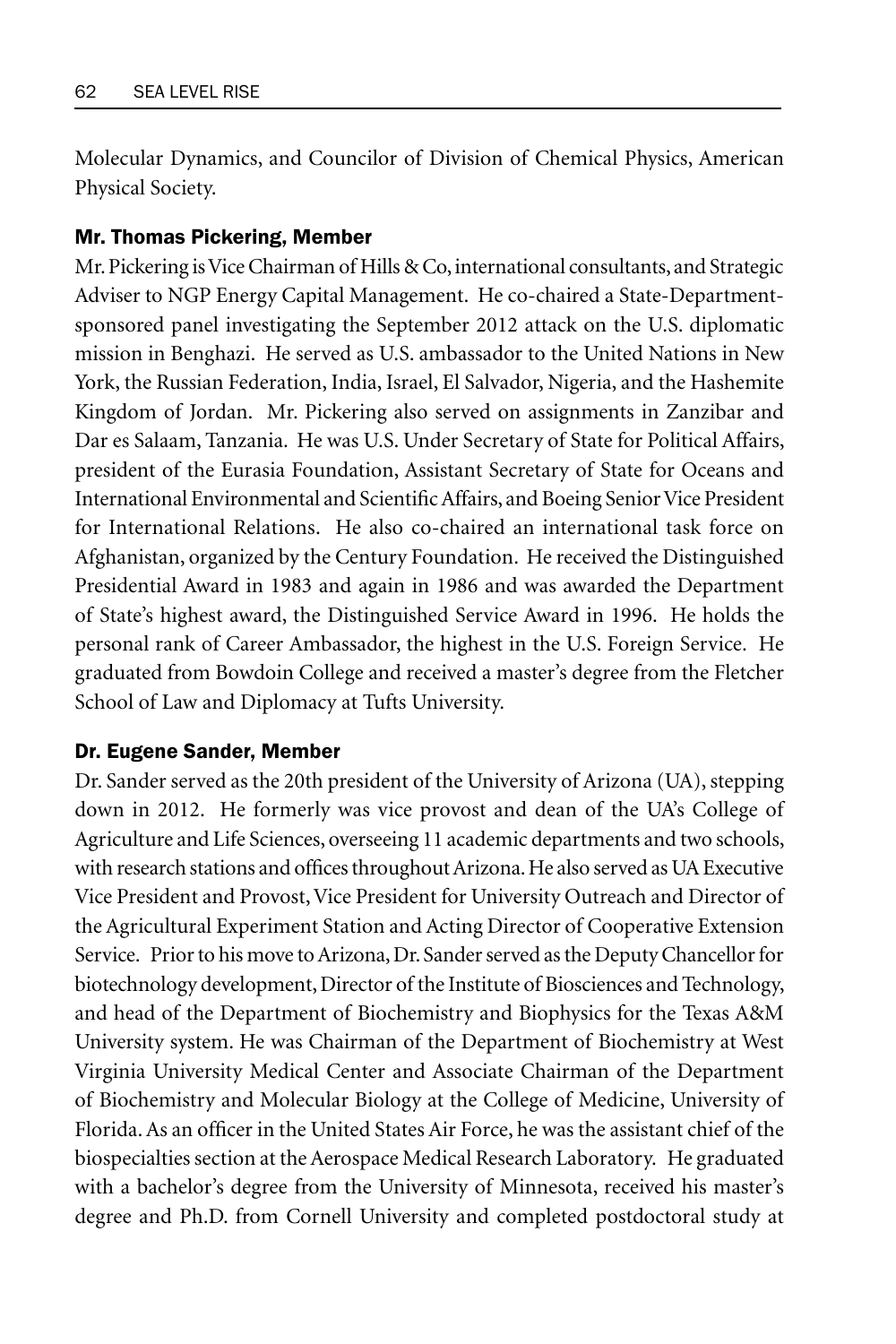Brandeis University. As a biochemist, Dr. Sander worked in the field of mechanisms by which enzymes catalyze reactions.

#### Mr. Richard Armitage, Special Adviser

Mr. L. Armitage is the President at Armitage International, where he assists companies in developing strategic business opportunities. He served as Deputy Secretary of State from March 2001 to February 2005. Mr. Armitage, with the personal rank of Ambassador, directed U.S. assistance to the new independent states (NIS) of the former Soviet Union. He filled key diplomatic positions as Presidential Special Negotiator for the Philippines Military Bases Agreement and Special Mediator for Water in the Middle East. President Bush sent him as a Special Emissary to Jordan's King Hussein during the 1991 Gulf War. Mr. Armitage also was Deputy Assistant Secretary of Defense for East Asia and Pacific Affairs in the Office of the Secretary of Defense. He graduated from the U.S. Naval Academy. He has received numerous U.S. military decorations as well as decorations from the governments of Thailand, Republic of Korea, Bahrain, and Pakistan. Most recently, he was appointed an Honorary Companion of The New Zealand Order of Merit. He serves on the Board of Directors of ConocoPhillips, ManTech International Corporation, and Transcu Ltd., is a member of The American Academy of Diplomacy as well as a member of the Board of Trustees of the Center for Strategic and International Studies.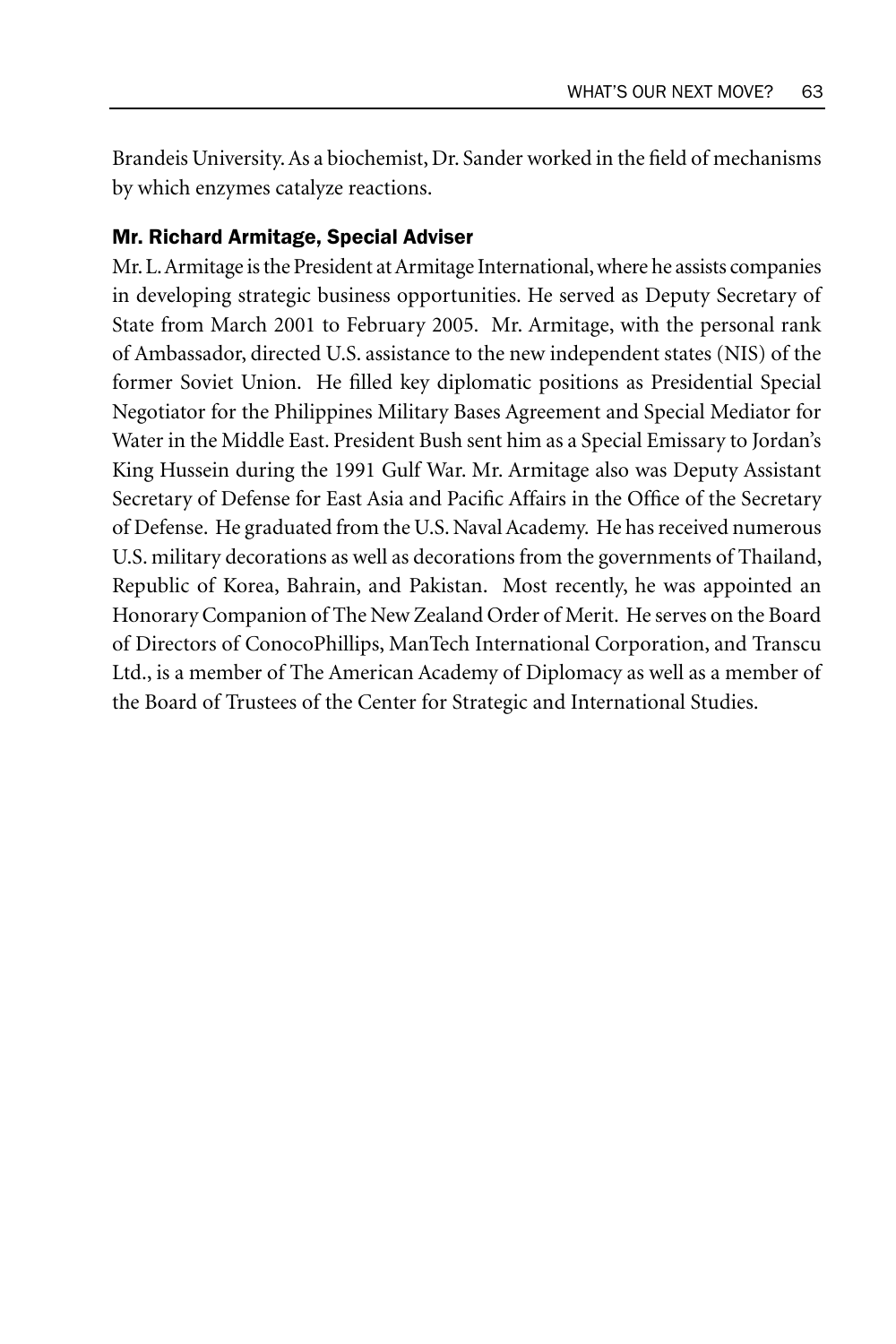# Biographical information of ISGP staff

**George Atkinson, Ph.D.,** ISGP Executive Director, founded the Institute on Science for Global Policy (ISGP) and is an Emeritus Professor of Chemistry, Biochemistry, and Optical Science at the University of Arizona. He is former Science and Technology Adviser to U.S. Secretaries of State Colin Powell and Condoleezza Rice and founded a laser sensor company serving the semiconductor industry. He launched the ISGP in 2008 as a new type of international forum in which credible experts provide governmental and societal leaders with the objective understanding of the science and technology that can be reasonably anticipated to help shape the increasingly global societies of the 21st century.

**Jennifer Boice, M.B.A,** ISGP Program Coordinator, worked for 25 years in the newspaper industry at the Tucson Citizen and USA Today, and was the Editor of the Tucson Citizen when it was closed in 2009. Ms. Boice received her M.B.A. from the University of Arizona and graduated from Pomona College in California with a degree in economics.

**Sweta Chakraborty, Ph.D.**, ISGP Associate Director, received her doctorate in Risk Management from King's College London, and has more than 20 published articles, has contributed to three books, and is author of the forthcoming book "Pharmaceutical Safety: A Study in Public and Private Regulation." She is currently an adjunct assistant professor at Columbia University and a program associate at Oxford University's Centre for Socio-Legal Studies.

**Barbara Del Castello, B.A.,** ISGP Senior Fellow, is a graduate of Eckerd College, St. Petersburg, Florida, with a degree in Biology and a minor in Anthropology and currently is conducting post baccalaureate research on the genetic origins of the thymus at the University of Georgia, Athens.

**Christina Medvescek, B.A.,** ISGP Program Administrator, is an internationally published journalist and editor specializing in health, human development and conflict resolution. She also serves as an EEO mediator for the U.S. Postal Service, and as a mediator, facilitator and instructor for the Center for Community Dialogue, Tucson, AZ.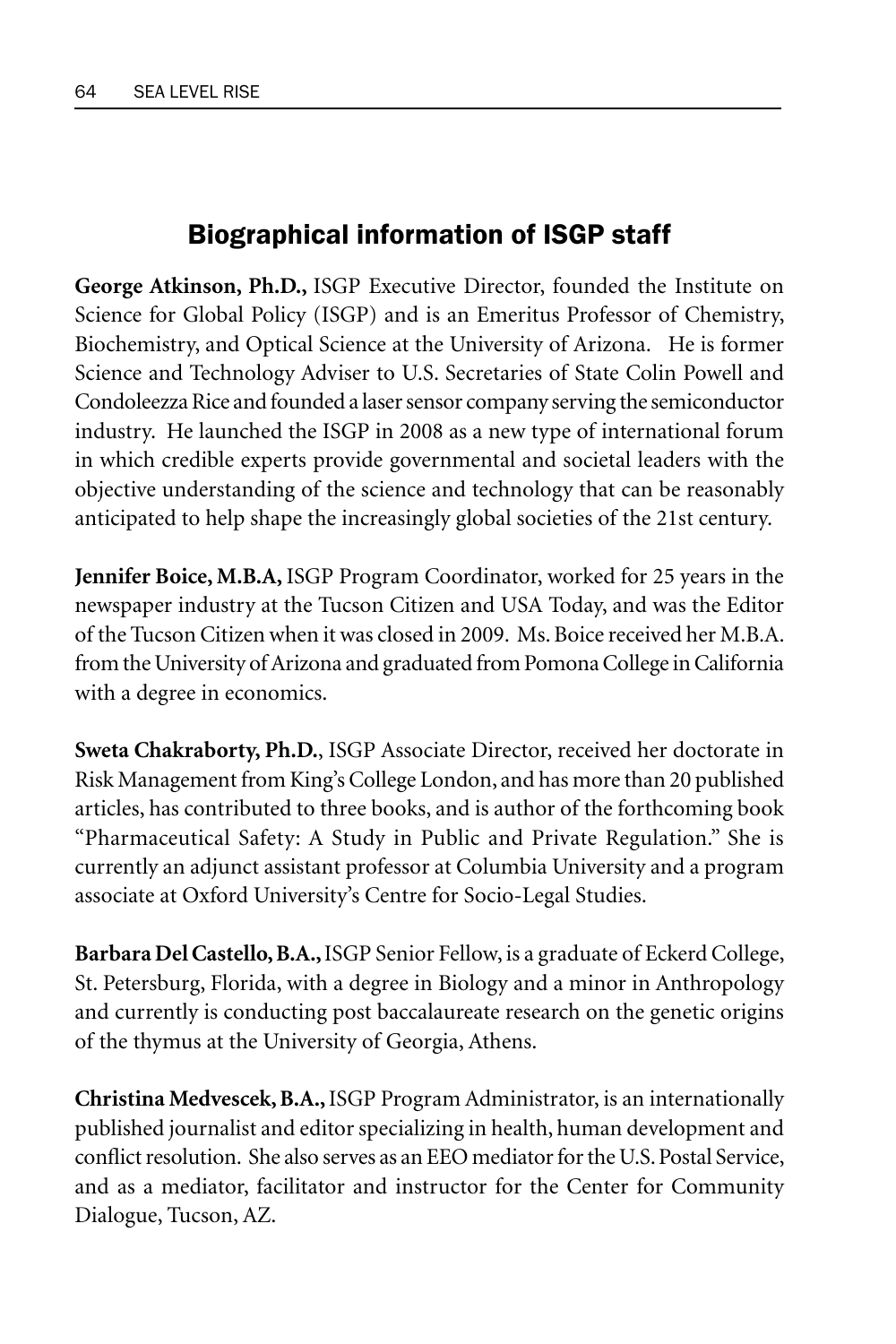**Joseph Roberts, Ph.D,** ISGP Senior Fellow, earned his doctorate in social psychology from The Ohio State University in 2011. His research has examined the influence of mindsets on self-control, planning, and decision-making in health and public policy domains. In addition to his work for ISGP, Dr. Roberts teaches courses in psychology, statistics, and research methods at The Ohio State University in Columbus, Ohio.

**Cleo Warner, B.A.,** ISGP Fellow, is a graduate from Eckerd College in St. Petersburg, Florida, with a degree in literature and environmental studies. Her research interests include food systems, science communication, and other various ways in which society and the environment interact. Ms. Warner has worked on numerous environmental community development projects both in Florida and internationally.

**Andrea Vazquez**, ISGP Fellow, is a senior at Arizona State University pursuing her bachelor's degree in social work. She is also a College Prep-Assistant at a high school in Tucson, Arizona. Her goal as a social worker is to challenge social injustice and advocate for people who are vulnerable and oppressed, especially youth.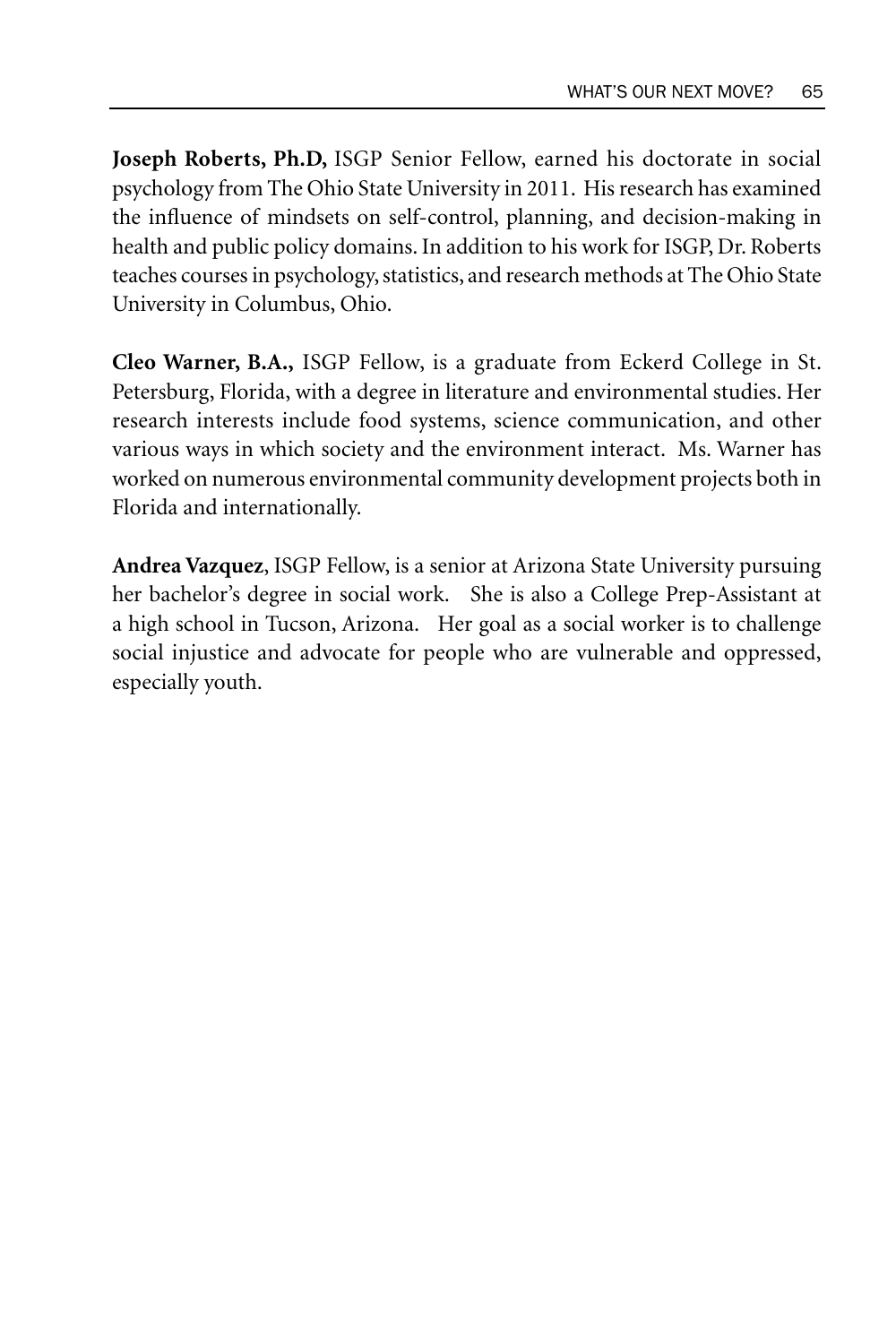# Biographical information of ISGP Academic Partnership (IAP) interns from California State University, Sacramento (CSUS)

**Zachary Frese** is a graduating senior in CSUS Environmental Studies program with a genuine passion for the environment. From an early age, he has connected deeply with the natural world and been personally invested in the wellbeing of the planet's biodiversity.

**Matthew Owens,** born and raised in northern California, is a senior at CSUS. He is currently pursuing a Bachelor of Science in Environmental Studies. He has developed a strong interest in water management and policy and restoration ecology throughout his education and is currently conducting research work on strategies for controlling invasive species.

**Ericka Soto** is a graduating senior at CSUS and will be receive her bachelor's degree in Environmental Studies as well as a minor in Biology in 2016. She has a profound interest in issues pertaining to environmental justice; as an ISGP intern, she is also partnered in leading the community outreach task force.

**Megan Weiss** is an Environmental Studies student at CSUS pursuing a degree in science. She started her own business at the age of 22 raising and selling purebred White Dorper Sheep. She is applying for master's programs in Sustainable Agriculture to pursue her goal of owning and managing a small sustainable organic farm.

**Cheyene Keniston** is a CSUS graduate with an associate's degree in social sciences, and a bachelor's degree in environmental studies. She has passions for sustainable development, environmental protection, and improving urban areas. She is experienced in urban agriculture aquaponics systems, California's Traditional Resource Management, and community outreach.

**Andrew Hawkins** is a member of the CSUS class of 2017 and is pursuing a bachelor's of science degree in environmental studies. He also works in the insurance industry and enjoys practicing Muay Thai and wildlife photography in his free time.